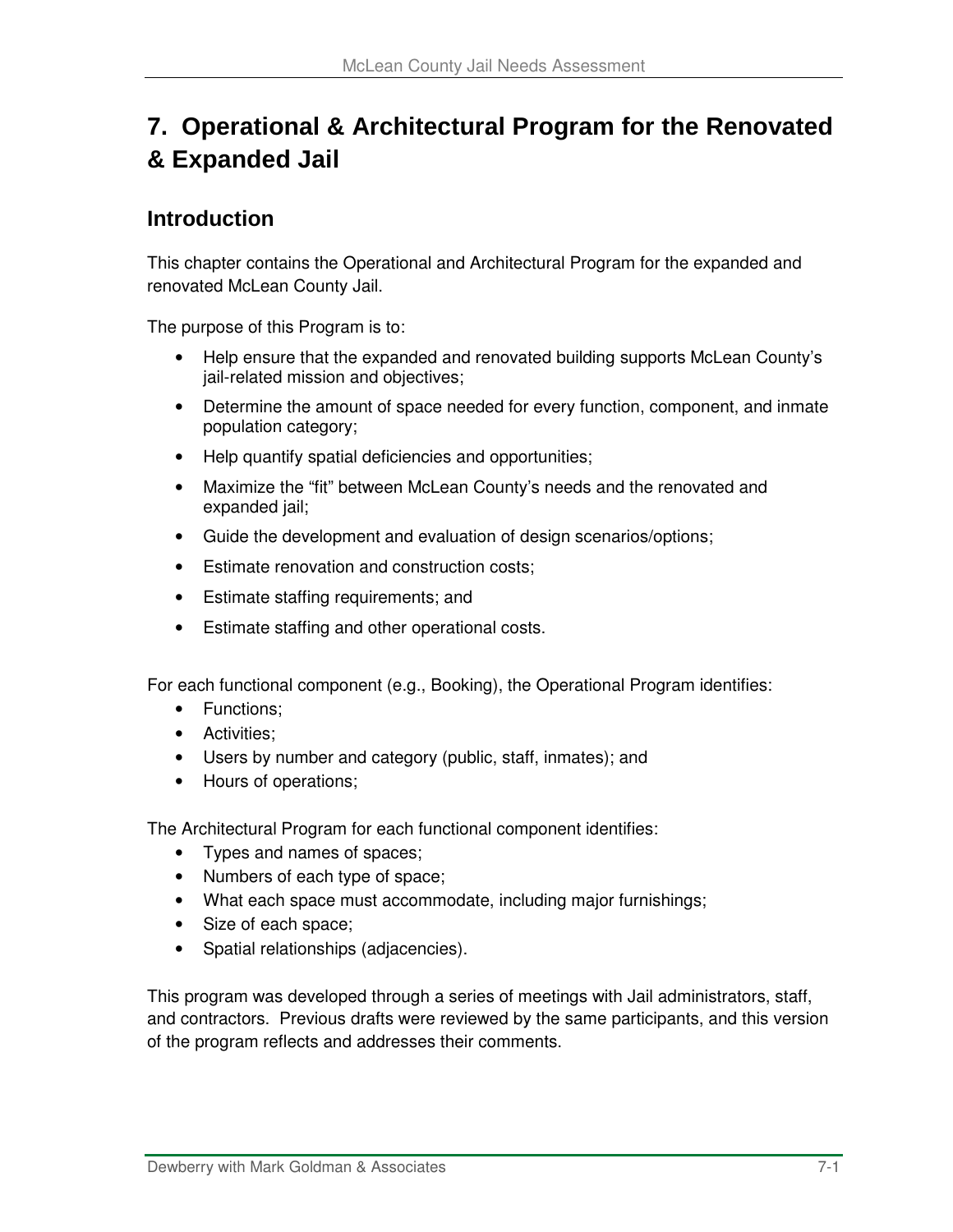A summary of space requirements by component is displayed on the next page, and this is followed by the Operational and Architectural Program for each component – in alphabetical order.

For each component, the spaces/rooms are listed along with the quantity of each space and the amount of square footage within each space. The usable square footage within each space is referred to as "Net Square Feet." The total Net Square Feet for each component is multiplied by an "Efficiency/Grossing Factor" because additional square footage is needed for "unusable" space. Unusable space within each component includes corridors, vertical structural components, and walls. Efficiency/Grossing Factors vary among components based on how efficient they are. For example Housing Units have relatively high grossing factors because they have many walls and plumbing chases, as well as open areas to foster observation of inmates.

A second grossing factor – "Building-wide Grossing Factor" – is applied to account for intercomponent building circulation, mechanical rooms, electrical rooms, staircases, and elevators.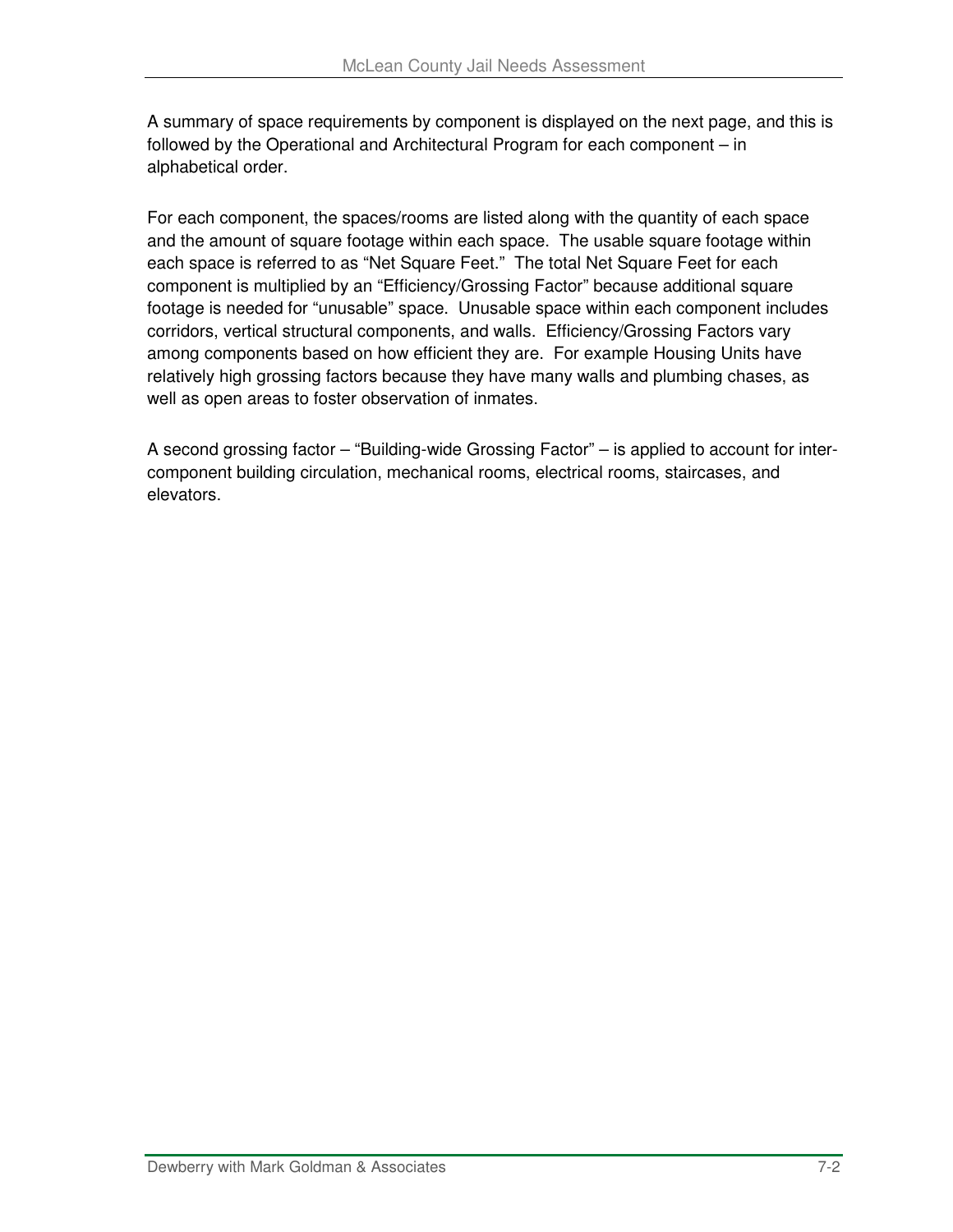|                                                 | Gross Sq. Ft. to Renovate or Add |           |         |  |  |
|-------------------------------------------------|----------------------------------|-----------|---------|--|--|
| Component                                       | Existing                         |           |         |  |  |
|                                                 | Space to<br>Renovate             | New Space | Total   |  |  |
| Summary<br>1                                    |                                  |           |         |  |  |
| Administration (within Jail)<br>$\overline{2}$  | 676                              |           | 676     |  |  |
| Booking (additional space)<br>3                 | 1,148                            |           | 1,148   |  |  |
| Detainee Programs & Commissary<br>4             | 3,828                            |           | 3,828   |  |  |
| <b>Food Services</b><br>5                       |                                  | 8,268     | 8,268   |  |  |
| <b>Health Services</b><br>6                     | 5,640                            |           | 5,640   |  |  |
| Housing: F 32-Cell Dir Sup includes MH<br>7     |                                  | 9,121     | 9,121   |  |  |
| Housing: M 36-Cell Dir. Sup. Mental Health<br>8 |                                  | 10,124    | 10,124  |  |  |
| Housing: M or F 32-Cell Direct Supervision<br>9 |                                  | 9,121     | 9,121   |  |  |
| 10 Housing: M or F 36-Cell Direct Supervision   |                                  | 10,124    | 10,124  |  |  |
| 11 Housing: M or F 8-Cell Indirect - 2nd        |                                  | 2,134     | 2,134   |  |  |
| 12 Housing: M or F 8-Cell Indirect - 2nd        |                                  | 2,134     | 2,134   |  |  |
| 13 Housing: M or F 8-Cell Indirect - 2nd Mez.   |                                  | 2,134     | 2,134   |  |  |
| 14 Housing: M or F 8-Cell Indirect - 2nd Mez.   |                                  | 2,134     | 2,134   |  |  |
| 15 Housing: M or F 8-Cell Indirect - 3rd        |                                  | 2,134     | 2,134   |  |  |
| 16 Housing: M or F 8-Cell Indirect - 3rd        |                                  | 2,134     | 2,134   |  |  |
| 17 Housing: M or F 8-Cell Indirect - 3rd Mez.   |                                  | 2,134     | 2,134   |  |  |
| 18 Housing: M or F 8-Cell Indirect - 3rd Mez.   |                                  | 2,134     | 2,134   |  |  |
| 19 Housing: Shared Support & Programs - 2nd     |                                  | 1,479     | 1,479   |  |  |
| 20 Housing: Shared Support & Programs - 3rd     |                                  | 1,479     | 1,479   |  |  |
| 21<br>Inmate Services, Classification & Records | 1,086                            |           | 1,086   |  |  |
| 22 Laundry                                      | 788                              |           | 788     |  |  |
| 23 Mental Health/Counseling                     | 689                              |           | 689     |  |  |
| 24 Public Lobby & Visiting                      |                                  | 2,128     | 2,128   |  |  |
| 25 Staff Support                                | 2,282                            |           | 2,282   |  |  |
| 26 Video Arraignment & High Security Court      | 1,568                            |           | 1,568   |  |  |
|                                                 |                                  |           |         |  |  |
| <b>Total Departmental Gross Square Feet</b>     | 17,704                           | 68,910    | 86,614  |  |  |
| Building-wide Efficiency/Grossing Factor        | 1.1                              | 1.25      |         |  |  |
| <b>Total Gross Square Feet</b>                  | 19,474                           | 86,138    | 105,612 |  |  |

## **Summary of Space Needs for the Expanded & Renovated Jail**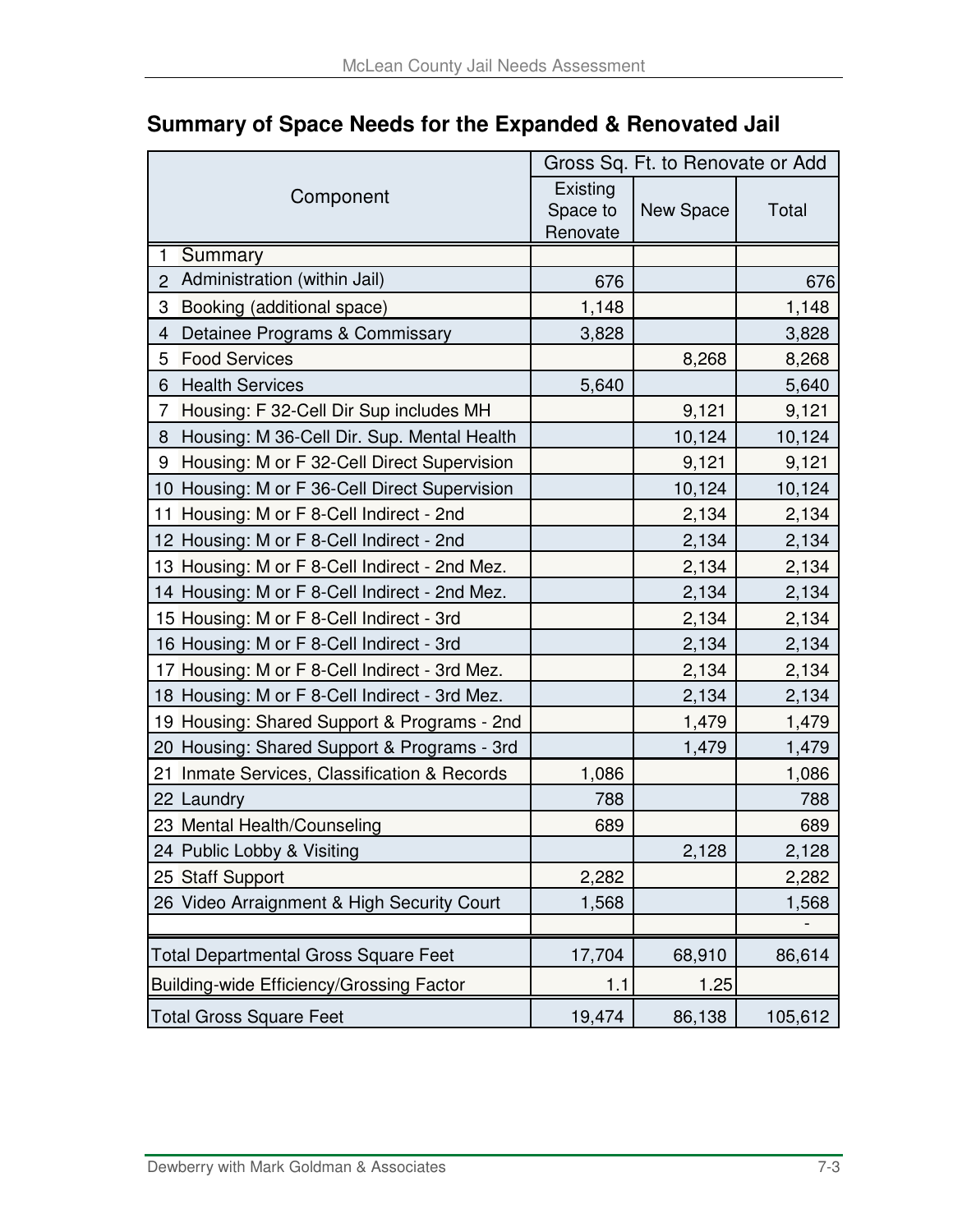**Administration** (within the Jail; this excludes functions and spaces within Sheriff's Administration)

| Primary                    | <u>Inmates:</u>                                                    | Staff:                                                                                                   |  |  |  |  |
|----------------------------|--------------------------------------------------------------------|----------------------------------------------------------------------------------------------------------|--|--|--|--|
| Activities /<br>Functions: | None (staff only offices)                                          | <b>Manage Jail Operations</b>                                                                            |  |  |  |  |
|                            |                                                                    | Manage all Jail Staff                                                                                    |  |  |  |  |
|                            |                                                                    | Develop & Implement Staffing Plans                                                                       |  |  |  |  |
|                            |                                                                    | Ensure that all shifts are adequately<br>covered; arrange for some staff to work<br>overtime when needed |  |  |  |  |
|                            |                                                                    | Ensure that all Staff receive adequate and<br>appropriate training each year                             |  |  |  |  |
|                            |                                                                    | Participate in recruiting, screening, and<br>hiring new staff                                            |  |  |  |  |
|                            |                                                                    | Guide & Discipline Staff when needed                                                                     |  |  |  |  |
|                            |                                                                    | Recruit and screen volunteers to provide<br>programs                                                     |  |  |  |  |
|                            |                                                                    | Report items that need maintenance to<br><b>Facilities Management</b>                                    |  |  |  |  |
| /Days:                     | Hours 8 hours a day/5 days a week                                  |                                                                                                          |  |  |  |  |
|                            | Users: Assistant Superintendent                                    |                                                                                                          |  |  |  |  |
|                            | Jail Operations Officer                                            |                                                                                                          |  |  |  |  |
|                            | No inmate access; interviews occur in or adjacent to housing units |                                                                                                          |  |  |  |  |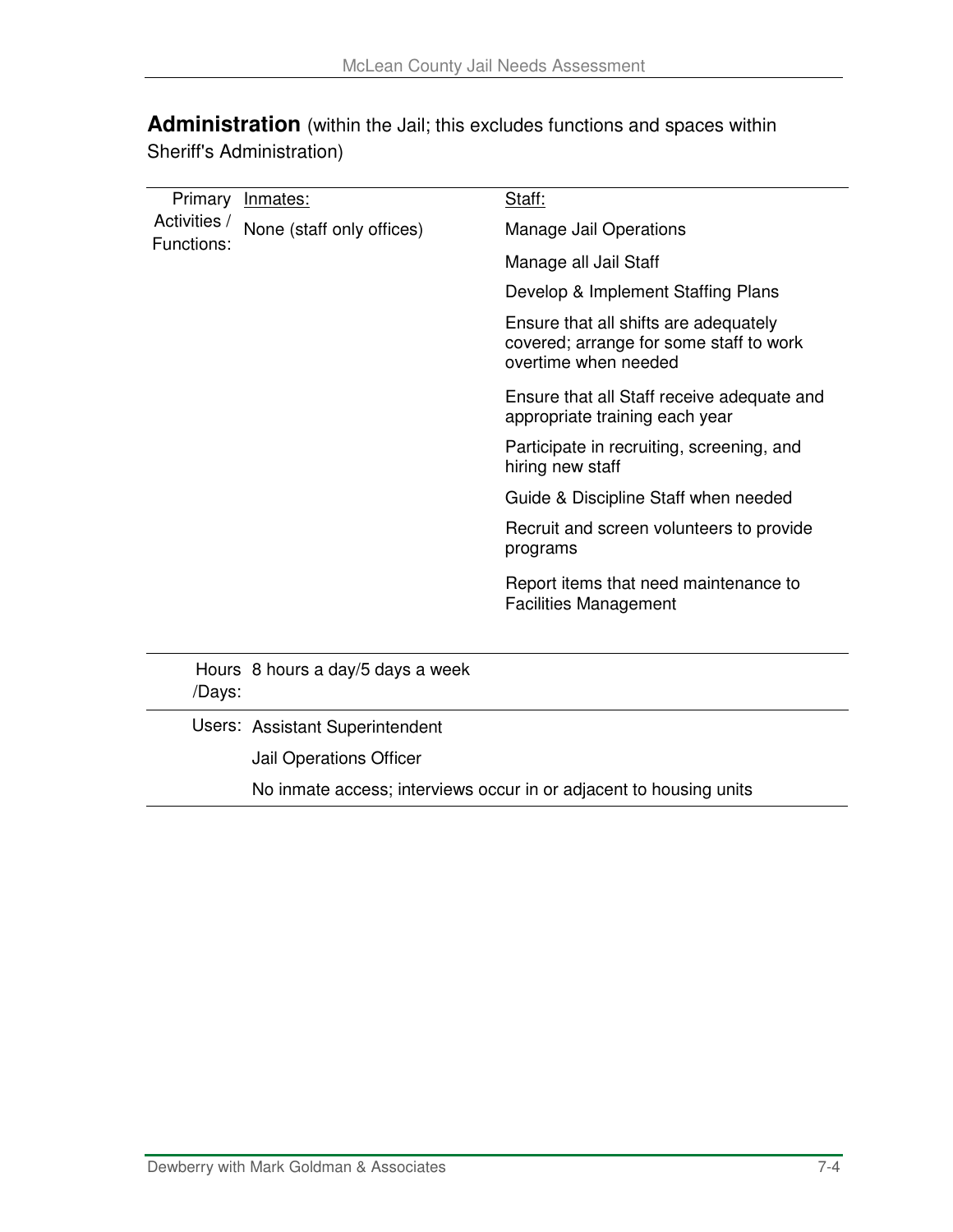### **Administration continued**

## **As Part of Renovation of a Portion of the Existing Linear Jail**

|                | <b>Space Name</b>                    | Quan-<br>tity | <b>Size</b><br>Each | <b>Size</b><br>for<br>All | <b>Special Requirements</b>                                                                                      |
|----------------|--------------------------------------|---------------|---------------------|---------------------------|------------------------------------------------------------------------------------------------------------------|
|                | Superintendent's Office              | 1             | 180                 | 180                       | Desk, desk chair, computer, printer,<br>phone, file cabinet, bookcase, 4<br>visitor chairs                       |
| $\overline{2}$ | Assistant<br>Superintendent's Office | 1             | 160                 | 160                       | Desk, desk chair, computer, printer,<br>phone, file cabinet, bookcase, 3<br>visitor chairs                       |
| 3              | Jail Operations<br>Officer's Office  | 1             | 140                 | 140                       | Desk, desk chair, computer, printer,<br>phone, file cabinet, bookcase, 2<br>visitor chairs                       |
| 4              | <b>Staff Restroom</b>                | 1             | 40                  | 40                        | If there are no other Staff Restrooms<br>nearby; handicapped accessible,<br>single occupancy; staff access only. |
|                | <b>Total Net Square Feet</b>         |               |                     | 520                       |                                                                                                                  |
|                | <b>Efficiency/Grossing Factor</b>    |               |                     | 1.3                       |                                                                                                                  |
|                | <b>Total Gross Square Feet</b>       |               |                     | 676                       |                                                                                                                  |

| Should be Adjacent or Near      | Superintendent's                             |     | Jail Operations Officer's         |  |
|---------------------------------|----------------------------------------------|-----|-----------------------------------|--|
| Each Other                      | Office                                       | and | Office                            |  |
|                                 | Superintendent's                             |     | <b>Assistant Superintendent's</b> |  |
|                                 | Office                                       | and | Office                            |  |
|                                 | <b>Assistant Sup's</b>                       |     | Jail Operations Officer's         |  |
|                                 | Office                                       | and | Office                            |  |
|                                 | Administrative                               |     |                                   |  |
|                                 | <b>Offices</b>                               | and | <b>Inmate Services</b>            |  |
|                                 |                                              |     |                                   |  |
| <b>Collocate this Component</b> | Inmate Services (1st priority)               |     |                                   |  |
| with:                           | Inmate Programs (2nd                         |     |                                   |  |
|                                 | priority)                                    |     |                                   |  |
| Unit Must be Near:              | Centralized and convenient to all Jail areas |     |                                   |  |
|                                 | <b>Staff Restrooms</b>                       |     |                                   |  |
|                                 |                                              |     |                                   |  |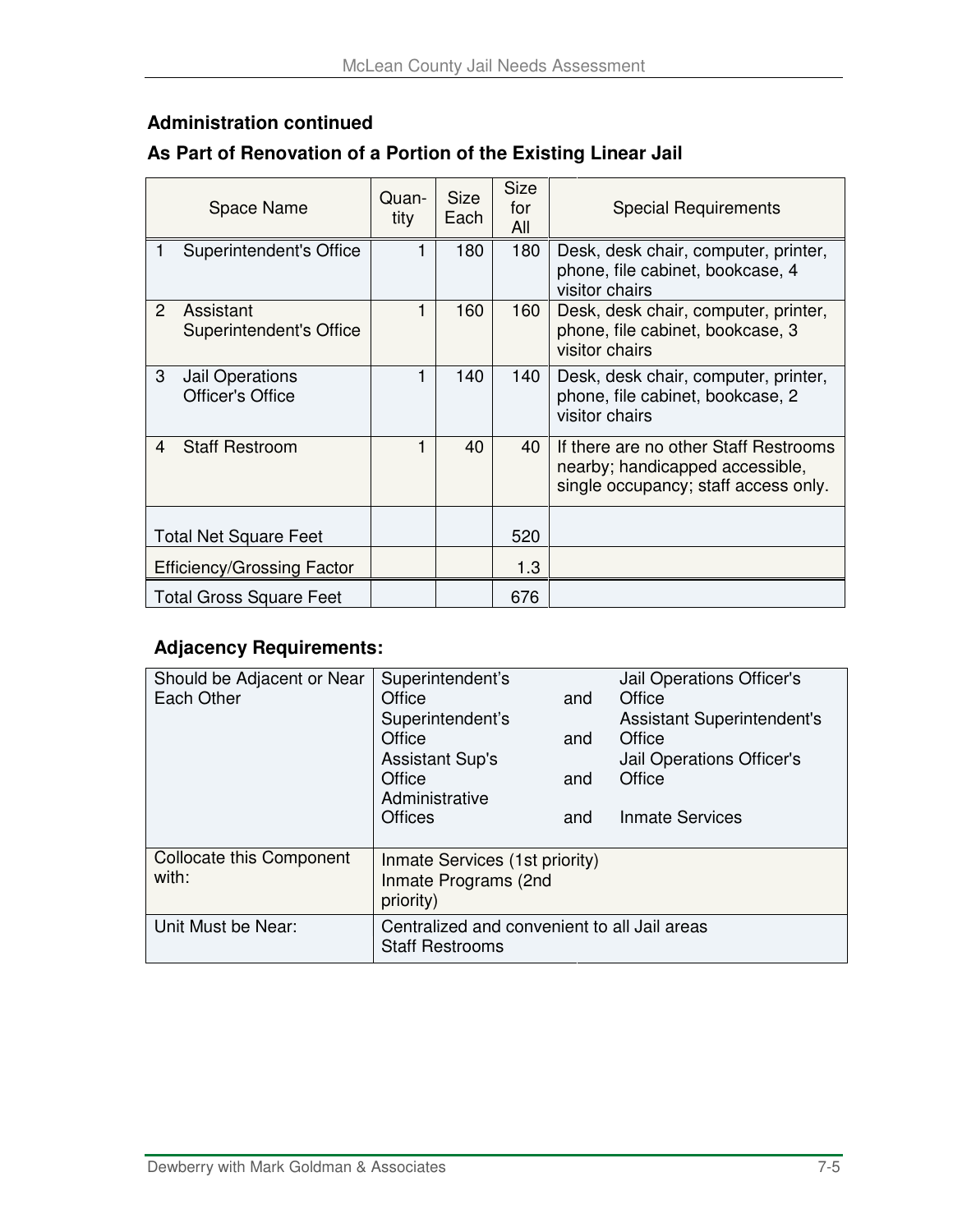| Primary<br>Activities /<br>Functions: | Incoming Inmates:<br>Having handcuffs removed<br>Searched upon entering Jail<br>Undergoing breathalyzer test<br>Turning in property including<br>personal items<br>Being interviewed<br>Being photographed<br>Being fingerprinted<br>Showering & putting on Jail<br>clothes<br>Waiting in a holding cell or lobby<br>(depending upon behavior and<br>charge) | <b>Staff</b><br>Searching inmates<br>Administrating breathalyzer<br>Taking inmates' property &<br>maintaining records on their property<br>Interviewing inmates, recording<br>information<br>Taking photographs and fingerprints<br>Conducting medical and mental<br>health interviews/assessments<br>Assigning inmates to housing units<br>based on Classification |
|---------------------------------------|--------------------------------------------------------------------------------------------------------------------------------------------------------------------------------------------------------------------------------------------------------------------------------------------------------------------------------------------------------------|---------------------------------------------------------------------------------------------------------------------------------------------------------------------------------------------------------------------------------------------------------------------------------------------------------------------------------------------------------------------|
|                                       | Being assigned to a housing<br>unit<br><b>Inmates Being Released or</b><br><b>Transferred</b><br>Completing paperwork<br>Exchanging clothing<br>Receiving personal property                                                                                                                                                                                  | For Inmates Being Released or<br>Transferred<br>Completing paperwork<br>Exchanging clothing<br>Returning property                                                                                                                                                                                                                                                   |
| Hours/Days:                           | 24 hours a day/7 days a week                                                                                                                                                                                                                                                                                                                                 |                                                                                                                                                                                                                                                                                                                                                                     |
| Users:                                | 3 Correctional Officers 24/7                                                                                                                                                                                                                                                                                                                                 |                                                                                                                                                                                                                                                                                                                                                                     |
|                                       | Law Enforcement Officers (County, City, State)                                                                                                                                                                                                                                                                                                               |                                                                                                                                                                                                                                                                                                                                                                     |

### **Booking (Additions & Minor Renovations to Existing)**

Approximately 15 to 40 inmates/24 hours

Below and on the next page is a list and brief description of changes to the booking area - **Expansions into & Renovations of Adjoining Spaces**. This does not include Existing Spaces that do not need to be modified.

| Space Name            | Quan-<br>tity | <b>Size</b><br>Each | <b>Size</b><br>for All | <b>Special Requirements</b>                                                                                                                                      |
|-----------------------|---------------|---------------------|------------------------|------------------------------------------------------------------------------------------------------------------------------------------------------------------|
| <b>Interview Room</b> |               | 100                 |                        | 100   For mental health and other<br>interviews that require<br>confidentiality, acoustically<br>separate, visible by Booking<br>officers, 2 chairs, small table |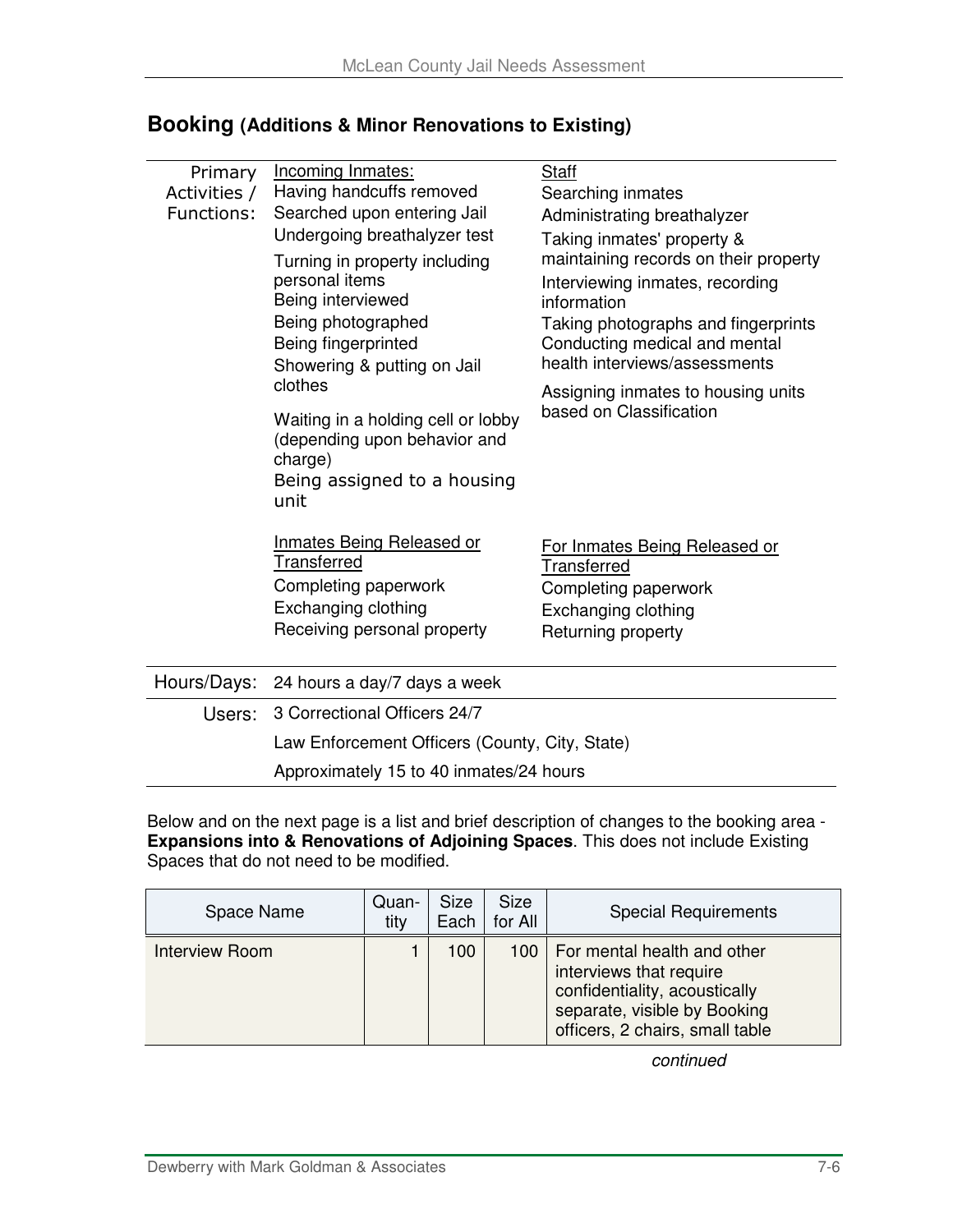## **Booking continued**

|                | Space Name                                                  | Quan-<br>tity | <b>Size</b><br>Each | <b>Size</b><br>for All | <b>Special Requirements</b>                                                                                                                   |
|----------------|-------------------------------------------------------------|---------------|---------------------|------------------------|-----------------------------------------------------------------------------------------------------------------------------------------------|
| $\overline{2}$ | Medical Screening/<br><b>Examination Room</b>               | 1             | 110                 | 110                    | Exam table, 2 chairs, table, sink,<br>cabinet, acoustically private, visible<br>by Booking officers                                           |
| 3              | Property Room (in<br>addition to existing<br>Property Room) | 1             | 300                 | 300                    | Hanging racks and/or shelving                                                                                                                 |
| 4              | <b>Fingerprint Alcove</b>                                   | 1             | 50                  | 50                     | Counter, fingerprint machine<br>(existing area is too small)                                                                                  |
| 5              | Release Processing,<br><b>Workstation &amp; Lobby</b>       | 1             | 220                 | 220                    | Staging area for those being<br>released, seating for 8, staff<br>workstation with counter for<br>releasees and staff completing<br>paperwork |
| 6              | Inmate Restroom                                             | 1             | 40                  | 40                     | Handicapped accessible (off of<br>Release Lobby)                                                                                              |
|                | <b>Total Net Square Feet</b>                                |               |                     | 820                    |                                                                                                                                               |
|                | <b>Efficiency/Grossing Factor</b>                           |               |                     | 1.4                    |                                                                                                                                               |
|                | <b>Total Gross Square Feet</b>                              |               |                     | 1,148                  |                                                                                                                                               |

| Must be Immediately                    | <b>Interview Room</b>                                 | and                    | <b>Booking Lobby</b>                    |  |  |
|----------------------------------------|-------------------------------------------------------|------------------------|-----------------------------------------|--|--|
| Adjacent:                              | <b>Medical Screening</b>                              | and                    | Booking Lobby                           |  |  |
|                                        | <b>Fingerprint Alcove</b>                             | and                    | Booking Lobby                           |  |  |
|                                        | Release Processing,<br><b>Workstation &amp; Lobby</b> | Inmate Restroom<br>and |                                         |  |  |
| Must be Near Each Other                | New Property Room                                     | and                    | <b>Existing Property Room</b>           |  |  |
| (if not Immediately<br>Adjacent):      | Release Processing,<br><b>Workstation &amp; Lobby</b> | and                    | <b>Existing Booking</b><br>Workstations |  |  |
| This Component Must be<br>Adjacent to: | Releasee Exit to Outside                              |                        |                                         |  |  |
| Unit Must be Easily                    | All Housing Units                                     |                        |                                         |  |  |
| Accessible to/from:                    | Inmate Services, Classification, & Records            |                        |                                         |  |  |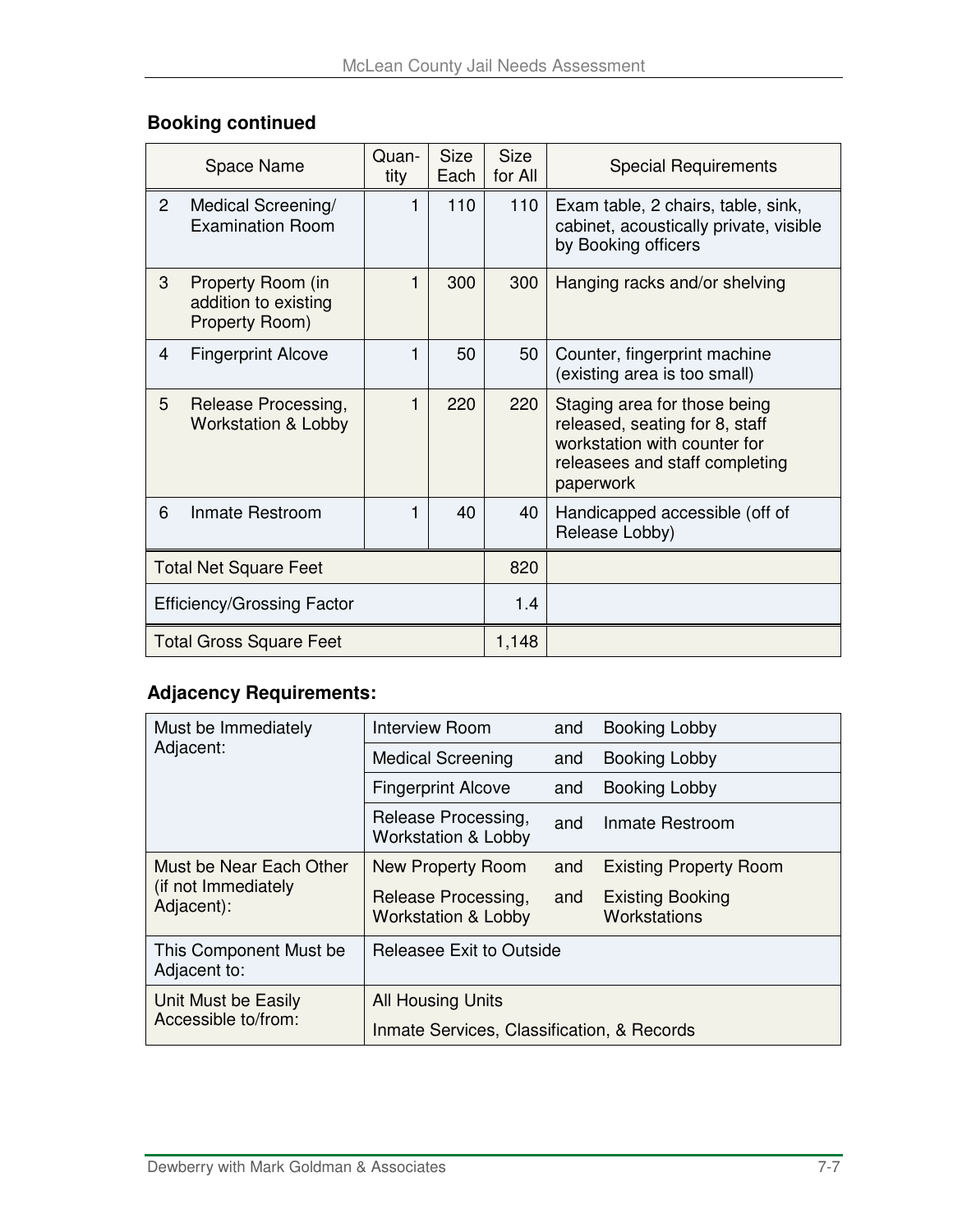| Primary             | Inmates                                                                                                                     | Staff/Volunteers                                                                                                                                                                                                             |
|---------------------|-----------------------------------------------------------------------------------------------------------------------------|------------------------------------------------------------------------------------------------------------------------------------------------------------------------------------------------------------------------------|
| Activities /        | 1. Learning                                                                                                                 | 1. Teaching                                                                                                                                                                                                                  |
| Functions:          | 2. Working on self-improvement                                                                                              | 2. Observing                                                                                                                                                                                                                 |
|                     | 3. Exercising                                                                                                               | 3. Guiding                                                                                                                                                                                                                   |
|                     | 4. Receiving spiritual guidance                                                                                             | 4. Writing/correcting reports                                                                                                                                                                                                |
|                     | 5. Video-visiting                                                                                                           | 5. Helping detainees make positive<br>changes                                                                                                                                                                                |
|                     |                                                                                                                             | 6. Counseling detainees individually<br>and in groups                                                                                                                                                                        |
|                     |                                                                                                                             | 6. Managing Commissary                                                                                                                                                                                                       |
|                     |                                                                                                                             | 7. Distributing Commissary to inmates<br>in all housing units                                                                                                                                                                |
| Inmate<br>Programs: | Individual & Group Counseling, Alcoholics Anonymous, Narcotics<br>evolve over time,, largely based on data on "what works") | Anonymous, Celebrate Recovery, Recreation, Non-denominational Church,<br>Bible Study, Spanish Bible Study, Life Skills, Moral Recognition Training<br>(MRT), GED, Path to Healing, and others (and programs will continue to |
| Hours /<br>Days:    | Days, evenings, and weekends                                                                                                |                                                                                                                                                                                                                              |
| Users:              | 8 - 24 Inmates in each Program (12 - 16 usually)                                                                            |                                                                                                                                                                                                                              |
|                     | 1 Staff Member/Volunteer per Program                                                                                        |                                                                                                                                                                                                                              |
|                     | Floater Correctional Officers as needed and intermittently                                                                  |                                                                                                                                                                                                                              |

### **Detainee Programs & Commissary**

Note: In Direct Supervision Units, many programs will be brought to the units and others that draw inmates from multiple housing units will be centralized. For remaining older linear housing units, inmates will participate in programs in existing program areas and in new multipurpose rooms that are accessible from all housing units (described in this section of the program document).

#### **New Space**

The Program for each new Direct Supervision Housing Unit includes an adjoining Outdoor Recreation Yard and a Multi-Purpose Room. Ideally each of these will also be accessible from one or more new Indirect Supervision Housing Units. Additionally, there will be Multipurpose Rooms accessible from multiple housing units; these are described in this section of the program document.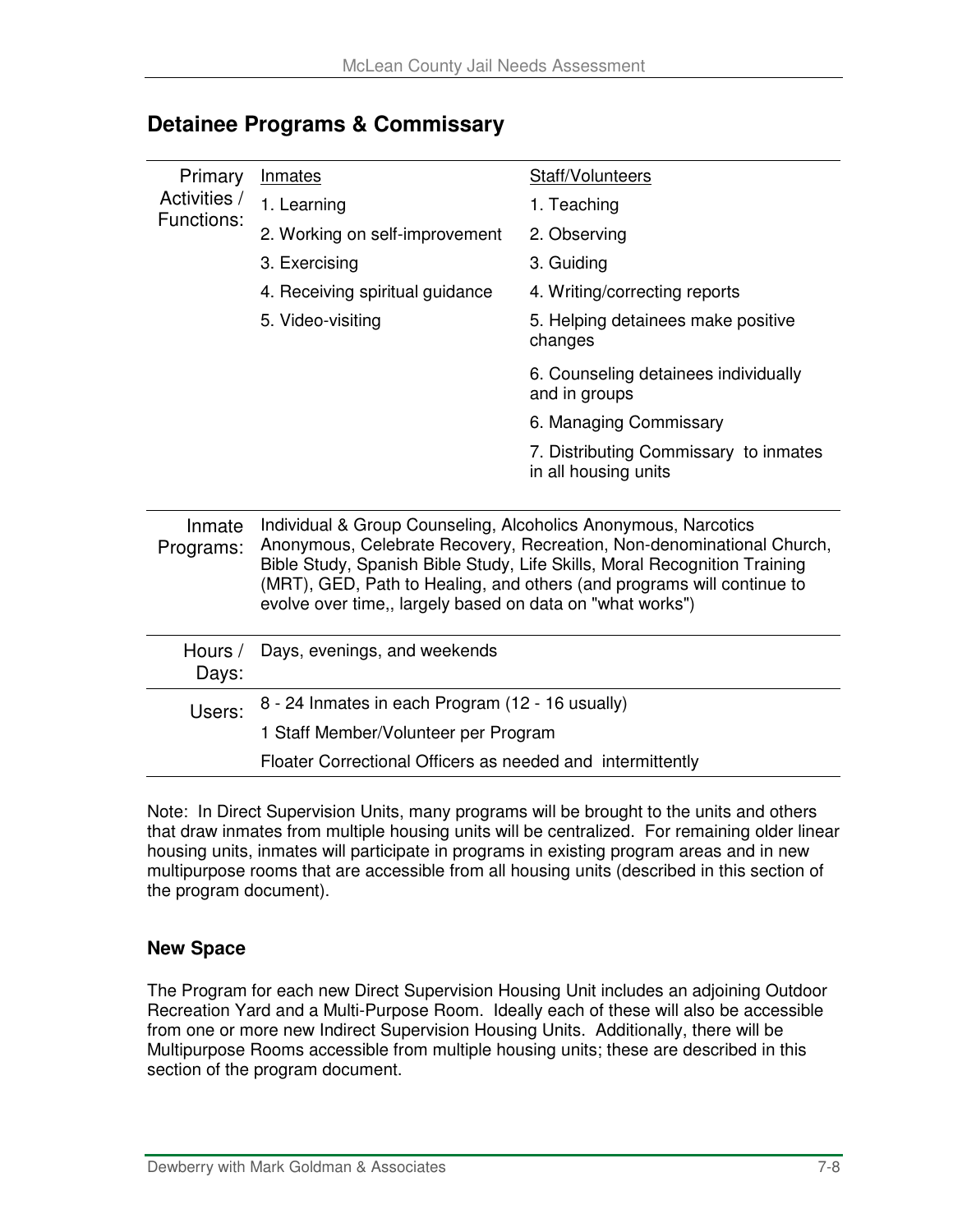| Detainee Programs & Commissary, continued |  |  |  |
|-------------------------------------------|--|--|--|
|-------------------------------------------|--|--|--|

|                                   | Space                                            | Quan-<br>tity  | <b>Size</b><br>Each | <b>Size</b><br>for All | <b>Special Requirements</b>                                                                                                     |
|-----------------------------------|--------------------------------------------------|----------------|---------------------|------------------------|---------------------------------------------------------------------------------------------------------------------------------|
| 1                                 | <b>Programs Office</b>                           | 1              | 180                 | 180                    | 2 workstations, phones, computers,<br>file cabinets, bookshelves                                                                |
| 2                                 | <b>Chaplains' Office</b>                         | 1              | 120                 | 120                    | desk, desk chair, 2 visitors' chairs, file<br>cabinet, bookshelves, computer                                                    |
| 3                                 | Program Provider /<br><b>Volunteer Workroom</b>  | 1              | 180                 | 180                    | staff, contractors, & volunteers only;<br>table for up to six, 2 computer<br>stations, telephones, bookshelves,<br>copy machine |
| $\overline{4}$                    | Multi-Purpose Room<br>(for Programs) -<br>Medium | $\overline{2}$ | 400                 | 800                    | heavy duty movable furniture, for up<br>to 16 detainees, accessible from<br>corridor for access by inmates from<br>other units  |
| 5                                 | Multi-Purpose Room<br>(for Programs) -<br>Large  | 1              | 600                 | 600                    | heavy duty movable furniture, for up<br>to 24 detainees, accessible from<br>corridor for access by inmates from<br>other units  |
| 6                                 | Counseling/Interview                             | $\overline{2}$ | 80                  | 160                    | small table & 2 chairs                                                                                                          |
| 7                                 | Commissary                                       | 1              | 400                 | 400                    | secure, work counter, shelving                                                                                                  |
| 8                                 | Staff & Volunteer<br>Restrooms                   | $\overline{2}$ | 40                  | 80                     | handicapped accessible                                                                                                          |
| 9                                 | <b>Detainee Toilets</b>                          | 3              | 40                  | 120                    | off of each Multi-Purpose Room,<br>handicapped accessible                                                                       |
|                                   | <b>Total Net Square Feet</b>                     |                |                     | 2,640                  |                                                                                                                                 |
| <b>Efficiency/Grossing Factor</b> |                                                  | 1.45           |                     |                        |                                                                                                                                 |
|                                   | <b>Total Gross Square Feet</b>                   |                |                     | 3,828                  |                                                                                                                                 |

| Must be<br>Immediately<br>Adjacent: | <b>Multipurpose Rooms</b> | and | <b>Detainee Toilets</b>                |
|-------------------------------------|---------------------------|-----|----------------------------------------|
| Must be Near                        | Multi-Purpose Rooms       | and | All Housing Units                      |
| Each Other:                         | <b>Program Offices</b>    | and | <b>Staff &amp; Volunteer Restrooms</b> |
|                                     | <b>Program Offices</b>    | and | Commissary                             |
| Must have                           | Commissary                | and | <b>Loading Dock</b>                    |
| Convenient                          | <b>This Component</b>     | and | Lobby (for volunteers)                 |
| Access to:                          | <b>This Component</b>     | and | <b>All Housing Units</b>               |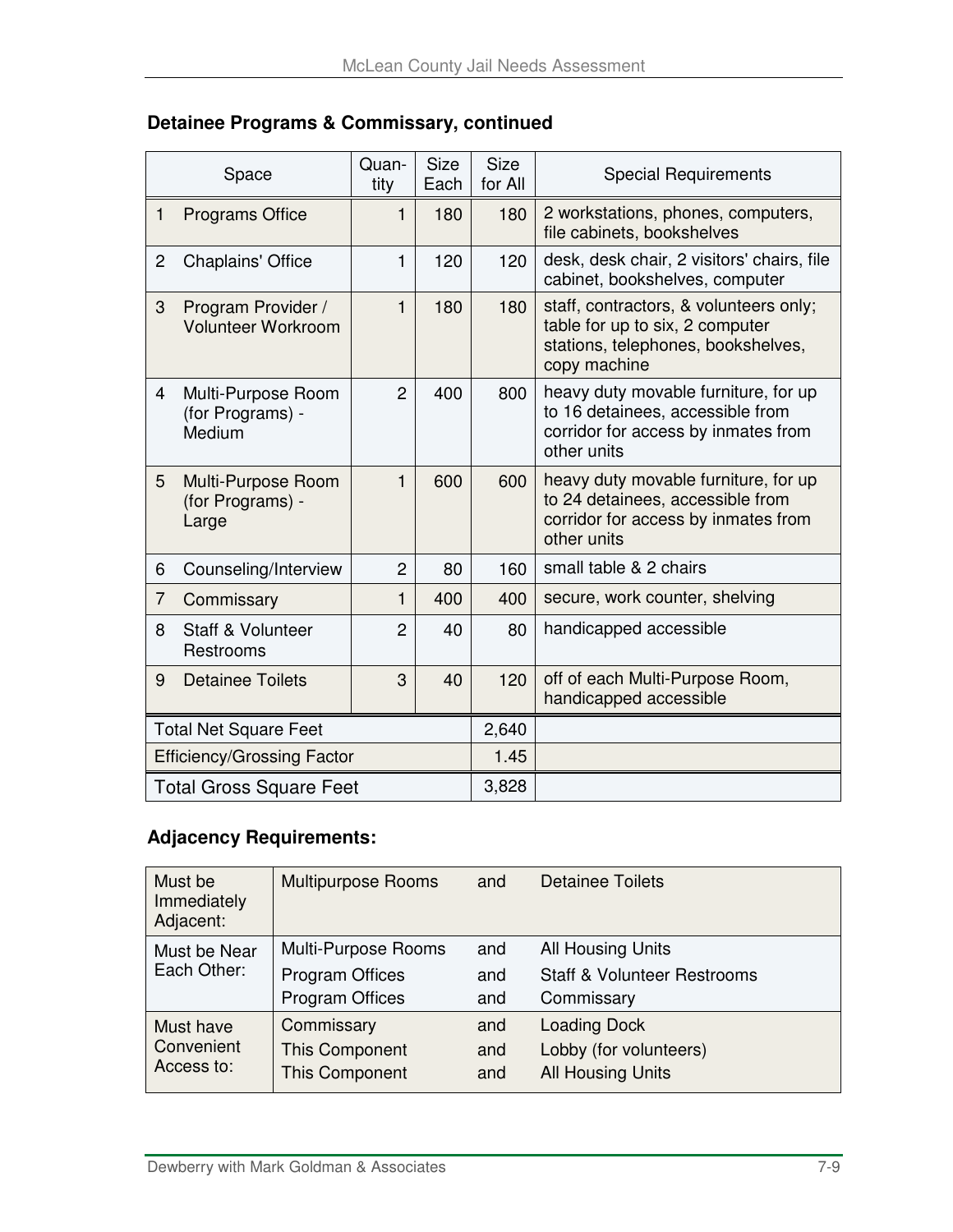| Primary<br>Activities /                                                | Inmates (Trustees):<br>Cook meals                 | Food Services Contractor:<br>Plan meals               |  |  |  |  |
|------------------------------------------------------------------------|---------------------------------------------------|-------------------------------------------------------|--|--|--|--|
| Functions:                                                             | Load trays and carts                              | Order supplies                                        |  |  |  |  |
|                                                                        | Transport carts to & from<br><b>Housing Units</b> | Supervise inmates<br>Teach inmates how to cook, clean |  |  |  |  |
|                                                                        | Wash, clean                                       |                                                       |  |  |  |  |
|                                                                        |                                                   | Jail Staff:                                           |  |  |  |  |
|                                                                        |                                                   | Intermittently observe inmates                        |  |  |  |  |
|                                                                        |                                                   |                                                       |  |  |  |  |
| Hours/Days:                                                            | 8 am - 7 pm/7 days a week                         |                                                       |  |  |  |  |
| Users:                                                                 | approximately 12 Trustees first Trustee shift     |                                                       |  |  |  |  |
|                                                                        | approximately 10 Trustees second Trustee shift    |                                                       |  |  |  |  |
|                                                                        | currently contract with Aramark                   |                                                       |  |  |  |  |
| Correctional Officers (none assigned to Food Services; intermittently) |                                                   |                                                       |  |  |  |  |

## **Food Services**

#### **As Part of Renovation or New**

note: this space list and sizes was provided by Aramark (except Break Room, Inmate Lockers & Strip-search, Janitors' Closet, Loading Dock, Sallyport/Staging)

|   | Space Name                           | Quan-<br>tity | <b>Size</b><br>Each | <b>Size</b><br>for All | <b>Special Requirements</b>                                                                   |
|---|--------------------------------------|---------------|---------------------|------------------------|-----------------------------------------------------------------------------------------------|
|   | <b>Loading Dock</b>                  |               | 60                  |                        | Outdoors, not included in SF                                                                  |
| 2 | Sallyport/Staging                    |               | 200                 | 200                    | Adjacent to Loading Dock                                                                      |
| 3 | Cooking &<br><b>Preparation Area</b> |               | 2,500               | 2,500                  | Ideally 50' x 50' (according to<br>Aramark), includes space for stand-<br>alone refrigerator  |
| 4 | Office                               |               | 150                 | 150                    | Visibility of all other work areas, desk,<br>file cabinet, bookshelves, 2 visitors'<br>chairs |
| 5 | <b>Bakery Area</b>                   |               | 800                 | 800                    | Ideally 20' x 40'                                                                             |
| 6 | Walk in<br>Refrigerator              |               | 450                 | 450                    | Ideally 15' x 30'                                                                             |
|   | <b>Walk in Freezer</b>               |               | 450                 | 450                    | Ideally 15" x 30"                                                                             |

continued and the continued of the continued of the continued of the continued of the continued of the continued of the continued of the continued of the continued of the continued of the continued of the continued of the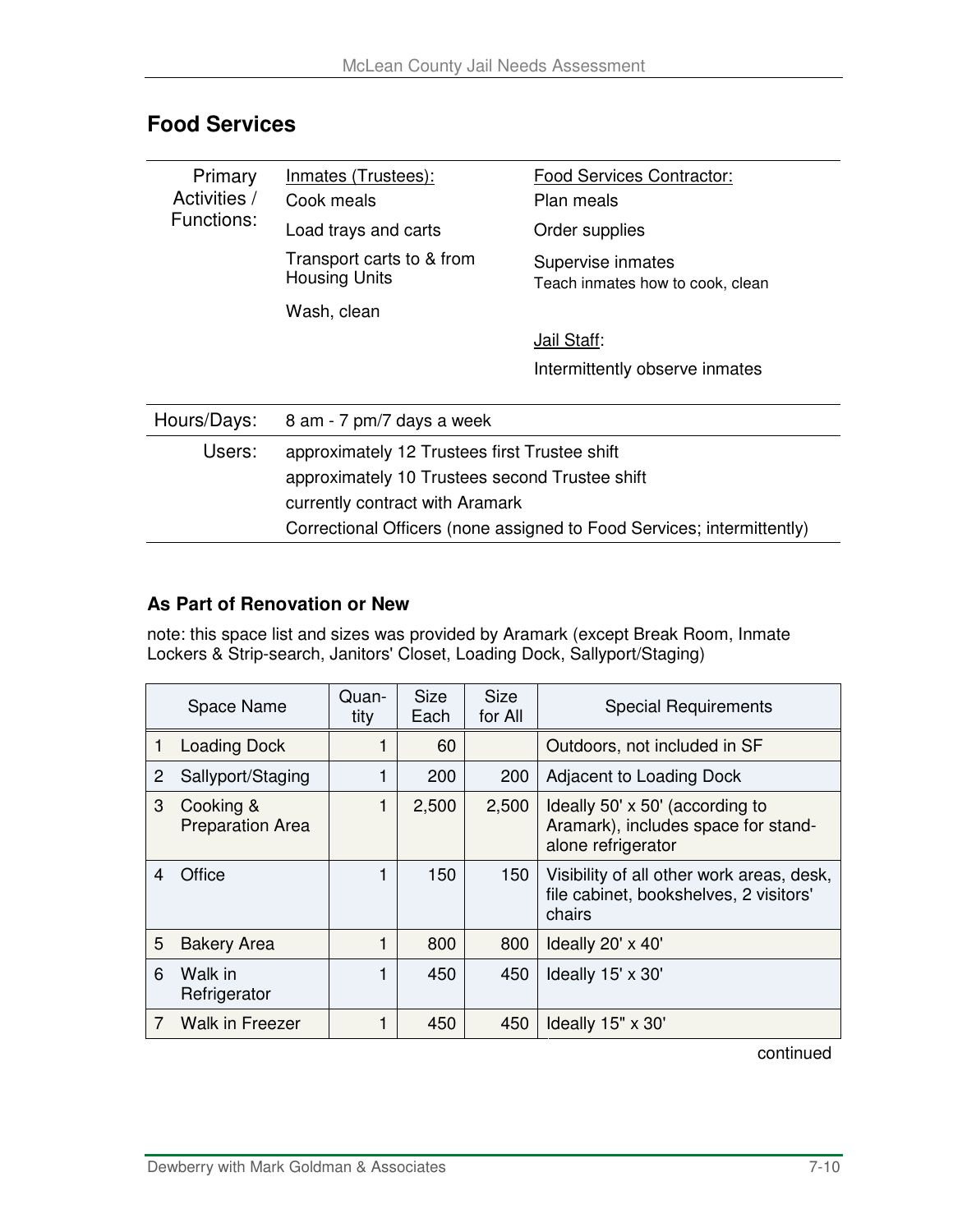### **Food Services, continued**

|                 | Space Name                               | Quan-<br>tity | <b>Size</b><br>Each | <b>Size</b><br>for All | <b>Special Requirements</b>                                                              |
|-----------------|------------------------------------------|---------------|---------------------|------------------------|------------------------------------------------------------------------------------------|
| 8               | Dry Storage Area                         | 1             | 1,250               | 1250                   | Ideally 25' x 50'                                                                        |
| 9               | Cart & Dish room<br>Area                 | 1             | 800                 | 800                    | Ideally 20' x 40'                                                                        |
| 10 <sup>1</sup> | Staff Lockers &<br>Restroom              | 1             | 100                 | 100                    |                                                                                          |
| 11              | <b>Trustee Lockers</b><br>& Strip Search | 1             | 120                 | 120                    | 24 lockers, bench; adjacent to Trustee's<br>entry to Food Services & Trustee<br>Restroom |
| 12              | <b>Trustee Restroom</b>                  | 1             | 40                  | 40                     |                                                                                          |
| 13              | Breakroom/Dining                         | 1             | 180                 | 180                    | Table and chairs for up to 8, counter<br>with sink, microwave                            |
| 14              | Janitors' Closet                         | 1             | 50                  | 50                     |                                                                                          |
|                 | <b>Total Net Square Feet</b>             |               |                     | 6,890                  |                                                                                          |
|                 | <b>Efficiency/Grossing Factor</b>        |               |                     | 1.2                    |                                                                                          |
|                 | <b>Total Gross Square Feet</b>           |               |                     | 8,268                  |                                                                                          |

| Must be<br>Immediately<br>Adjacent: | <b>Sallyport Staging</b><br>Cooking/Prep                   | and<br>and | Loading Dock & Cooking/Prep<br>Refrigerator, Freezer, Dry Storage,<br>Bakery, Cart & Dish room |
|-------------------------------------|------------------------------------------------------------|------------|------------------------------------------------------------------------------------------------|
|                                     | Lockers &<br>Restrooms<br>Inmate Strip-search<br>& Lockers | and<br>and | Breakroom/Dining<br>Entry/exit to Food Services from<br><b>Housing Units</b>                   |
| Unit Must be<br>Near:               |                                                            |            | Easy access to all Housing Units, Health Services, Booking                                     |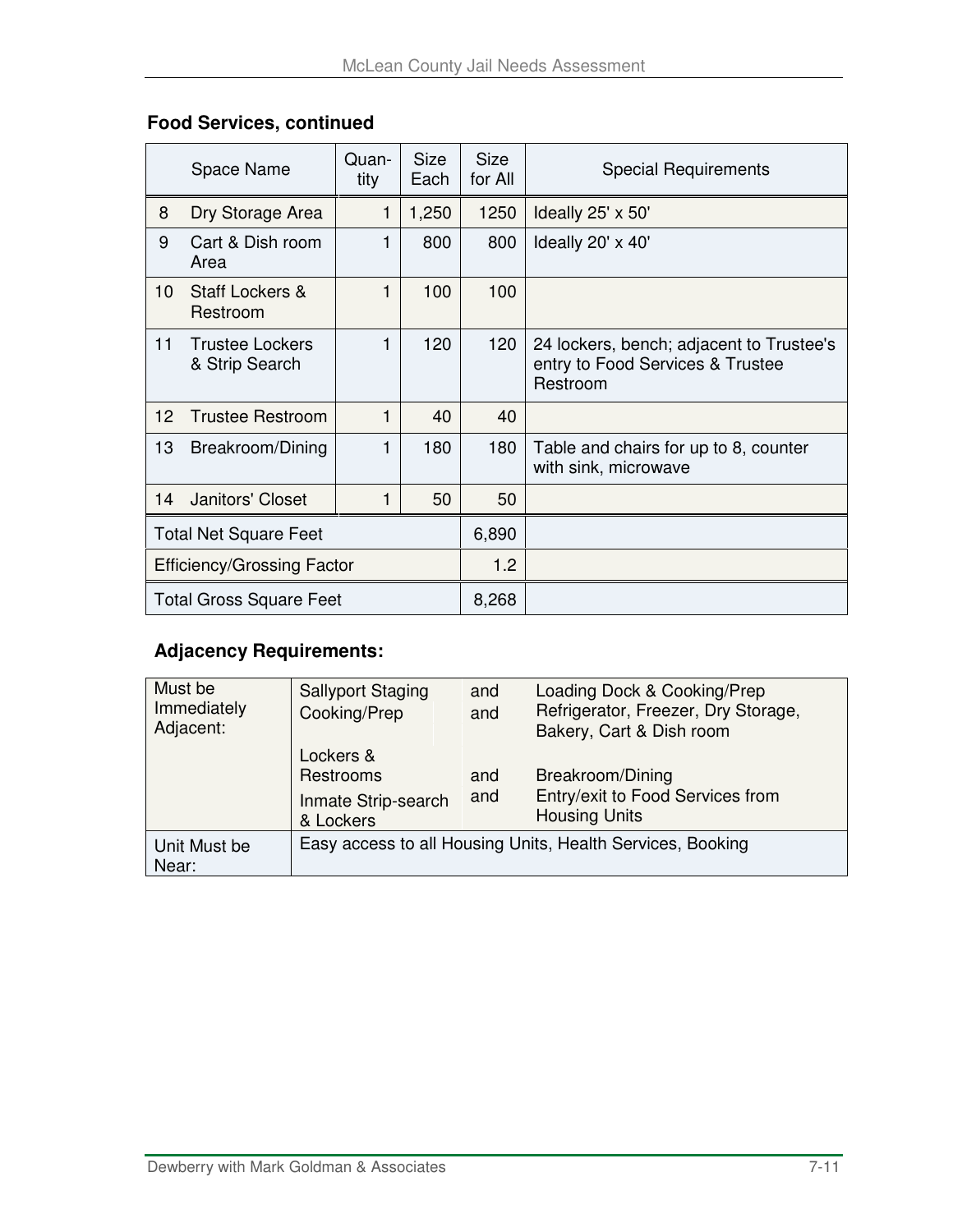| Primary      | Inmates                                                                                                                         | <b>Staff</b>                                                              |  |  |  |  |  |
|--------------|---------------------------------------------------------------------------------------------------------------------------------|---------------------------------------------------------------------------|--|--|--|--|--|
| Activities / | 1. Check-in / Waiting                                                                                                           | 1. Receiving, Checking in Inmates                                         |  |  |  |  |  |
| Functions:   | 2. Being Examined                                                                                                               | 2. Keeping Records                                                        |  |  |  |  |  |
|              | 3. Receiving                                                                                                                    |                                                                           |  |  |  |  |  |
|              | counseling/instructions                                                                                                         | 3. Charting/Filing                                                        |  |  |  |  |  |
|              | 4. Asking questions                                                                                                             | 4. Managing Patients                                                      |  |  |  |  |  |
|              | 5. Being Observed & Treated                                                                                                     | 5. Examining Inmates                                                      |  |  |  |  |  |
|              | 6. Illness/Recuperation<br>7. Hygiene                                                                                           | 6. Nurses, Doctors, Specialists treating<br>Inmates                       |  |  |  |  |  |
|              | 8. Sleeping (those in Infirmary)                                                                                                | 8. Dental Exams & Treatment                                               |  |  |  |  |  |
|              | 9. Dining (those in Infirmary)                                                                                                  | 9. Vision Exams                                                           |  |  |  |  |  |
|              |                                                                                                                                 | 10. Making Rounds/Sick Call (primarily<br>in & adjacent to Housing Units) |  |  |  |  |  |
|              |                                                                                                                                 | 11. Counseling/advising Inmates                                           |  |  |  |  |  |
|              |                                                                                                                                 | 12. Maintaining confidentiality                                           |  |  |  |  |  |
|              |                                                                                                                                 | 13. Providing Security & Supervision.                                     |  |  |  |  |  |
|              |                                                                                                                                 | 14. Managing Medications/Supply<br>stocking & distribution                |  |  |  |  |  |
|              |                                                                                                                                 | 15. Sorting, Storing, & Cleaning<br>Laundry                               |  |  |  |  |  |
| Hours /      | 6 am to 10 pm 7 days/week for Health Services                                                                                   |                                                                           |  |  |  |  |  |
| Days:        | 24 hours/day, 7 days a week for Infirmary                                                                                       |                                                                           |  |  |  |  |  |
| Users:       | Inmates - up to 20 at a time                                                                                                    |                                                                           |  |  |  |  |  |
|              | Staff in Clinic: 3 Nurses (day shift); 2 Nurses (evening shift), Jail<br>Medical Supervisor, Clinical Nurse, Secretary          |                                                                           |  |  |  |  |  |
|              | Staff & Inmates who need to express & store breast milk                                                                         |                                                                           |  |  |  |  |  |
|              | Staff in Infirmary: 1 Nurse around the clock when there are patients/<br>inmates in the Infirmary, supplemented by Clinic staff |                                                                           |  |  |  |  |  |
|              | week)                                                                                                                           | Contractors: Physicians, Dentists, Psychiatrist (currently 4 hours /      |  |  |  |  |  |
|              | 1 Correctional Officer (every shift when inmates are in this component)                                                         |                                                                           |  |  |  |  |  |

# **Health Services & Infirmary**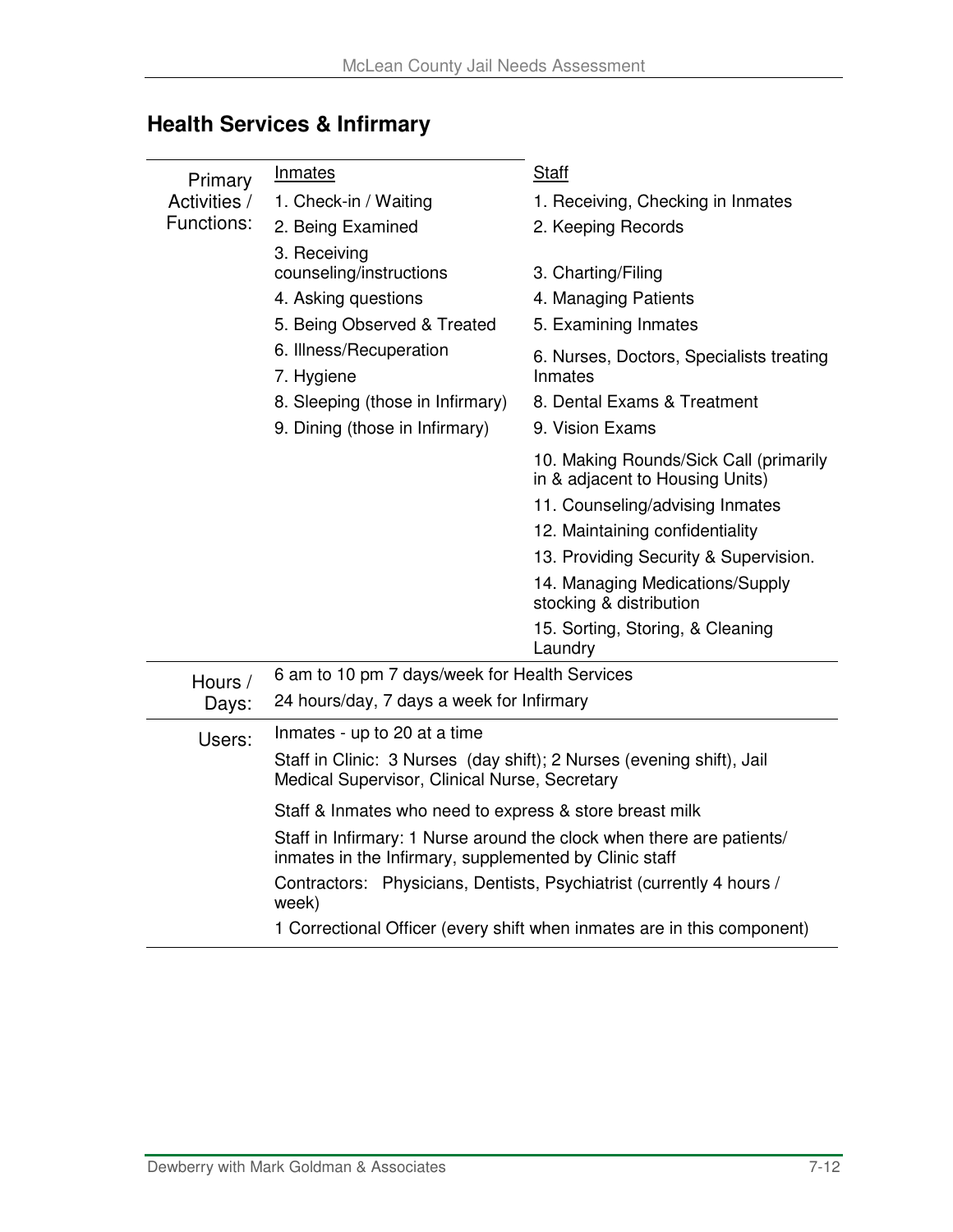## **Health Services & Infirmary, continued**

#### **New Space or Gutted & Renovated Space**

|   | <b>Space Name</b>                                                          | Quan-<br>tity  | <b>Size</b><br>Each | <b>Size</b><br>for All | <b>Special Requirements</b>                                                                                                                                                                       |  |
|---|----------------------------------------------------------------------------|----------------|---------------------|------------------------|---------------------------------------------------------------------------------------------------------------------------------------------------------------------------------------------------|--|
|   | 1 Waiting<br>Rooms                                                         | $\overline{2}$ | 120                 |                        | 240 Both visible from Check In with pass-thru. Two<br>rooms in order to keep certain inmates separate<br>from each other. Seating for up to 6. Handicapped<br>accessible.                         |  |
|   | 2 Medical<br>Check-In &<br><b>Records</b>                                  | 1              | 200                 |                        | 200 Staff workstation, view & secure pass-throughs to<br>both Waiting Rooms; secure; records storage,<br>computer, phone, intercom. Space for Correctional<br>Officer too.                        |  |
|   | 3 Nurses'<br><b>Station</b>                                                | 1              | 280                 |                        | 280 Visibility, adjacency, & control to Examination<br>Rooms, Infirmary, & Medication Closet. Counter<br>workspace for up to 3 Nurses, & CO w/ computer,<br>phone; sink, defribulator, nebulizer. |  |
|   | 4 Medical<br>Examination<br>Rooms                                          | $\overline{2}$ | 125                 | 250                    | Each with exam table, cabinets, sink, counter.<br>Handicapped accessible.                                                                                                                         |  |
|   | 5 Consultation<br>Room                                                     | $\mathbf{1}$   | 100                 |                        | 100 Desk, chair, 2 chairs for visitors.                                                                                                                                                           |  |
|   | 6 Pharmacy /<br>Medication<br>Dispensary                                   | 1              | 120                 |                        | 120 Highly secure, shelving, refrigerator, sink, may<br>have Pixis machine, medication cart                                                                                                       |  |
|   | 7 Inmate<br>Restroom                                                       | 1              | 60                  |                        | 160 1 toilet & sink, handicapped accessible, may be<br>used for urine tests, adjacent to Exam Rooms                                                                                               |  |
|   | 8 Dental<br>Room                                                           | 1              | 170                 | 170                    | 1 dental chair with space for 2nd; counter with<br>lockable upper & lower cabinets, sink; desk.                                                                                                   |  |
| 9 | Dental<br>Supply                                                           | 1              | 60                  |                        | 60 Alcove off Dental Room, with counter/upper/lower<br>cabinets for autoclave, supplies, etc.                                                                                                     |  |
|   | 10 Health<br><b>Services</b><br>Supervisor's<br>& Nurse's<br><b>Office</b> | 1              | 180                 |                        | 180 2 workstations. For Supervisor & Clinic Nurse.                                                                                                                                                |  |
|   | 11 Conference/<br><b>Breakroom</b>                                         | 1              | 200                 |                        | 200 Counter w/ Refrigerator/Sink, cabinets/storage;<br>table/chairs for 8; closet for coats.                                                                                                      |  |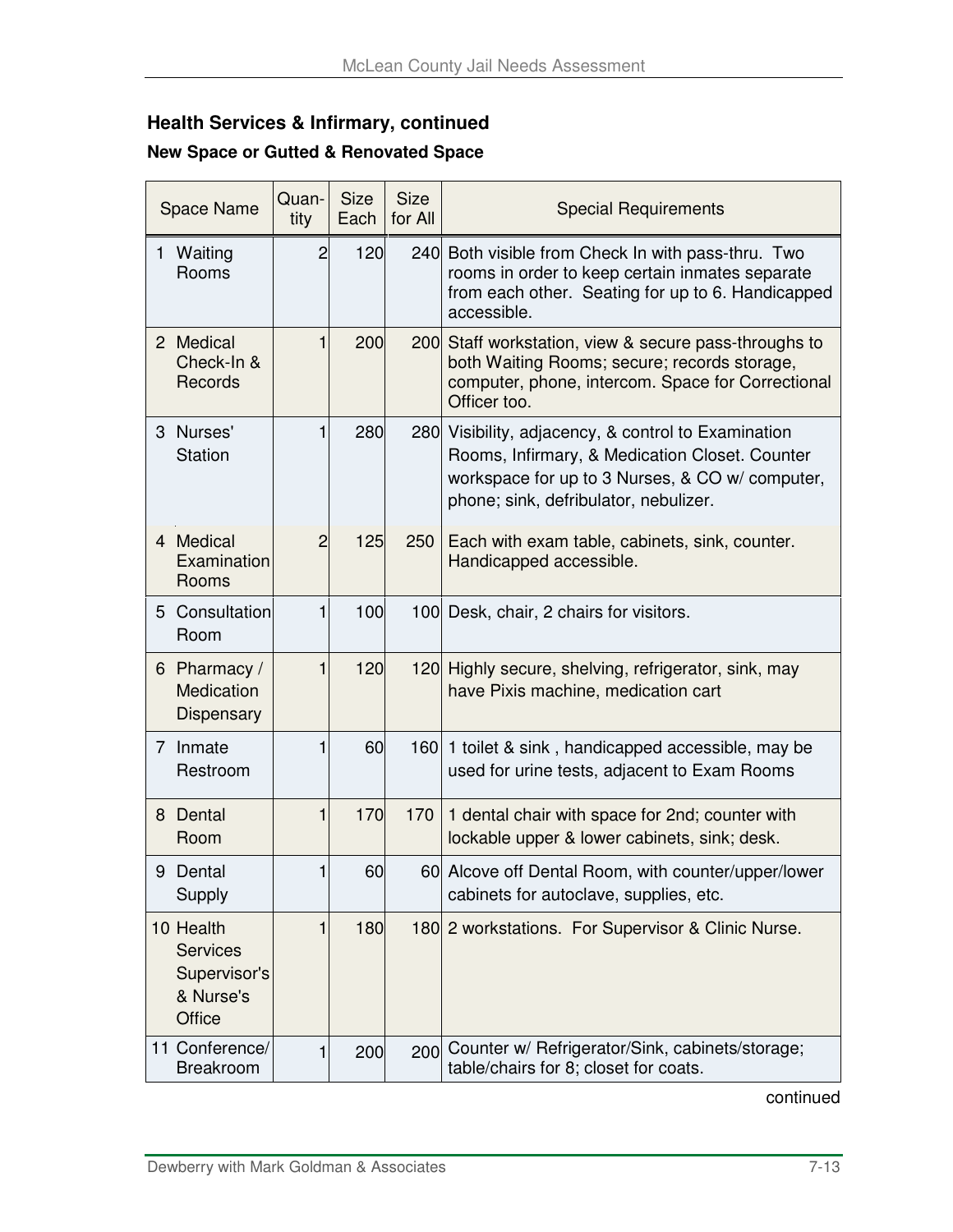| <b>Health Services &amp; Infirmary, continued</b> |  |  |  |
|---------------------------------------------------|--|--|--|
|---------------------------------------------------|--|--|--|

| <b>Space Name</b>                                  | Quan-<br>tity  | <b>Size</b><br>Each | Size for<br>All | <b>Special Requirements</b>                                                                                                  |
|----------------------------------------------------|----------------|---------------------|-----------------|------------------------------------------------------------------------------------------------------------------------------|
| 12 Pump Room                                       | 1              | 100                 |                 | 100 For staff and inmates who need to<br>express and store breast milk; 2<br>comfortable chairs, small refrigerator,<br>sink |
| 13 Health Services Storage                         | 1              | 100                 |                 | 100 For wheelchairs, crutches, medical<br>supplies.                                                                          |
| 14 Staff Restroom                                  | 1              | 60                  |                 | 60 Handicapped accessible.                                                                                                   |
| 15 Infirmary Cells - Single                        | 2              | 110                 |                 | 220 Medical bed, toilet, sink.                                                                                               |
| 16 Infirmary Cells - Double                        | $\overline{2}$ | 150                 |                 | 300 2 Medical beds, toilet, sink.                                                                                            |
| 17 Infirmary Cells - Isolation                     | 3              | 110                 |                 | 330 Medical bed, toilet & sink.                                                                                              |
| 18 Infirmary Cell - Negative<br>Pressure Isolation | 1              | 180                 |                 | 180 With vestibule, negative pressure;<br>medical bed, toilet, sink, & shower.                                               |
| 19 Shower (Hand. Access.)                          | 1              | 50                  |                 | 50 Separate drying area, visibility of head<br>& feet, handicapped accessible.                                               |
| 20 Sitz Bath                                       | 1              | 60                  |                 | 60 Handicapped accessible.                                                                                                   |
| 21 Infirmary Dayroom                               | 1              | 120                 |                 | 120 Telephone, Video Visiting station, TV,<br>heavy duty movable furniture.                                                  |
| 22 Clean/Dirty Linen Closet                        | $\overline{2}$ | 40                  |                 | 80 Shelving.                                                                                                                 |
| 23 Food/Juice Alcove                               | 1              | 30                  |                 | 30 Counter w/ Refrigerator, Sink,<br>Microwave.                                                                              |
| 24 Janitors Closet                                 | 1              | 35                  |                 | 35 Mop sink, mop rack, shelving, drain;<br>lockable.                                                                         |
| Total Net Square Feet                              |                |                     | 3,525           |                                                                                                                              |
| <b>Efficiency/Grossing Factor</b>                  |                |                     | 1.6             |                                                                                                                              |
| <b>Total Gross Square Feet</b>                     |                |                     | 5,640           |                                                                                                                              |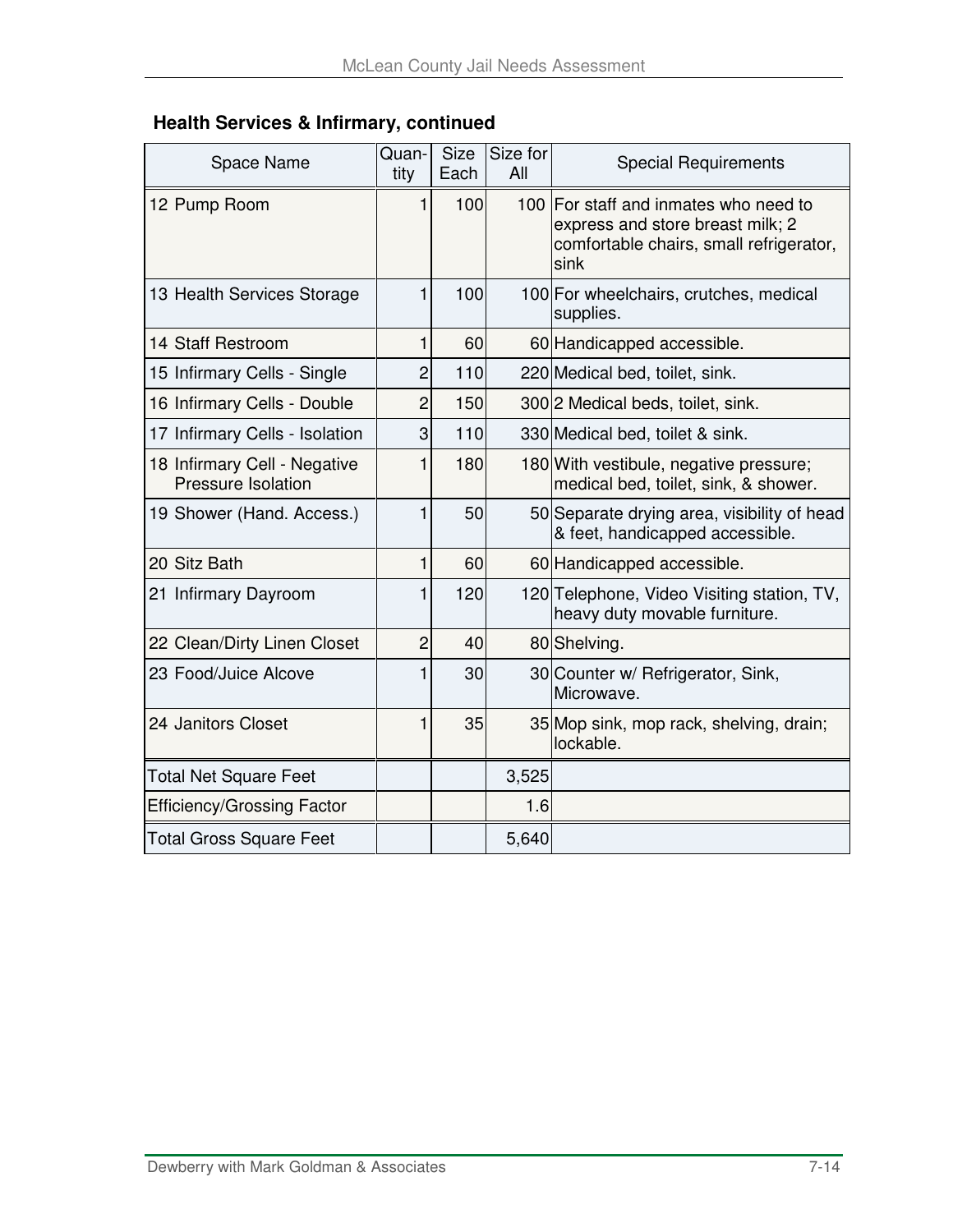## **Health Services & Infirmary, continued**

| Must be<br>Immediately<br>Adjacent: | <b>Waiting Rooms</b>                                                             | and | <b>Medical Check-In/Records</b> |
|-------------------------------------|----------------------------------------------------------------------------------|-----|---------------------------------|
|                                     | <b>Nurses Station</b>                                                            | and | <b>Infirmary Cells</b>          |
|                                     | <b>Nurses Station</b>                                                            | and | <b>Examination Rooms</b>        |
|                                     | <b>Nurses Station</b>                                                            | and | <b>Consultation Room</b>        |
| Must be Near                        | <b>Infirmary Cells</b>                                                           | and | Shower & Sitz bath              |
| Each Other:                         | <b>Infirmary Cells</b>                                                           | and | Infirmary Dayroom               |
|                                     | <b>Infirmary Cells</b>                                                           | and | Food/Juice Alcove               |
|                                     | <b>Medical/Dental Rooms</b>                                                      | and | <b>Supply Closets</b>           |
|                                     | <b>Records</b>                                                                   | and | <b>Examination Rooms</b>        |
|                                     | <b>Waiting Rooms</b>                                                             | and | <b>Examination Rooms</b>        |
|                                     | <b>Examination Rooms</b>                                                         | and | <b>Inmate Toilet</b>            |
| Unit Must be<br>Near:               | Housing Units for Females, for Geriatric inmates<br><b>Mental Health offices</b> |     |                                 |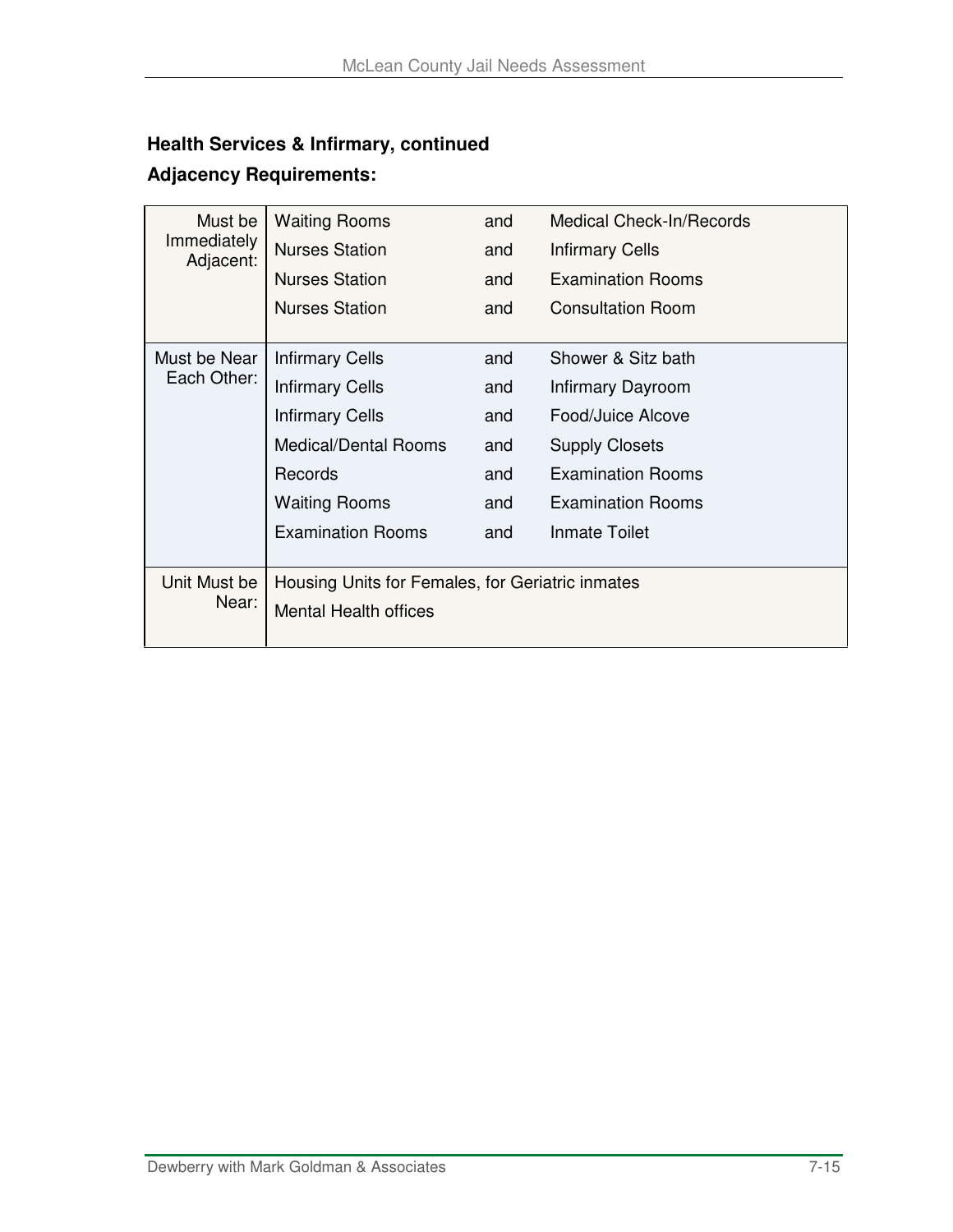## **Housing: Male 36-Cell Direct Supervision Mental Health Housing**

Note with limited double bunking this Housing Unit will accommodate 48 inmates. As a future precaution however, cells, showers, and the dayroom area are all sized for up to 54 inmates, although it is recognized that most mentally ill inmates are best off in single occupancy cells.

| Primary      | Inmates                                                               | <b>Staff</b>                 |  |  |  |  |
|--------------|-----------------------------------------------------------------------|------------------------------|--|--|--|--|
| Activities / | 1. Sleeping                                                           | 1. Observing                 |  |  |  |  |
| Functions:   | 2. Eating                                                             | 2. Managing                  |  |  |  |  |
|              | 3. Hygiene                                                            | 3. Reporting Information     |  |  |  |  |
|              | 4. Visiting (Video)                                                   | 4. Communicating             |  |  |  |  |
|              | 5. Participating in Programs                                          | 5. Resolving Issues          |  |  |  |  |
|              | 6. Counseling & Interviews                                            | 6. Providing Mental Health   |  |  |  |  |
|              | 7. Passive Indoor Recreation                                          | services and treatment       |  |  |  |  |
|              | 8. Outdoor Rec. (adjoining Yard)                                      | 7. Dispersing and monitoring |  |  |  |  |
|              | 9. Taking Medications                                                 | medications                  |  |  |  |  |
|              | 10. Medical Screening                                                 | 8. Hygiene                   |  |  |  |  |
|              | 11. Ordering, Receiving Commissary                                    |                              |  |  |  |  |
|              | 12. Exchanging Laundry                                                |                              |  |  |  |  |
|              | 13. Barbering (in Dayroom)                                            |                              |  |  |  |  |
|              |                                                                       |                              |  |  |  |  |
| Hours /      | 24 hours/day, 7 days a week                                           |                              |  |  |  |  |
| Days:        |                                                                       |                              |  |  |  |  |
| Users:       | Up to 48 inmates - Mentally III Medium Security Males                 |                              |  |  |  |  |
|              | 1 Correctional Officer (24/7), 8-hour shifts                          |                              |  |  |  |  |
|              | Mental Health Providers - frequently                                  |                              |  |  |  |  |
|              | Floaters, Nurses, Other Program Providers & Counselors intermittently |                              |  |  |  |  |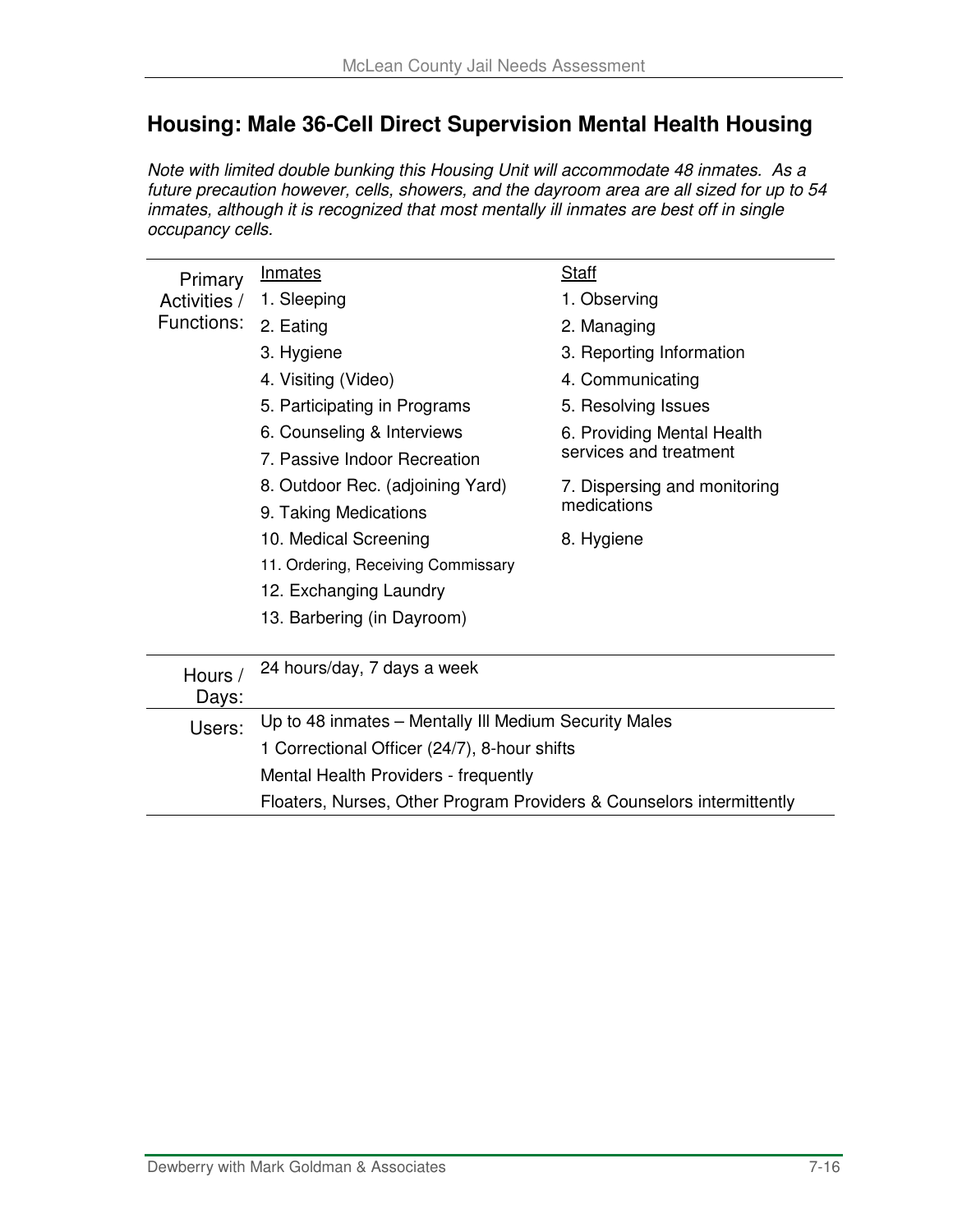## **Housing: Male 36-Cell Direct Supervision Mental Health Housing, continued**

#### **New Space**

| Space          |                                                                                                                         | Quan<br>-tity | <b>Size</b><br>Each | <b>Size</b><br>for<br>All | <b>Special Requirements</b>                                                                                                                                                                 |
|----------------|-------------------------------------------------------------------------------------------------------------------------|---------------|---------------------|---------------------------|---------------------------------------------------------------------------------------------------------------------------------------------------------------------------------------------|
| $\mathbf{1}$   | <b>Entry Sallyport</b>                                                                                                  | $\mathbf{1}$  | 40                  | 40                        |                                                                                                                                                                                             |
| $\overline{2}$ | Dayroom                                                                                                                 | $\mathbf{1}$  | 1,890               | 1,890                     | includes 4 Video Visiting stations & 4<br>pay telephones with acoustical<br>panels, movable dining tables &<br>chairs for up to 54, TV seating for<br>24, TV, beverage counter with sink    |
| 3              | Cells (primarily single<br>occupied but lower<br>level ones capable of<br>housing two)                                  | 32            | 85                  | 2,720                     | institutional vitreous china<br>sink/toilet, window, under-bed bin(s),<br>breakaway hook; bed, lower level<br>cells with upper bunk                                                         |
| 4              | Handicapped<br><b>Accessible Cells</b><br>(capable of housing<br>non-handicapped on<br>potentially added<br>upper bunk) | 4             | 85                  | 340                       | institutional accessible vitreous china<br>sink & toilet, window, under-bed bin,<br>breakaway hook, grab bars; bed,<br>designed to be able to add upper<br>bunk for non-handicapped         |
| 5              | <b>Officers' Station</b>                                                                                                | 1             | 100                 | 100                       | within Dayroom, elevated,<br>configured to accommodate 1 C.O.<br>& 2nd workstation that can be used<br>by Mental Health & other program<br>providers; internal phones, lockable<br>computer |
| 6              | Multi-Purpose / Group<br>Room (for Programs)                                                                            | $\mathbf{1}$  | 350                 | 350                       | accessible also from corridor for<br>access by inmates from other units                                                                                                                     |
| $\overline{7}$ | Interview/Medical<br>Screening                                                                                          | $\mathbf{1}$  | 90                  | 90                        | sink, counter, lockable cabinet, small<br>table & 2 chairs                                                                                                                                  |
| 8              | <b>Showers</b>                                                                                                          | 6             | 40                  | 240                       | includes separate drying area,<br>visibility of heads & feet                                                                                                                                |
| 9              | Shower - Hand.<br>Accessible                                                                                            | 1             | 50                  | 50                        | includes separate drying area,<br>visibility of heads & feet                                                                                                                                |
| 10             | <b>Staff Toilet</b>                                                                                                     | $\mathbf{1}$  | 40                  | 40                        | handicapped accessible, 1 toilet, 1<br>sink                                                                                                                                                 |
| 11             | Janitors' Closet                                                                                                        | $\mathbf{1}$  | 25                  | 25                        | mop sink, rack, shelves, secure                                                                                                                                                             |
| 12             | Storage                                                                                                                 | $\mathbf{1}$  | 40                  | 40                        | shelves for toilet paper, blankets,<br>etc.                                                                                                                                                 |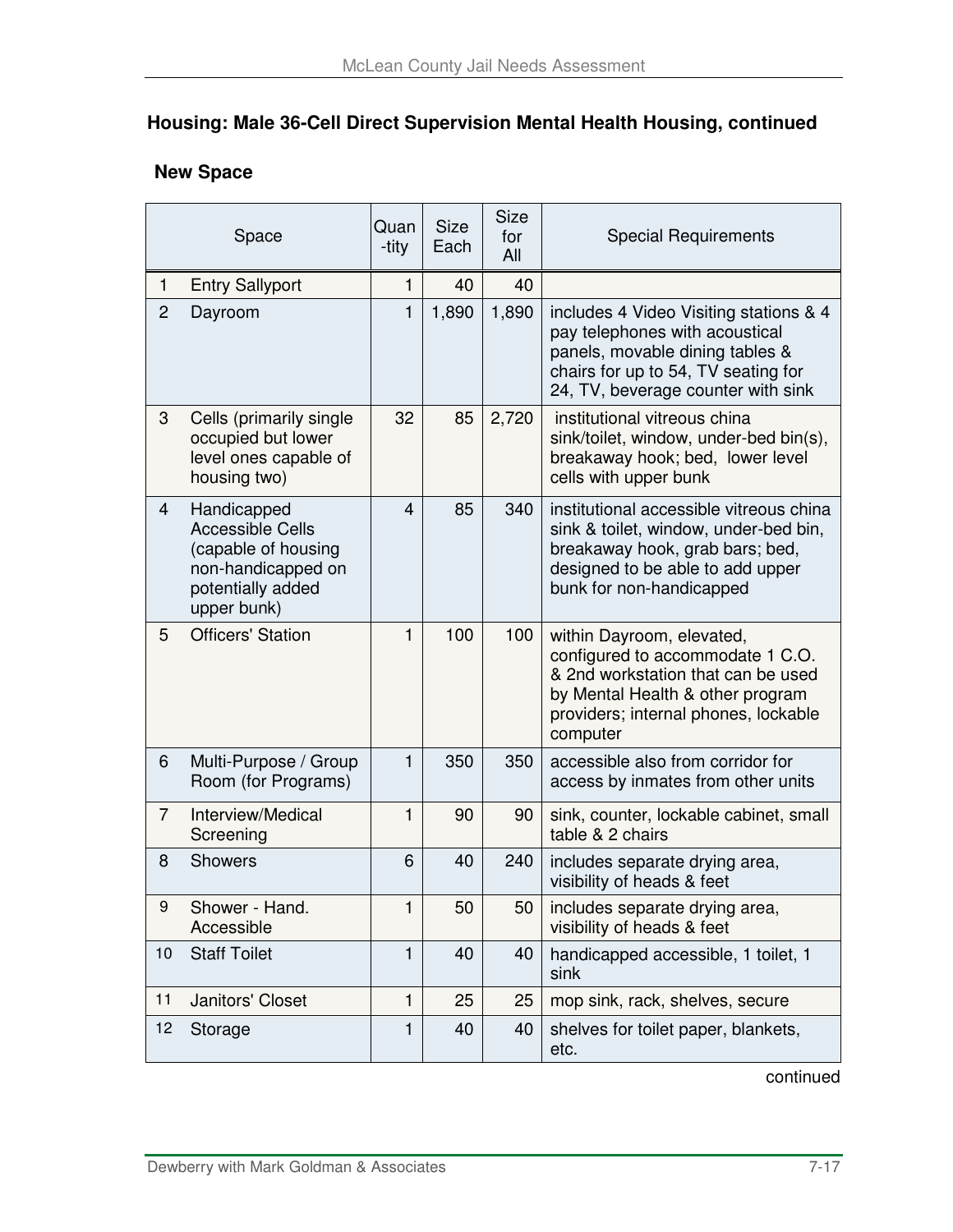|                                   | Space                          | <b>Quan</b><br>-tity | <b>Size</b><br>Each | <b>Size</b><br>for All | <b>Special Requirements</b>                               |
|-----------------------------------|--------------------------------|----------------------|---------------------|------------------------|-----------------------------------------------------------|
| 13                                | Laundry                        |                      | 30                  | 30                     | small alcove off Dayroom, 1 washer,<br>1 dryer            |
| 14                                | <b>Outdoor Recreation</b>      |                      | 1,200               |                        | partially enclosed, abundant fresh air<br>& natural light |
| <b>Total Net Square Feet</b>      |                                |                      |                     | 5,955                  | excluding Recreation Yard                                 |
| <b>Efficiency/Grossing Factor</b> |                                |                      |                     | 1.7                    |                                                           |
|                                   | <b>Total Gross Square Feet</b> |                      |                     | 10,124                 | excluding Recreation Yard                                 |

### **Housing: Male 36-Cell Direct Supervision Mental Health Housing, continued**

| Must be                                        | Dayroom                                                                                                                            | and | Entry Sallyport, Cells, Officers                                 |  |
|------------------------------------------------|------------------------------------------------------------------------------------------------------------------------------------|-----|------------------------------------------------------------------|--|
| Immediately                                    |                                                                                                                                    |     | Station, Showers, Interview/                                     |  |
| Adjacent:                                      |                                                                                                                                    |     | Medical Screening, Recreation,                                   |  |
|                                                |                                                                                                                                    |     | Laundry, Jan. Closet, Storage                                    |  |
|                                                |                                                                                                                                    |     |                                                                  |  |
| Must be Near                                   | Cells                                                                                                                              | and | <b>Showers</b>                                                   |  |
| Each Other:                                    | <b>Officers Station</b>                                                                                                            | and | <b>Staff Toilet</b>                                              |  |
|                                                | Interview/Medical                                                                                                                  | and | Entry to Housing Unit                                            |  |
| This Housing<br>Unit must be<br>Adjacent to:   | 16 Bed Male Indirect Supervision Housing Unit so that Direct<br>Supervision Officer in this Unit can see into and manage that Unit |     |                                                                  |  |
| This Housing<br><b>Unit Should</b><br>be Near: | Housing Units)                                                                                                                     |     | Other Program rooms (for programs that serve inmates in multiple |  |
|                                                | <b>Health Services</b>                                                                                                             |     |                                                                  |  |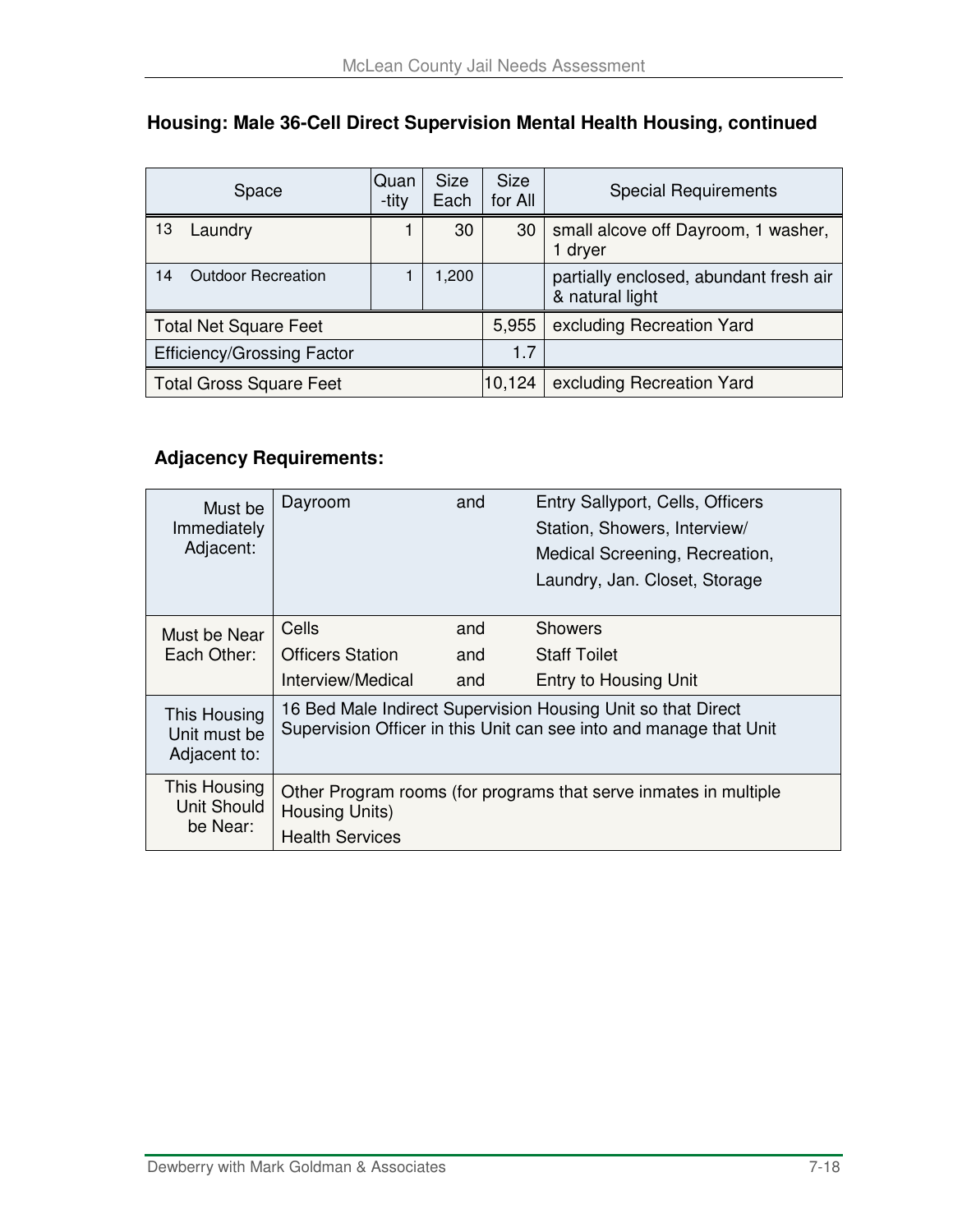## **Housing: Male or Female 32-Cell Direct Supervision Housing Unit (for General Population & Mentally Ill & Step-down Physically Ill/Geriatric)**

Note with limited double bunking this Housing Unit will accommodate up to 48 inmates. (with all cells on the main level being double-occupied). The intent is to keep them single occupied as much as is feasible. Cells, showers, and the dayroom area are all sized for up to 48 inmates. It is recognized that most mentally ill inmates are best off in single occupancy cells.

| Primary                            | <b>Inmates</b>                                                                             | <b>Staff</b>                                         |  |  |  |  |
|------------------------------------|--------------------------------------------------------------------------------------------|------------------------------------------------------|--|--|--|--|
| Activities /                       | 1. Sleeping                                                                                | 1. Observing                                         |  |  |  |  |
| Functions:                         | 2. Eating                                                                                  | 2. Managing                                          |  |  |  |  |
|                                    | 3. Hygiene                                                                                 | 3. Recording Information                             |  |  |  |  |
|                                    | 4. Visiting (Video)                                                                        | 4. Communicating                                     |  |  |  |  |
|                                    | 5. Participating in Programs                                                               | 5. Resolving Issues                                  |  |  |  |  |
|                                    | 6. Counseling & Interviews                                                                 | 6. Providing Mental Health<br>services and treatment |  |  |  |  |
|                                    | 7. Passive Indoor Recreation                                                               |                                                      |  |  |  |  |
|                                    | 8. Outdoor Rec. (adjoining Yard)                                                           | 7. Dispersing and monitoring<br>medications          |  |  |  |  |
|                                    | 9. Taking Medications                                                                      |                                                      |  |  |  |  |
|                                    | 10. Medical Screening                                                                      | 8. Hygiene                                           |  |  |  |  |
| 11. Ordering, Receiving Commissary |                                                                                            |                                                      |  |  |  |  |
|                                    | 12. Exchanging Laundry                                                                     |                                                      |  |  |  |  |
|                                    | 13. Hair Care (in Dayroom,<br>Cells)                                                       |                                                      |  |  |  |  |
| Hours/Days:                        | 24 hours/day, 7 days a week                                                                |                                                      |  |  |  |  |
| Users:                             | Up to 48 inmates - Females including GP, Mentally III & Physically<br><b>III/Geriatric</b> |                                                      |  |  |  |  |
|                                    | 1 Correctional Officer (24/7), 8-hour shifts                                               |                                                      |  |  |  |  |
|                                    | Floaters, Nurses, Program Providers & Counselors intermittently                            |                                                      |  |  |  |  |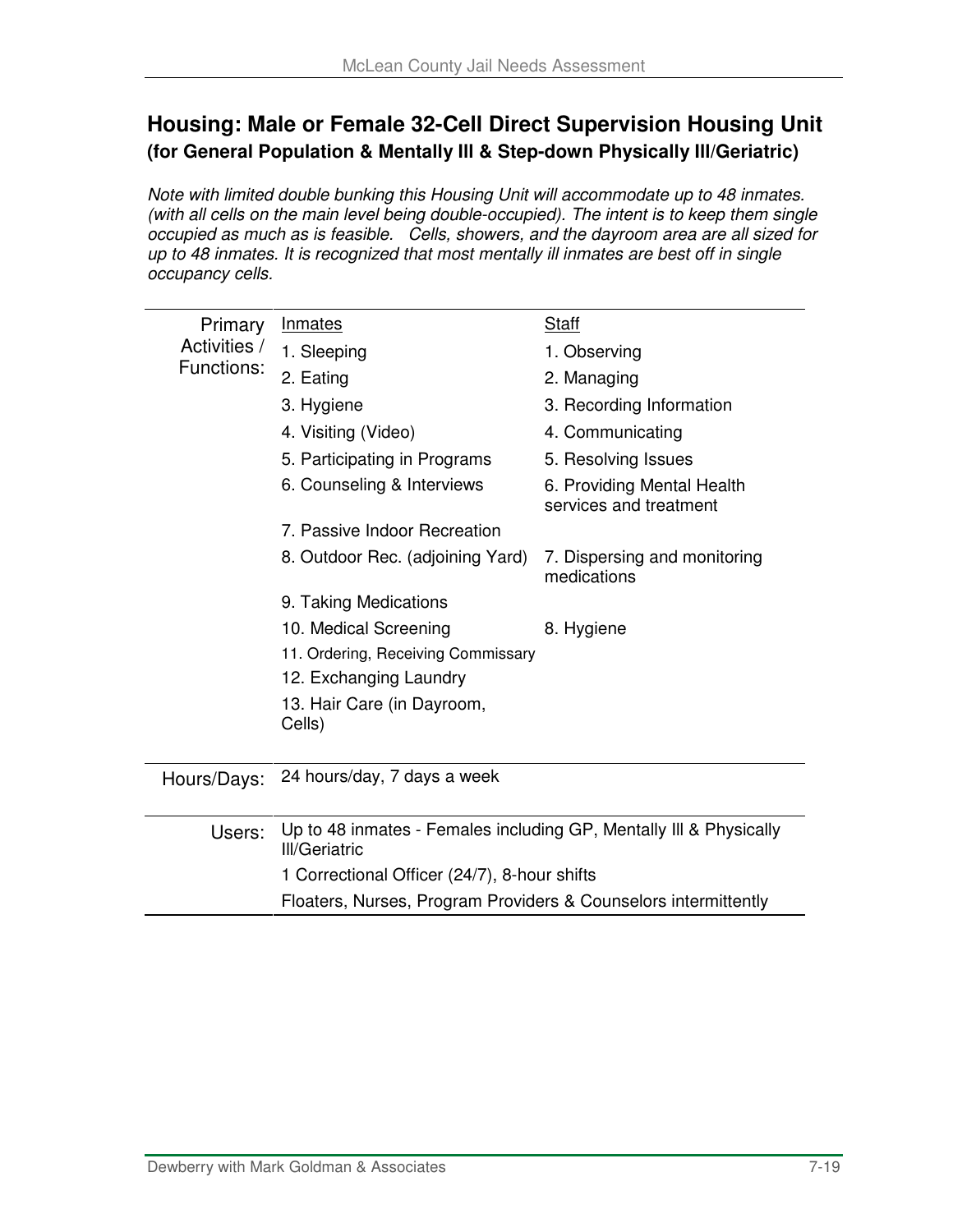## **Housing: Male or Female 32-Cell Direct Supervision Housing Unit, continued**

## **New Space**

|                | Space                                                                                                                   | Quan<br>-tity | <b>Size</b><br>Each | <b>Size</b><br>for All | <b>Special Requirements</b>                                                                                                                                                              |
|----------------|-------------------------------------------------------------------------------------------------------------------------|---------------|---------------------|------------------------|------------------------------------------------------------------------------------------------------------------------------------------------------------------------------------------|
| $\mathbf{1}$   | Entry<br>Sallyport                                                                                                      | 1             | 40                  | 40                     |                                                                                                                                                                                          |
| $\overline{c}$ | Dayroom                                                                                                                 | 1             | 1,680               | 1,680                  | includes 4 Video Visiting stations & 4 pay<br>telephones with acoustical panels/sep.,<br>movable dining tables & chairs for 48, TV<br>seating for 24, TV, beverage counter with<br>sink  |
| 3              | Cells (primarily<br>single occupied<br>but lower level<br>ones capable<br>of housing two)                               | 28            | 85                  | 2,380                  | institutional vitreous china sink/toilet,<br>window, under-bed bin(s), breakaway<br>hook; bed, lower level cells with upper<br>bunk                                                      |
| 4              | Handicapped<br>Accessible<br>Cells (capable<br>of housing non-<br>handicapped<br>on potentially<br>added upper<br>bunk) | 4             | 85                  | 340                    | institutional accessible vitreous china sink<br>& toilet, window, under-bed bin,<br>breakaway hook, grab bars; bed, designed<br>to be able to add upper bunk for non-<br>handicapped     |
| 5              | Officers'<br><b>Station</b>                                                                                             | 1             | 100                 | 100                    | within Dayroom, elevated, configured to<br>accommodate 1 C.O. & 2nd workstation<br>that can be used by Mental Health & other<br>program providers; internal phones,<br>lockable computer |
| 6              | Multi-Purpose<br>/ Group Room<br>(for<br>Programs)                                                                      | 1             | 350                 | 350                    | accessible also from corridor for access by<br>inmates from other units                                                                                                                  |
| $\overline{7}$ | Interview /<br>Medical<br>Screening                                                                                     | 1             | 90                  | 90                     | sink, counter, lockable cabinet, small table<br>& 2 chairs                                                                                                                               |
| 8              | <b>Showers</b>                                                                                                          | 5             | 40                  | 200                    | includes separate drying area, visibility of<br>heads & feet                                                                                                                             |
| 9              | Shower -<br>Handicapped<br>Accessible                                                                                   | 1             | 50                  | 50                     | includes separate drying area, visibility of<br>heads & feet                                                                                                                             |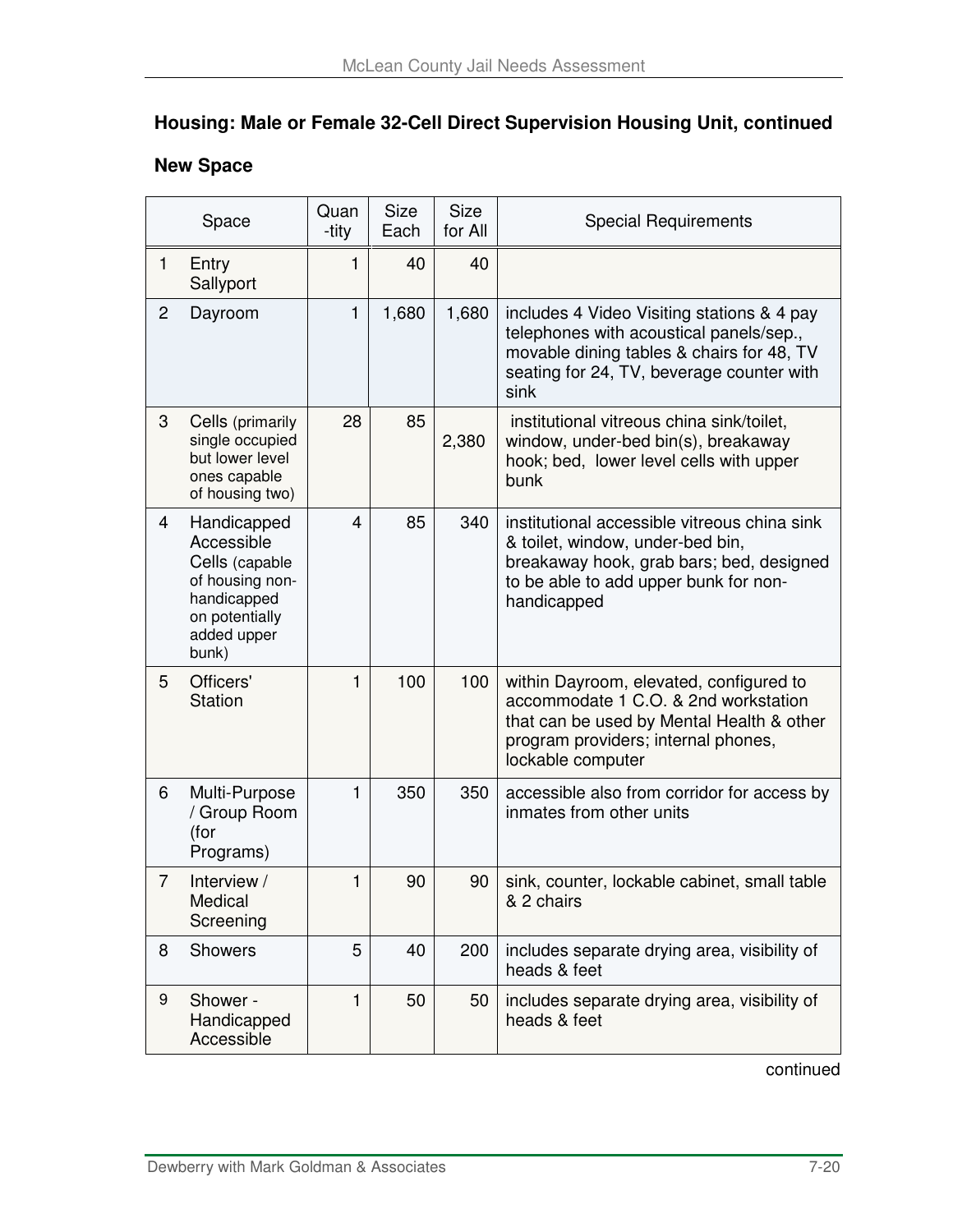|                                   | Space                          | Quan<br>-tity | <b>Size</b><br>Each | <b>Size</b><br>for All | <b>Special Requirements</b>                               |
|-----------------------------------|--------------------------------|---------------|---------------------|------------------------|-----------------------------------------------------------|
| 10                                | <b>Staff Toilet</b>            |               | 40                  | 40                     | handicapped accessible, 1 toilet, 1 sink                  |
| 11                                | Janitors'<br>Closet            |               | 25                  | 25                     | mop sink, rack, shelves, secure                           |
| 12                                | Storage                        |               | 40                  | 40                     | shelves for toilet paper, blankets, etc.                  |
| 13                                | Laundry                        |               | 30                  | 30                     | small alcove off Dayroom, 1 washer, 1<br>dryer            |
| 14                                | Outdoor<br>Recreation          |               | 1,200               |                        | partially enclosed, abundant fresh air & natural<br>light |
| <b>Total Net Square Feet</b>      |                                |               |                     | 5,365                  | excluding Recreation Yard                                 |
| <b>Efficiency/Grossing Factor</b> |                                |               |                     | 1.7                    |                                                           |
|                                   | <b>Total Gross Square Feet</b> |               |                     | 9,121                  | excluding Recreation Yard                                 |

## **Housing: Male or Female 32-Cell Direct Supervision Housing Unit, continued**

| Must be<br>Immediately<br>Adjacent:          | Dayroom                                                                            | and | Entry Sallyport, Cells, Officers<br>Station, Showers, Interview/    |  |
|----------------------------------------------|------------------------------------------------------------------------------------|-----|---------------------------------------------------------------------|--|
|                                              |                                                                                    |     | Medical Screening, Recreation,                                      |  |
|                                              |                                                                                    |     | Laundry, Jan. Closet, Storage                                       |  |
|                                              |                                                                                    |     |                                                                     |  |
| Must be Near                                 | Cells                                                                              | and | <b>Showers</b>                                                      |  |
| Each Other:                                  | Officers Station                                                                   | and | <b>Staff Toilet</b>                                                 |  |
|                                              | Interview/Medical                                                                  | and | Entry to Housing Unit                                               |  |
| This Housing<br>Unit must be<br>Adjacent to: | Officer in this Unit can see into and help manage that Unit                        |     | 16 Bed Indirect Supervision Housing Unit so that Direct Supervision |  |
| This Housing<br>Unit Should be               | Other Program rooms (for programs that serve inmates in multiple<br>Housing Units) |     |                                                                     |  |
| Near:                                        | <b>Mental Health Offices</b>                                                       |     |                                                                     |  |
|                                              | <b>Health Services</b>                                                             |     |                                                                     |  |
|                                              |                                                                                    |     |                                                                     |  |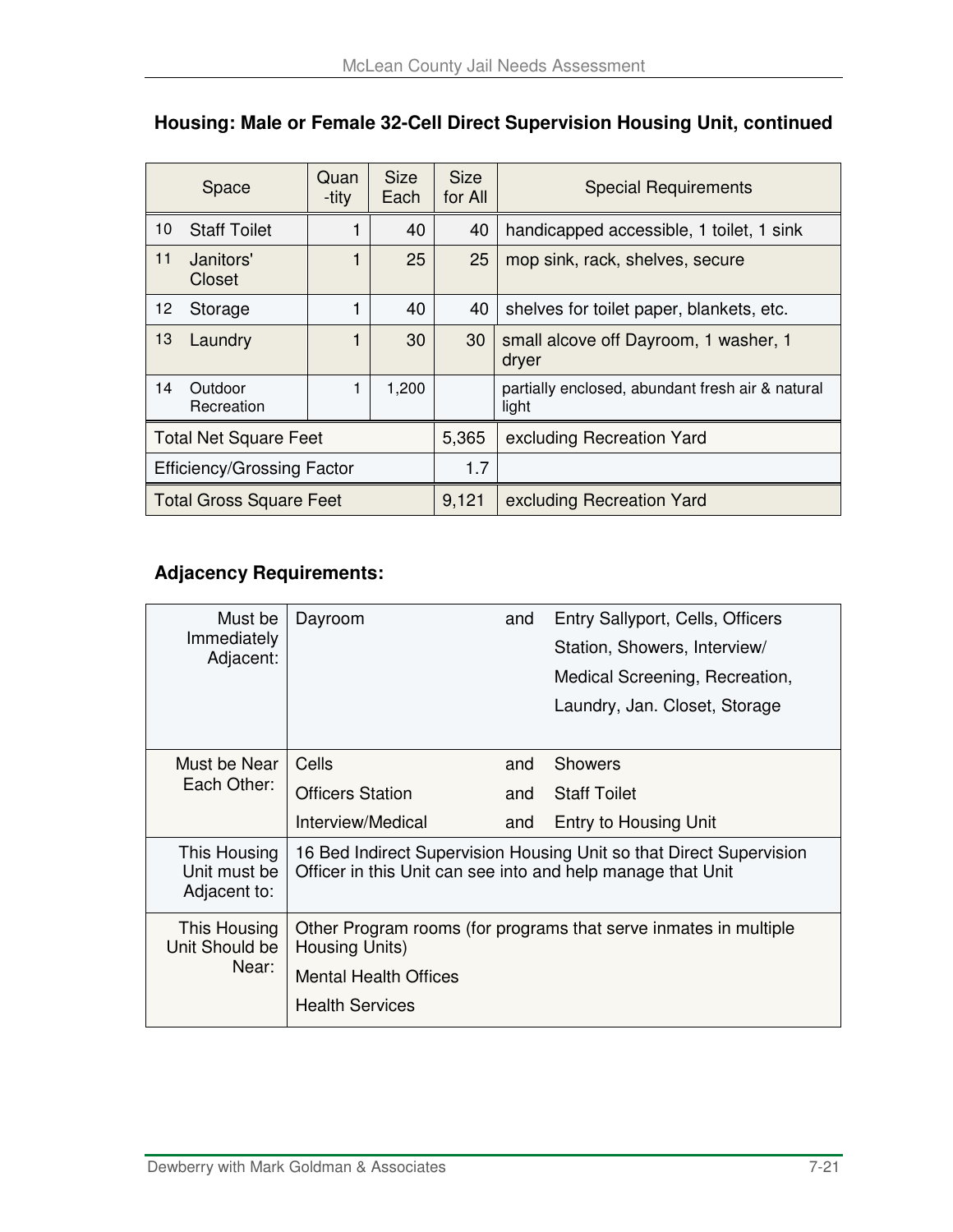## **Housing: Male or Female 36-Cell Direct Supervision**

Note with limited double bunking this Housing Unit will accommodate 48 inmates. As a future precaution however, cells, showers, and the dayroom area are all sized for up to 54 inmates, although it is recognized that most mentally ill inmates are best off in single occupancy cells.

| Primary      | <b>Inmates</b>                                                           | Staff                        |
|--------------|--------------------------------------------------------------------------|------------------------------|
| Activities / | 1. Sleeping                                                              | 1. Observing                 |
| Functions:   | 2. Eating                                                                | 2. Managing                  |
|              | 3. Hygiene                                                               | 3. Reporting Information     |
|              | 4. Visiting (Video)                                                      | 4. Communicating             |
|              | 5. Participating in Programs                                             | 5. Resolving Issues          |
|              | 6. Counseling & Interviews                                               | 6. Providing Mental Health   |
|              | 7. Passive Indoor Recreation                                             | services and treatment       |
|              | 8. Outdoor Rec. (adjoining Yard)                                         | 7. Dispersing and monitoring |
|              | 9. Taking Medications                                                    | medications                  |
|              | 10. Medical Screening                                                    | 8. Hygiene                   |
|              | 11. Ordering, Receiving Commissary                                       |                              |
|              | 12. Exchanging Laundry                                                   |                              |
|              | 13. Barbering (in Dayroom)                                               |                              |
|              |                                                                          |                              |
| Hours/Days:  | 24 hours/day, 7 days a week                                              |                              |
|              |                                                                          |                              |
|              | <u> Un to 48 inmates - General Population Medium Security Males (but</u> |                              |

| Users: | Up to 48 inmates - General Population Medium Security Males (but<br>capability of up to 54) |
|--------|---------------------------------------------------------------------------------------------|
|        | 1 Correctional Officer (24/7), 8-hour shifts                                                |

Floaters, Nurses, Program Providers & Counselors intermittently

#### **New Space**

|   | Space                  | Quan-<br>tity | <b>Size</b><br>Each | <b>Size</b><br>for All | <b>Special Requirements</b>                                                                                                                                                              |
|---|------------------------|---------------|---------------------|------------------------|------------------------------------------------------------------------------------------------------------------------------------------------------------------------------------------|
|   | <b>Entry Sallyport</b> |               | 40                  | 40                     |                                                                                                                                                                                          |
| 2 | Dayroom                |               | 1,890               | 1,890                  | includes 4 Video Visiting stations & 4 pay<br>telephones with acoustical panels,<br>movable dining tables & chairs for up to<br>54, TV seating for 24, TV, beverage<br>counter with sink |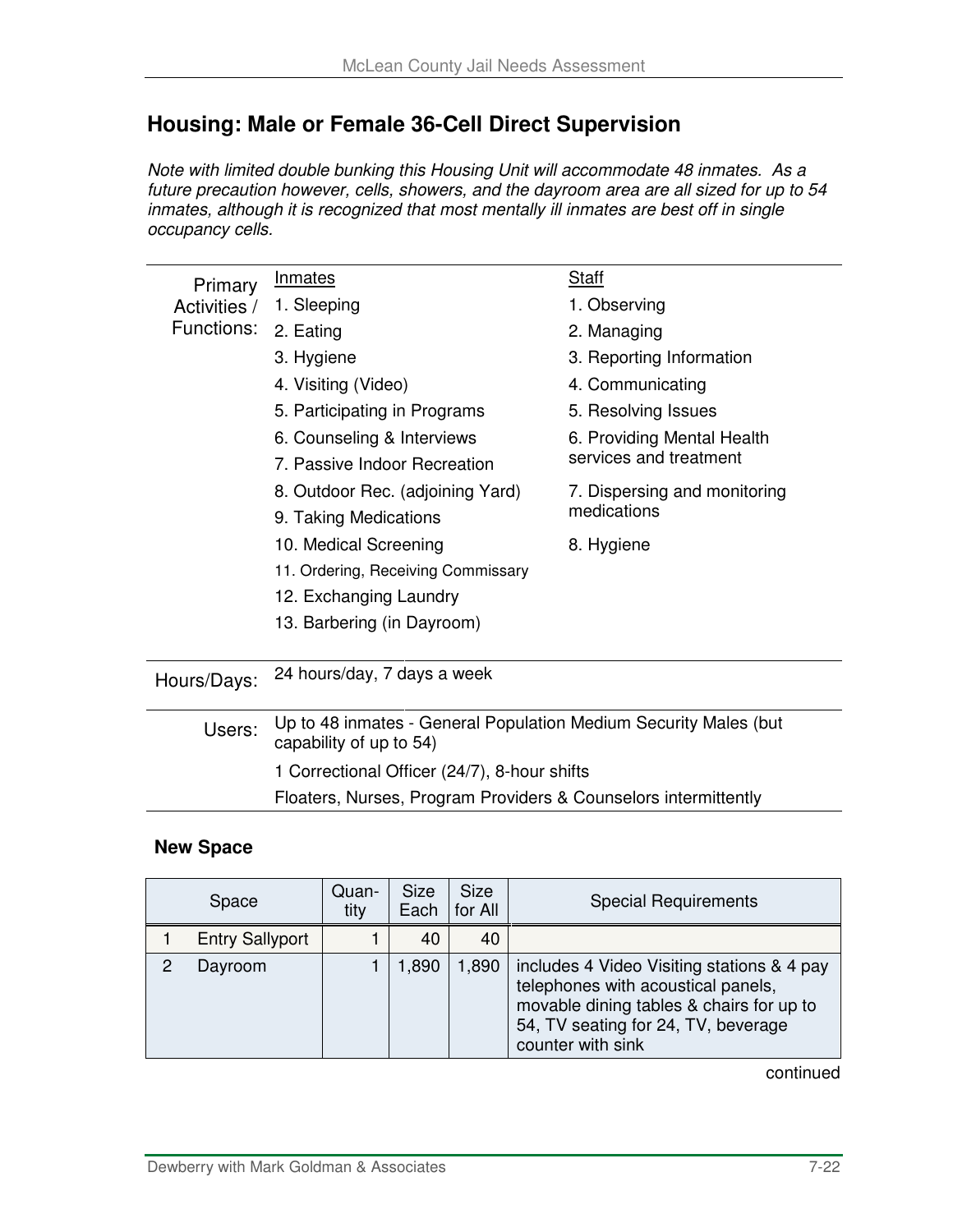| Housing: Male or Female 36-Cell Direct Supervision, continued |  |  |  |  |  |  |  |
|---------------------------------------------------------------|--|--|--|--|--|--|--|
|---------------------------------------------------------------|--|--|--|--|--|--|--|

|                | Space Name                                                                                                           | Quan-<br>tity | <b>Size</b><br>Each | <b>Size</b><br>for All | <b>Special Requirements</b>                                                                                                                                                              |
|----------------|----------------------------------------------------------------------------------------------------------------------|---------------|---------------------|------------------------|------------------------------------------------------------------------------------------------------------------------------------------------------------------------------------------|
| 3              | Cells (primarily<br>single occupied<br>but lower level<br>ones capable of<br>housing two)                            | 32            | 85                  | 2,720                  | institutional vitreous china sink/toilet,<br>window, under-bed bin(s), breakaway<br>hook; bed, lower level cells with upper<br>bunk                                                      |
| $\overline{4}$ | Handicapped<br>Accessible<br>Cells (capable of<br>housing non-<br>handicapped on<br>potentially added<br>upper bunk) | 4             | 85                  | 340                    | institutional accessible vitreous china sink<br>& toilet, window, under-bed bin,<br>breakaway hook, grab bars; bed,<br>designed to be able to add upper bunk for<br>non-handicapped      |
| 5              | <b>Officers' Station</b>                                                                                             | 1             | 100                 | 100                    | within Dayroom, elevated, configured to<br>accommodate 1 C.O. & 2nd workstation<br>that can be used by Mental Health &<br>other program providers; internal phones,<br>lockable computer |
| 6              | Multi-Purpose /<br>Group Room<br>(for Programs)                                                                      | 1             | 350                 | 350                    | accessible also from corridor for access<br>by inmates from other units                                                                                                                  |
| $\overline{7}$ | Interview/Medic<br>al Screening                                                                                      | 1             | 90                  | 90                     | sink, counter, lockable cabinet, small<br>table & 2 chairs                                                                                                                               |
| 8              | <b>Showers</b>                                                                                                       | 6             | 40                  | 240                    | includes separate drying area, visibility of<br>heads & feet                                                                                                                             |
| 9              | Shower - Hand.<br>Accessible                                                                                         | $\mathbf{1}$  | 50                  | 50                     | includes separate drying area, visibility of<br>heads & feet                                                                                                                             |
| 10             | <b>Staff Toilet</b>                                                                                                  | $\mathbf{1}$  | 40                  | 40                     | handicapped accessible, 1 toilet, 1 sink                                                                                                                                                 |
| 11             | Janitors' Closet                                                                                                     | $\mathbf{1}$  | 25                  | 25                     | mop sink, rack, shelves, secure                                                                                                                                                          |
| 12             | Storage                                                                                                              | 1             | 40                  | 40                     | shelves for toilet paper, blankets, etc.                                                                                                                                                 |
| 13             | Laundry                                                                                                              | 1             | 30                  | 30                     | small alcove off Dayroom, 1 washer, 1<br>dryer                                                                                                                                           |
| 14             | Outdoor<br>Recreation                                                                                                | 1             | 1,200               |                        | partially enclosed, abundant fresh air &<br>natural light                                                                                                                                |
|                | <b>Total Net Square Feet</b>                                                                                         |               |                     | 5,955                  | excluding Recreation Yard                                                                                                                                                                |
|                | <b>Efficiency/Grossing Factor</b>                                                                                    |               |                     | 1.7                    |                                                                                                                                                                                          |
|                | <b>Total Gross Square Feet</b>                                                                                       |               |                     | 10,124                 | excluding Recreation Yard                                                                                                                                                                |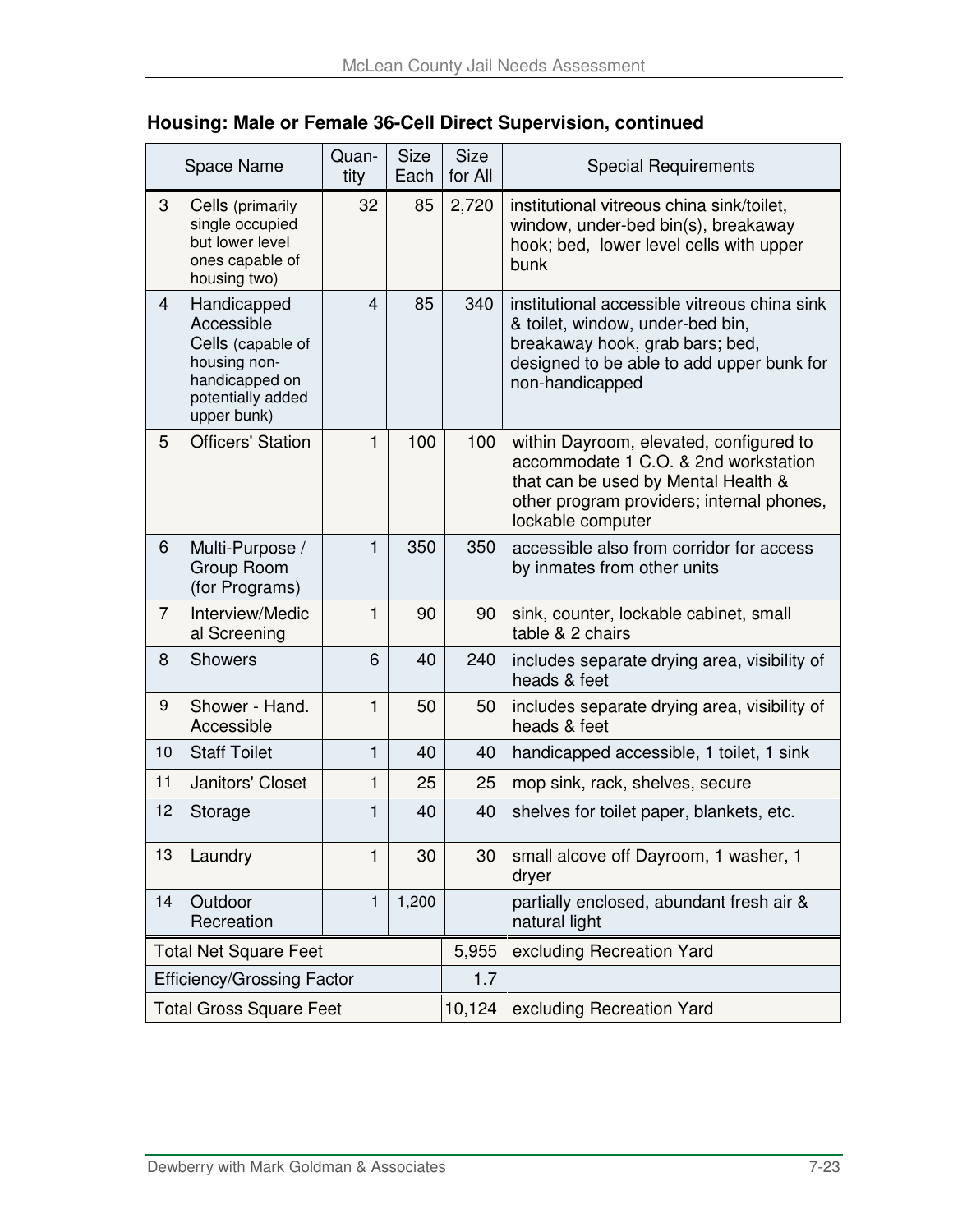## **Housing: Male or Female 36-Cell Direct Supervision, continued Adjacency Requirements:**

| Must be<br>Immediately<br>Adjacent:          | Dayroom                                                                  | and | Entry Sallyport, Cells, Officers<br>Station, Showers, Interview/<br>Medical Screening, Recreation,<br>Laundry, Jan. Closet, Storage |
|----------------------------------------------|--------------------------------------------------------------------------|-----|-------------------------------------------------------------------------------------------------------------------------------------|
| Must be Near                                 | Cells                                                                    | and | <b>Showers</b>                                                                                                                      |
| Each Other:                                  | <b>Officers Station</b>                                                  | and | <b>Staff Toilet</b>                                                                                                                 |
|                                              | Interview/Medical                                                        | and | Entry to Housing Unit                                                                                                               |
| This Housing<br>Unit must be<br>Adjacent to: |                                                                          |     | 16 Bed Male Indirect Supervision Housing Unit so that Direct<br>Supervision Officer in this Unit can see into and manage that Unit  |
| This Housing<br>Unit Should<br>be Near:      | Housing Units)<br><b>Health Services</b><br><b>Mental Health Offices</b> |     | Other Program rooms (for programs that serve inmates in multiple                                                                    |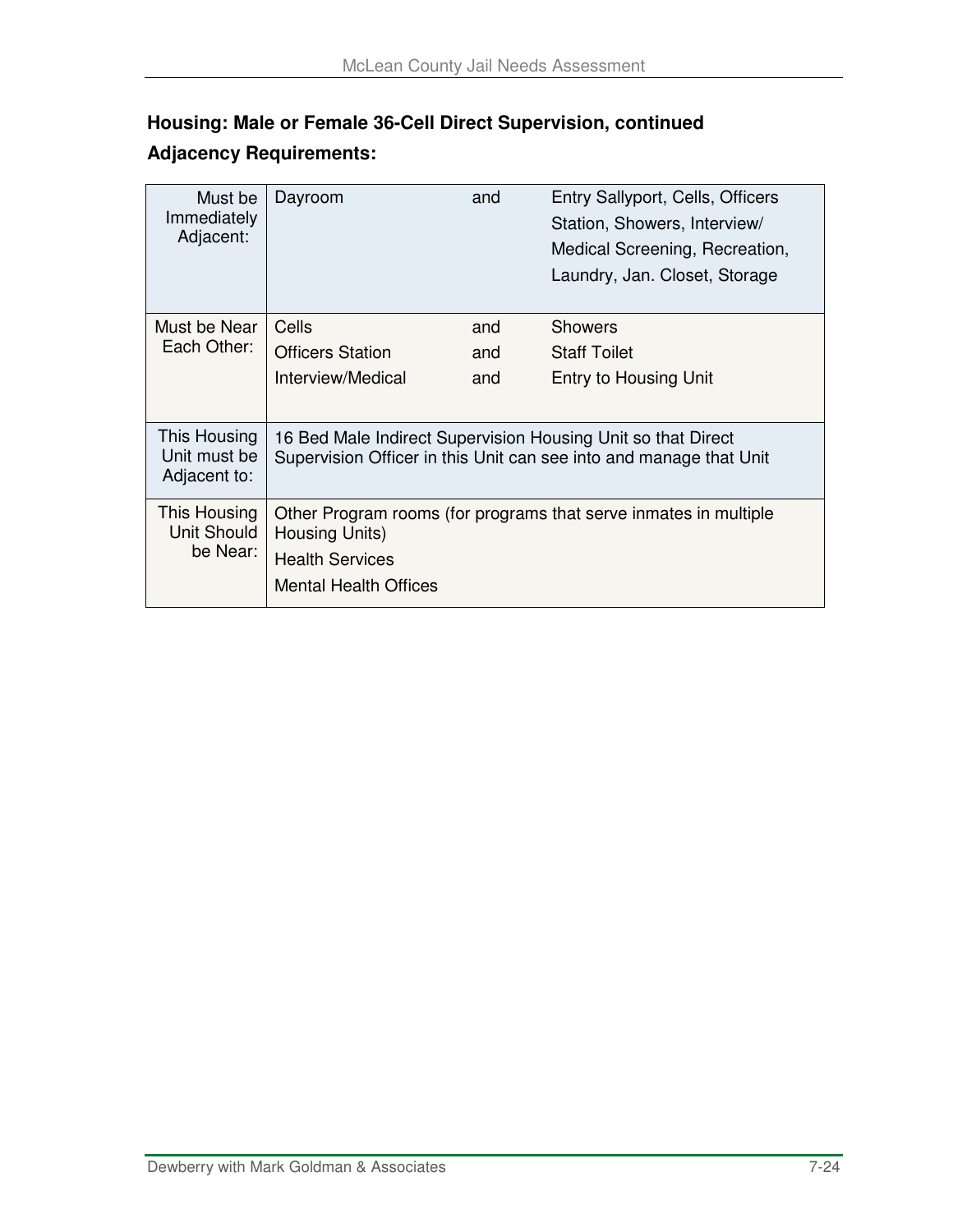## **Housing: 8-Cell High Security Indirect Supervision Housing Unit for Males or Females who are Mentally Ill, in Protective Custody, or in Segregation and are not Suitable for Direct Supervision Units**

| Primary<br>Activities /<br>Functions: | Inmates<br>1. Sleeping<br>2. Eating<br>3. Hygiene<br>4. Visiting (Video)<br>5. Participating in Programs<br>6. Counseling & Interviews<br>7. Passive Indoor Recreation<br>8. Outdoor Rec. (adjoining Yard)<br>9. Taking Medications<br>10. Medical Screening<br>11. Ordering, Receiving Commissary<br>12. Exchanging Laundry<br>13. Barbering (in Dayroom) | Staff<br>1. Observing<br>2. Managing<br>3. Recording Information<br>4. Communicating<br>5. Resolving Issues<br>6. Providing Mental Health services<br>and treatment<br>7. Dispersing and monitoring<br>medications |  |  |  |  |
|---------------------------------------|------------------------------------------------------------------------------------------------------------------------------------------------------------------------------------------------------------------------------------------------------------------------------------------------------------------------------------------------------------|--------------------------------------------------------------------------------------------------------------------------------------------------------------------------------------------------------------------|--|--|--|--|
| Hours/<br>Days:                       | 24 hours/day, 7 days a week                                                                                                                                                                                                                                                                                                                                |                                                                                                                                                                                                                    |  |  |  |  |
| Users:                                | Up to 8 inmates                                                                                                                                                                                                                                                                                                                                            |                                                                                                                                                                                                                    |  |  |  |  |
|                                       | 1 Correctional Officer (24/7) Intermittently throughout 8-hour shifts                                                                                                                                                                                                                                                                                      |                                                                                                                                                                                                                    |  |  |  |  |
|                                       | Floaters, Mental Health Providers, Nurses, & Counselors intermittently                                                                                                                                                                                                                                                                                     |                                                                                                                                                                                                                    |  |  |  |  |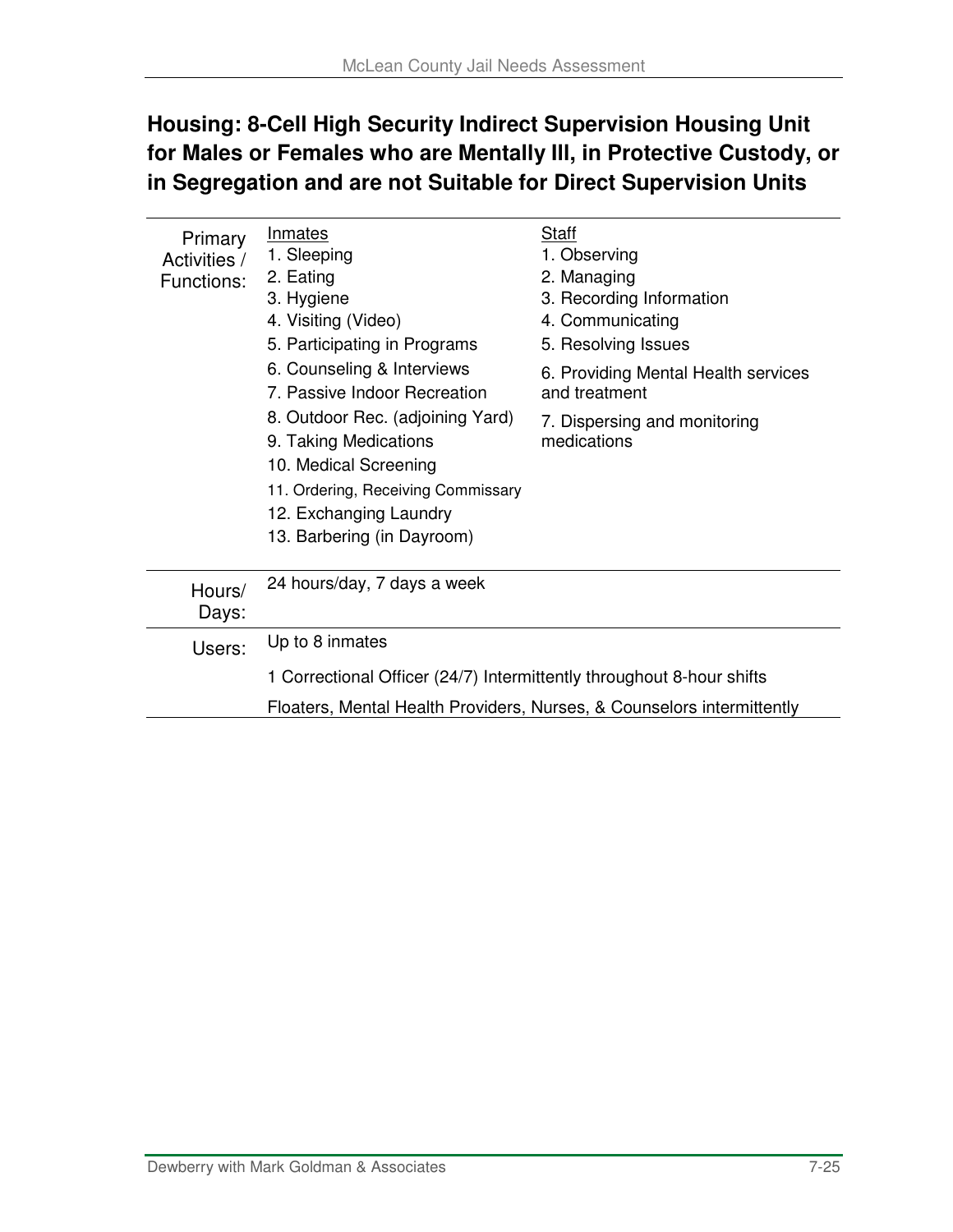#### **Housing: 8-Cell High Security Indirect Supervision Housing Unit for Males or Females, continued**

#### **New Space**

|                | Space Name                                                                                           | Quan-<br>tity  | <b>Size</b><br>Each | <b>Size</b><br>for<br>All | <b>Special Requirements</b>                                                                                                                                                                                                                                                                                                                                     |
|----------------|------------------------------------------------------------------------------------------------------|----------------|---------------------|---------------------------|-----------------------------------------------------------------------------------------------------------------------------------------------------------------------------------------------------------------------------------------------------------------------------------------------------------------------------------------------------------------|
| 1              | Entry<br>Sallyport                                                                                   | 1              | 40                  | 40                        |                                                                                                                                                                                                                                                                                                                                                                 |
| $\overline{2}$ | Dayroom                                                                                              | 1              | 280                 | 280                       | Includes Staff Workstation (although only<br>occupied intermittently; observation &<br>control primarily from Staff Workstation in<br>adjoining Dir. Sup. Unit); 1 Video Visiting<br>station, 1 pay telephone with acoustical<br>panel, fixed dining tables with attached<br>stools for 8, fixed TV seating for 4, TV,<br>counter with sink; security camera(s) |
| 3              | Single<br>Occupancy<br>Cells                                                                         | $\overline{7}$ | 85                  | 595                       | bed, institutional stainless steel sink/toilet,<br>window, under-bed bin. with added glazing<br>for visibility by staff, camera (or wired to<br>easily install camera), food/cuff ports; room<br>that can be "hardened" or "softened"<br>depending upon occupant and purpose of<br>placement                                                                    |
| $\overline{4}$ | Single<br>Occupancy<br>Handicapped<br>Accessible<br>Cell                                             | 1              | 85                  | 85                        | bed, institutional accessible stainless steel<br>sink/toilet, window, under-bed bin, grab<br>bars, added glazing for visibility by staff,<br>camera (or wired to easily install camera),<br>food/cuff port; room that can be "hardened"<br>or "softened" depending upon occupant and<br>purpose of placement                                                    |
| 5              | Multi-<br>Purpose<br>Room for up<br>to 8 / Mental<br>Health /<br>Interview /<br>Medical<br>Screening | 1              | 160                 | 160                       | heavy duty movable table and chairs,<br>counter with sink; suitable for 1:1 and small<br>groups, camera                                                                                                                                                                                                                                                         |
| 6              | Shower -<br>Handicapped<br>Accessible                                                                | 1              | 50                  | 50                        | includes separate drying area, visibility of<br>heads & feet; lockable door                                                                                                                                                                                                                                                                                     |
| $\overline{7}$ | Janitors'<br>Closet                                                                                  | 1              | 25                  | 25                        | mop sink, rack, shelves, secure                                                                                                                                                                                                                                                                                                                                 |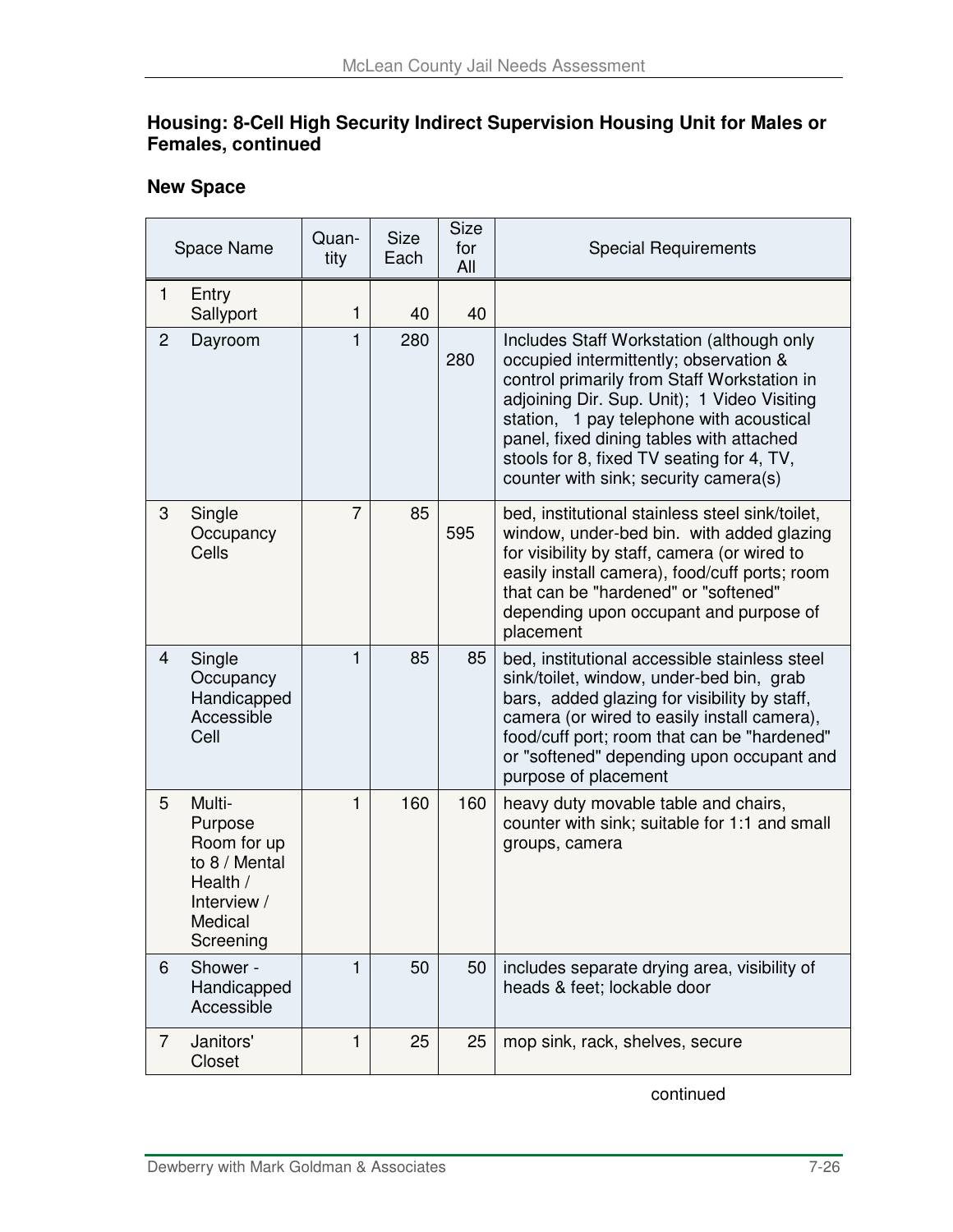#### **Housing: 8-Cell High Security Indirect Supervision Housing Unit for Males or Females, continued**

| Space Name                        |                                | Quan-<br>tity | <b>Size</b><br>Each | <b>Size</b><br>for All | <b>Special Requirements</b>                          |
|-----------------------------------|--------------------------------|---------------|---------------------|------------------------|------------------------------------------------------|
| 8                                 | Storage                        |               | 20                  | 20                     | shelves for toilet paper, blankets, etc.             |
| 2                                 | Outdoor<br>Recreation          |               |                     |                        | Near and easily accessible from this Housing<br>Unit |
| <b>Total Net Square Feet</b>      |                                |               |                     | 1,255                  | excluding Recreation Yard                            |
| <b>Efficiency/Grossing Factor</b> |                                |               |                     | 1.7                    |                                                      |
|                                   | <b>Total Gross Square Feet</b> |               |                     | 2,134                  | excluding Recreation Yard                            |

| Must be<br>Immediately<br>Adjacent:                | Dayroom                                                                                                                                                                                                                                                                     | and        | Entry Sallyport, Cells,<br>Shower, Interview/Mental Health/<br>Medical Screening, Recreation (if<br>feasible), Jan. Closet, Storage |  |  |
|----------------------------------------------------|-----------------------------------------------------------------------------------------------------------------------------------------------------------------------------------------------------------------------------------------------------------------------------|------------|-------------------------------------------------------------------------------------------------------------------------------------|--|--|
| Must be<br>Near Each<br>Other:                     | Cells<br>Interview/Medical                                                                                                                                                                                                                                                  | and<br>and | Shower<br>Entry to Housing Unit                                                                                                     |  |  |
| This<br>Housing<br>Unit must<br>be Adjacent<br>to: | Adjoining Direct Supervision Housing Unit so that Direct Supervision<br>Officer in that Unit can see into and manage this Unit                                                                                                                                              |            |                                                                                                                                     |  |  |
| <b>This</b><br>Housing<br>Unit must be<br>Near:    | Other Program rooms (for programs that serve inmates in multiple<br>Housing Units)<br><b>Officers' Station</b><br><b>Non-Contact Visiting</b><br>Multipurpose Room shared with other Housing Units<br><b>Staff Toilet</b><br><b>Mental Health</b><br><b>Health Services</b> |            |                                                                                                                                     |  |  |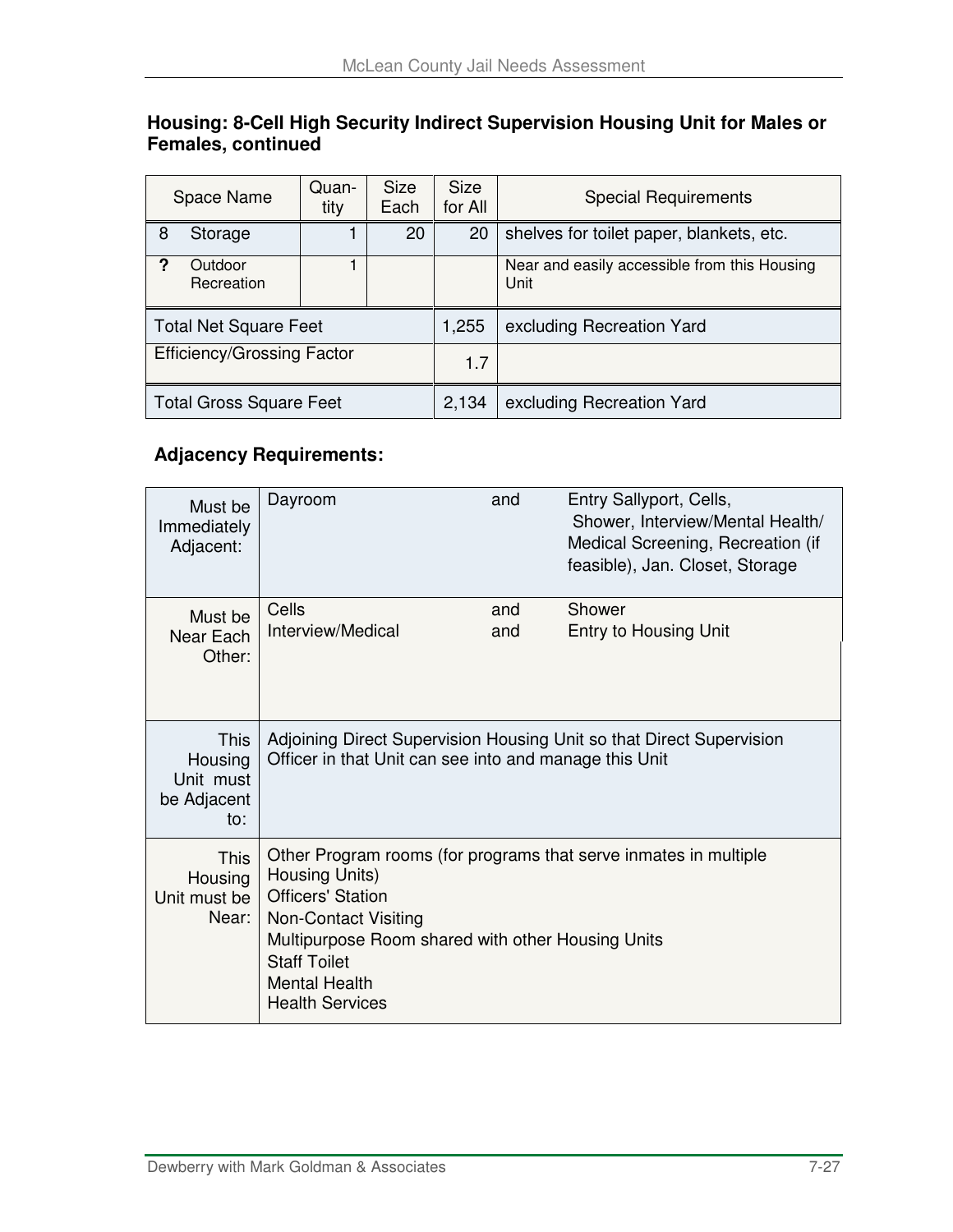## **Housing: Shared Program & Support Areas Adjacent to New Housing Units on Each New Housing Floor (serving two 32-36 Cell Direct Supervision Units & two to four 8-cell Indirect Supervision Units)**

| Primary                                                                                                                                                                                         | <b>Inmates</b>                                                                                                                 | Staff                                                |  |  |  |  |
|-------------------------------------------------------------------------------------------------------------------------------------------------------------------------------------------------|--------------------------------------------------------------------------------------------------------------------------------|------------------------------------------------------|--|--|--|--|
| Activities /                                                                                                                                                                                    | 1. Non-Contact Visiting (Attorney &                                                                                            | 1. Observing                                         |  |  |  |  |
| Functions:                                                                                                                                                                                      | Clergy only)                                                                                                                   | 2. Managing                                          |  |  |  |  |
|                                                                                                                                                                                                 | 2. Participating in Programs                                                                                                   | 3. Recording Information                             |  |  |  |  |
|                                                                                                                                                                                                 | 3. Counseling & Interviews                                                                                                     | 4. Communicating                                     |  |  |  |  |
|                                                                                                                                                                                                 | 4. Outdoor Rec. (adjoining Yard)                                                                                               | 5. Resolving Issues                                  |  |  |  |  |
|                                                                                                                                                                                                 | 5. Cleaning                                                                                                                    | 6. Providing Mental Health<br>services and treatment |  |  |  |  |
|                                                                                                                                                                                                 |                                                                                                                                | 7. Hygiene                                           |  |  |  |  |
|                                                                                                                                                                                                 |                                                                                                                                |                                                      |  |  |  |  |
| Hours /<br>Days:                                                                                                                                                                                | Day & Evening Shifts, 7 days a week                                                                                            |                                                      |  |  |  |  |
| Users:                                                                                                                                                                                          | Male or Female inmates participating in Non-Contact Visits and in<br>Programs that involve inmates from multiple Housing Units |                                                      |  |  |  |  |
| 1 Correctional Officer (24/7) Intermittently<br>Floaters, Mental Health Providers, Volunteers & Other Program<br>Providers, & Counselors intermittently depending on activities and<br>programs |                                                                                                                                |                                                      |  |  |  |  |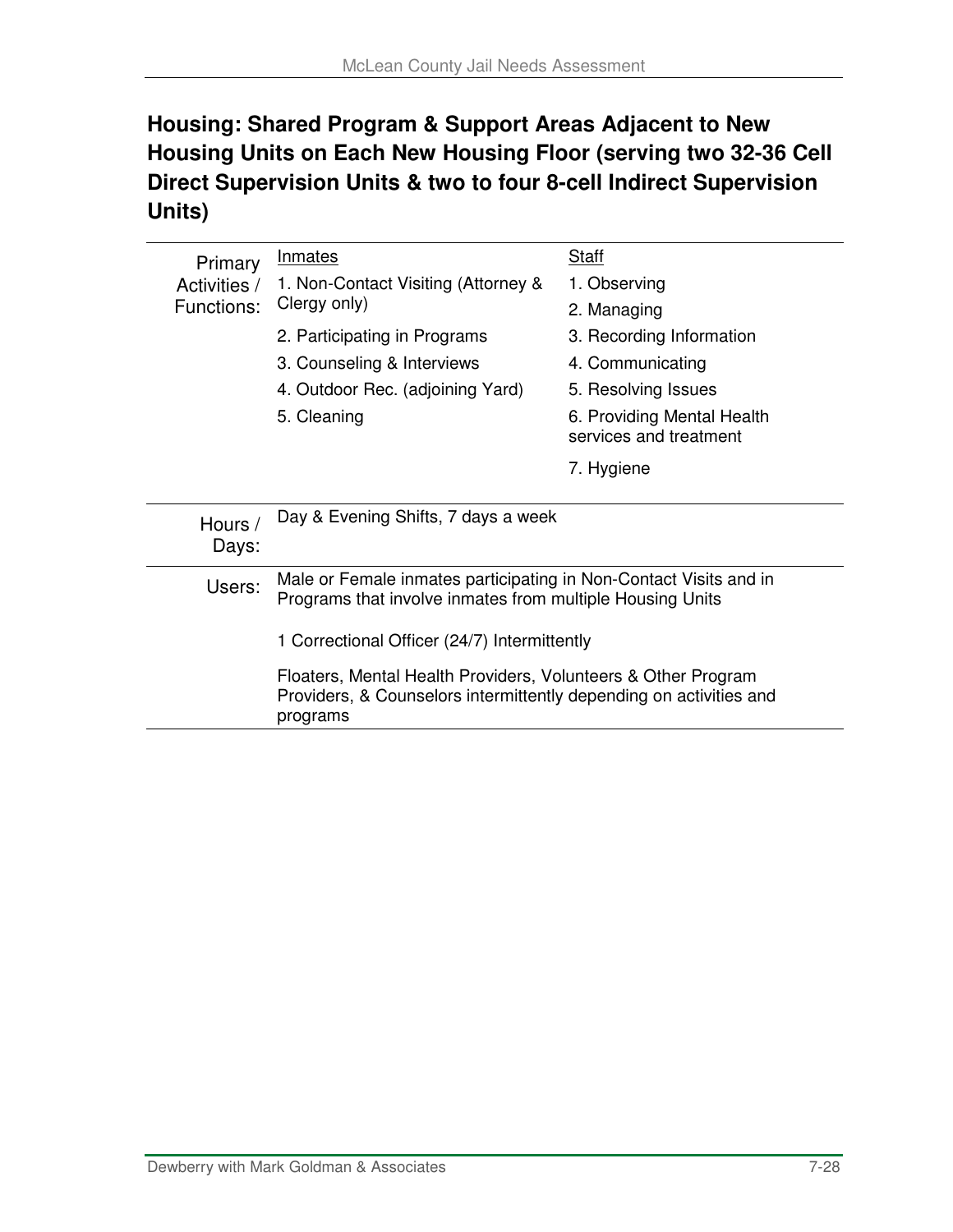#### **Housing: Shared Program & Support Areas Adjacent to New Housing Units on Each New Housing Floor**

#### **New Space**

|                                   | Space Name                                      | Quan-<br>tity  | <b>Size</b><br>Each | <b>Size</b><br>for All | <b>Special Requirements</b>                                                                                                                                                                                                                  |
|-----------------------------------|-------------------------------------------------|----------------|---------------------|------------------------|----------------------------------------------------------------------------------------------------------------------------------------------------------------------------------------------------------------------------------------------|
| 1                                 | Multi-Purpose /<br>Group Room<br>(for Programs) | 1              | 450                 | 450                    | for programs serving inmates from<br>multiple housing units; heavy duty<br>movable tables and chairs; marker<br>board, video; lockable cabinets for<br>program providers                                                                     |
| 2                                 | Interview /<br>Counseling                       | 1              | 90                  | 90                     | small table & 2 chairs                                                                                                                                                                                                                       |
| 3                                 | Non-Contact<br><b>Visiting Rooms</b>            | $\overline{2}$ | 80                  | 160                    | Secure on inmate side, with speak-thru<br>or phone on each side; half with secure<br>pass-throughs; vision panels; for<br>approved attorneys, clergy and other<br>professional visits; visible to staff in<br>Master Control through cameras |
| $\overline{4}$                    | Inmate<br>Restroom                              | 1              | 40                  | 40                     | Handicapped accessible. 1 toilet, 1 sink.                                                                                                                                                                                                    |
| 5                                 | <b>Staff Restroom</b>                           | 1              | 40                  | 40                     | Handicapped accessible. 1 toilet, 1 sink.                                                                                                                                                                                                    |
| 6                                 | Janitors' Closet<br>& Supplies                  | 1              | 40                  | 40                     | mop sink, rack, shelves, lockable                                                                                                                                                                                                            |
| 7                                 | Storage                                         | 1              | 50                  | 50                     |                                                                                                                                                                                                                                              |
| ?                                 | Outdoor<br>Recreation                           | 1              |                     |                        | need to determine where for those in Indirect<br><b>Supervision Housing Units</b>                                                                                                                                                            |
| <b>Total Net Square Feet</b>      |                                                 |                |                     | 870                    | excluding Recreation Yard                                                                                                                                                                                                                    |
| <b>Efficiency/Grossing Factor</b> |                                                 |                |                     | 1.7                    |                                                                                                                                                                                                                                              |
|                                   | <b>Total Gross Square Feet</b>                  |                |                     | 1,479                  | excluding Recreation Yard                                                                                                                                                                                                                    |

#### **Adjacency Requirements:**

All of these spaces to be clustered together close to the elevators and the entries into two 32-36 Cell Direct Supervision Housing Units and two to four 8-Cell Indirect Supervision Housing Units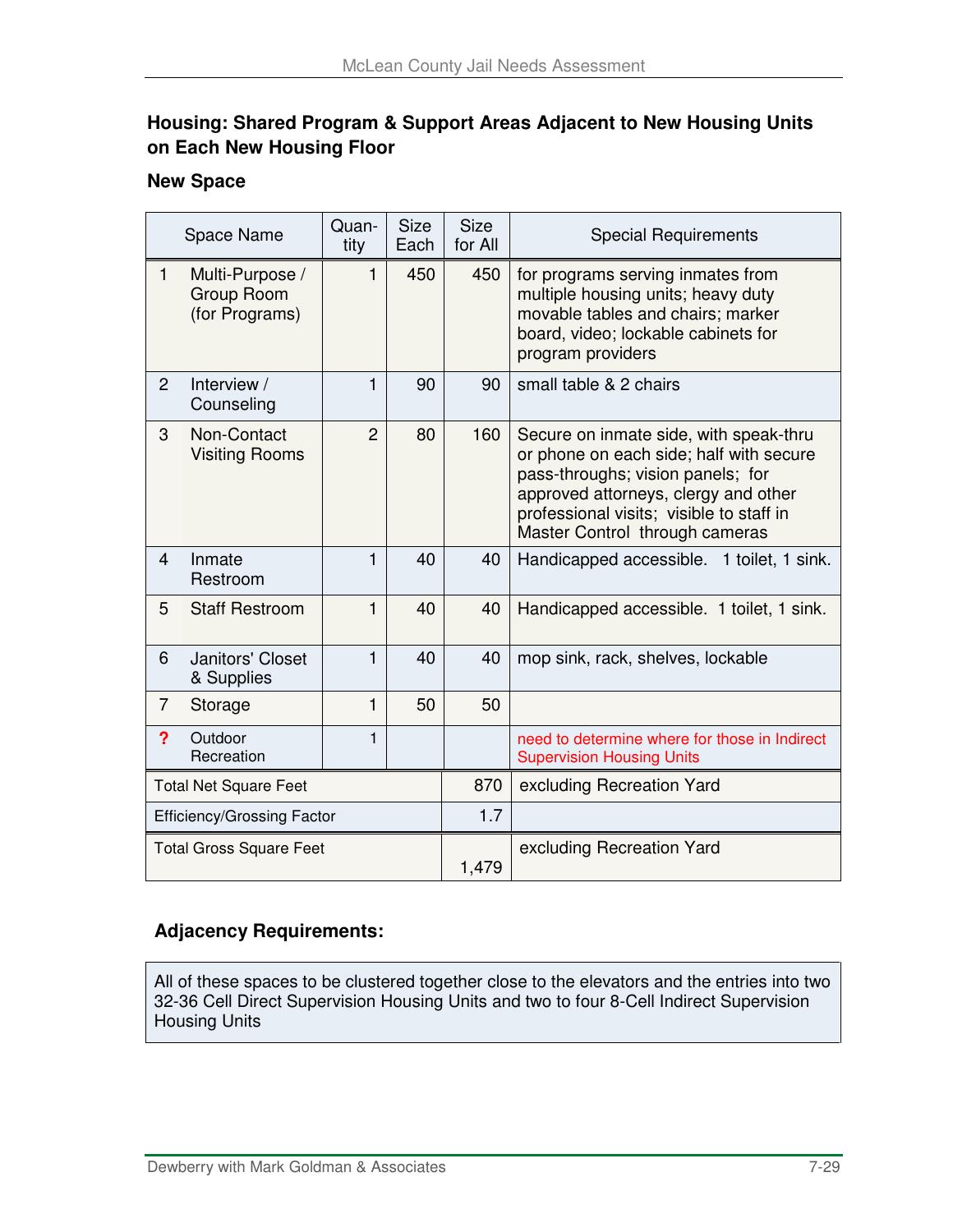| Primary                    | Inmates:                                                                                             | Staff:                                                                        |  |  |  |
|----------------------------|------------------------------------------------------------------------------------------------------|-------------------------------------------------------------------------------|--|--|--|
| Activities /<br>Functions: | Being interviewed                                                                                    | Entering information about each<br>inmate into computer-based files           |  |  |  |
|                            | Requesting reassignments<br>(to different housing)                                                   | Transferring hard files to computer-<br>based files                           |  |  |  |
|                            |                                                                                                      | Interviewing & Classifying inmates                                            |  |  |  |
|                            |                                                                                                      | Assigning inmates to Housing Units<br>based on classification & other factors |  |  |  |
|                            |                                                                                                      | Reclassifying inmates based on<br>behaviors & new information                 |  |  |  |
| Hours/Days:                | 8 hours a day / 6 days a week; hours may expand in the future                                        |                                                                               |  |  |  |
| Users:                     | Inmate Services & Records Staff: Currently 2 staff & records<br>clerks/interns; may expand in future |                                                                               |  |  |  |
|                            | No inmate access; interviews occur in or adjacent to housing units                                   |                                                                               |  |  |  |

## **Inmate Services, Classification & Records**

#### **As Part of Renovation of a Portion of the Existing Linear Jail**

|                                   | Space Name                                           | Quan-<br>tity | <b>Size</b><br>Each | <b>Size</b><br>for All | <b>Special Requirements</b>                                                                                         |
|-----------------------------------|------------------------------------------------------|---------------|---------------------|------------------------|---------------------------------------------------------------------------------------------------------------------|
| $\mathbf{1}$                      | Inmate Services/<br>Classification<br><b>Offices</b> | 3             | 120                 | 360                    | Desk, desk chair, computer, printer,<br>phone, file cabinet, 2 visitor chairs                                       |
| $\mathbf{2}$                      | <b>Active Records &amp;</b><br><b>Work Area</b>      | 1             | 400                 | 400                    | Secure, work tables and chairs for 2<br>interns or records clerks; wall hung<br>shelving, copy machine, fax machine |
| 3                                 | <b>Inactive Records</b>                              | 1             | 650                 |                        | Located in basement, not included in<br>total SF for this component                                                 |
| 4                                 | <b>Breakroom</b>                                     |               |                     | $\mathbf{0}$           | For other staff too located nearby; with<br>microwave, small refrigerator, sink, table<br>& 4 chairs, window        |
| 5                                 | <b>Staff Restroom</b>                                | 1             | 40                  | 40                     | If there are no other staff restrooms<br>nearby; handicapped accessible; single<br>occupancy                        |
| 6                                 | <b>Janitors Closet</b>                               | 1             | 35                  | 35                     | Mop sink, mop rack -- If there are no<br>other Janitors Closets nearby                                              |
| <b>Total Net Square Feet</b>      |                                                      |               |                     | 835                    |                                                                                                                     |
| <b>Efficiency/Grossing Factor</b> |                                                      |               |                     | 1.3                    |                                                                                                                     |
|                                   | <b>Total Gross Square Feet</b>                       |               |                     | 1,086                  |                                                                                                                     |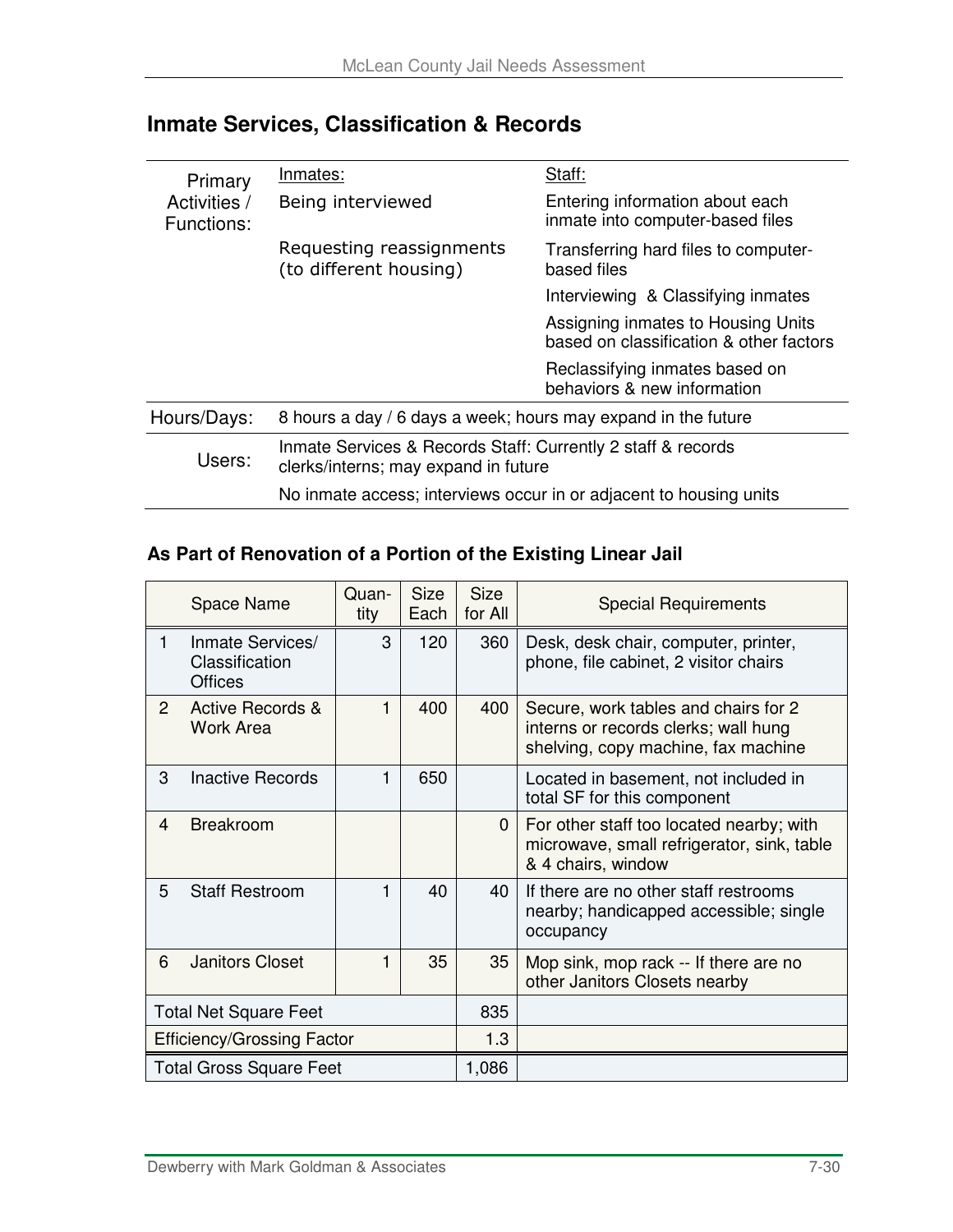## **Inmate Services, Classification & Records, continued**

| Collocate this Component with: | Inmate Program Offices     |
|--------------------------------|----------------------------|
| Unit Must be Near:             | Booking, All Housing Units |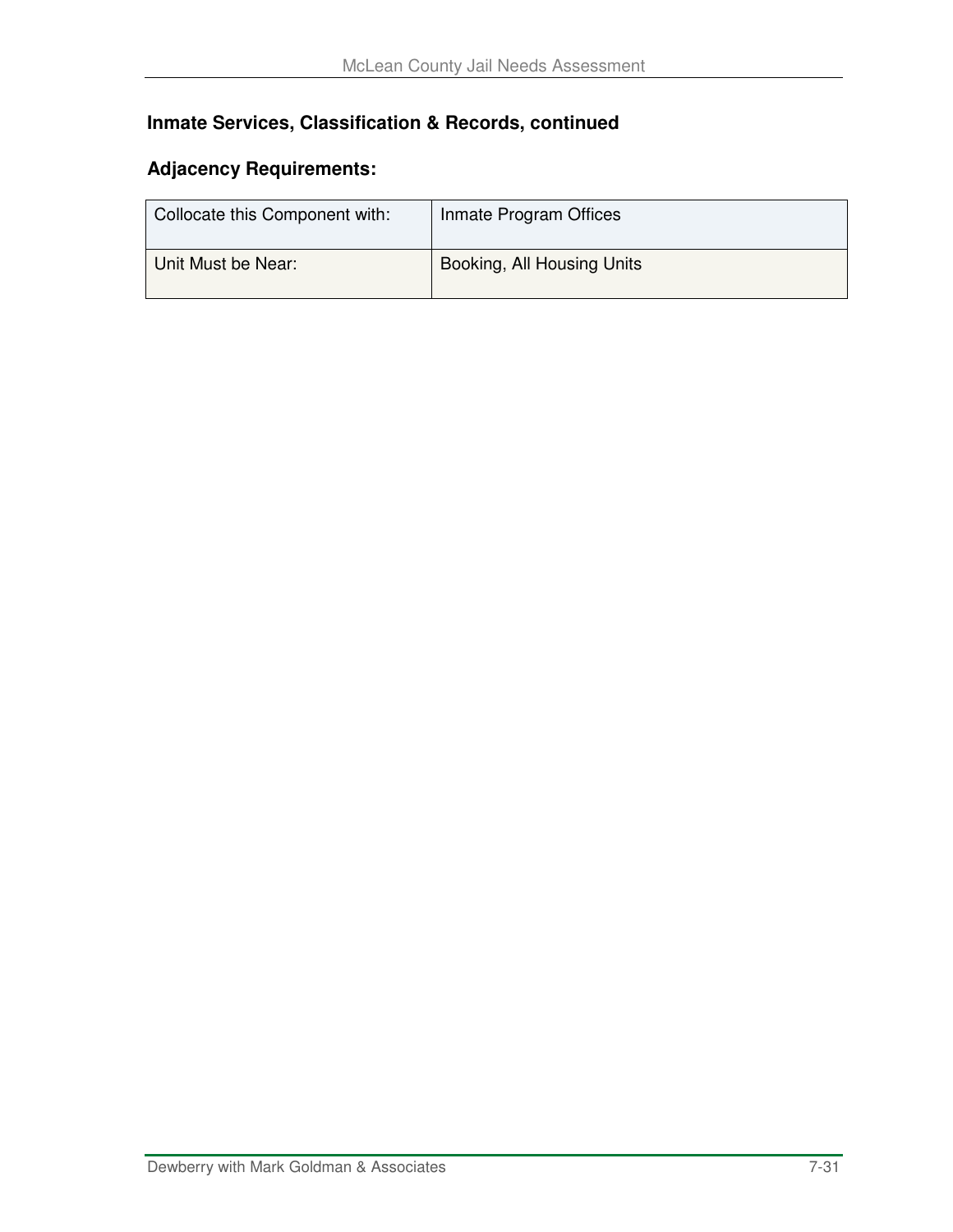## **Laundry**

| Primary                                                                 | <b>Inmates (Trustees):</b>                              | Staff:                                         |  |  |  |
|-------------------------------------------------------------------------|---------------------------------------------------------|------------------------------------------------|--|--|--|
| Activities /<br>Functions:                                              | Retrieving laundry carts from<br><b>Housing Units</b>   | Retrieving laundry carts from Housing<br>Units |  |  |  |
|                                                                         | Washing clothes                                         | Supervising Trustees (intermittently)          |  |  |  |
|                                                                         | Drying clothes                                          | Returning clothes, bedding, & towels to        |  |  |  |
|                                                                         | Sorting & folding clothes                               | <b>Housing Units</b>                           |  |  |  |
|                                                                         | Returning clothes, bedding &<br>towels to Housing Units |                                                |  |  |  |
| at least 8 am - 8 pm/7 days a week; may be operated 24/7<br>Hours/Days: |                                                         |                                                |  |  |  |

| Users: | 4 -6 Trustees (2 at a time)            |
|--------|----------------------------------------|
|        | Correctional Officers (intermittently) |

#### **As Part of Renovation**

|                              | <b>Space Name</b>                             | Quan<br>-tity | <b>Size</b><br>Each | <b>Size</b><br>for All | <b>Special Requirements</b>                                                                                                                                                            |
|------------------------------|-----------------------------------------------|---------------|---------------------|------------------------|----------------------------------------------------------------------------------------------------------------------------------------------------------------------------------------|
| 1                            | Washing, Drying,<br>Sorting & Folding<br>Area |               | 400                 |                        | 400 Fully visible by staff walking by; 3 commercial<br>washing machines, 3 commercial dryers (but<br>space for 5 each); floor drain, heavy duty<br>exhaust fan, ample hot water supply |
| 2                            | <b>Cart Area</b>                              |               | 50                  |                        | 50 Open to Washing, Drying Area; up to 4<br>laundry carts                                                                                                                              |
| 3                            | Clothing & Linen<br>Storage                   |               | 160                 |                        | 160 Open to Washing, Drying Area; floor to ceiling<br>shelving                                                                                                                         |
| 4                            | <b>Chemical Storage</b>                       |               | 40                  |                        | 40 Lockable, good ventilation                                                                                                                                                          |
| 5                            | Inmate Restroom                               |               | 35                  |                        | 35 Not handicapped accessible, (could instead<br>be nearby)                                                                                                                            |
| <b>Total Net Square Feet</b> |                                               |               |                     | 685                    |                                                                                                                                                                                        |
| Efficiency/Grossing Factor   |                                               |               |                     | 1.15                   |                                                                                                                                                                                        |
|                              | <b>Total Gross Square Feet</b>                |               |                     | 788                    |                                                                                                                                                                                        |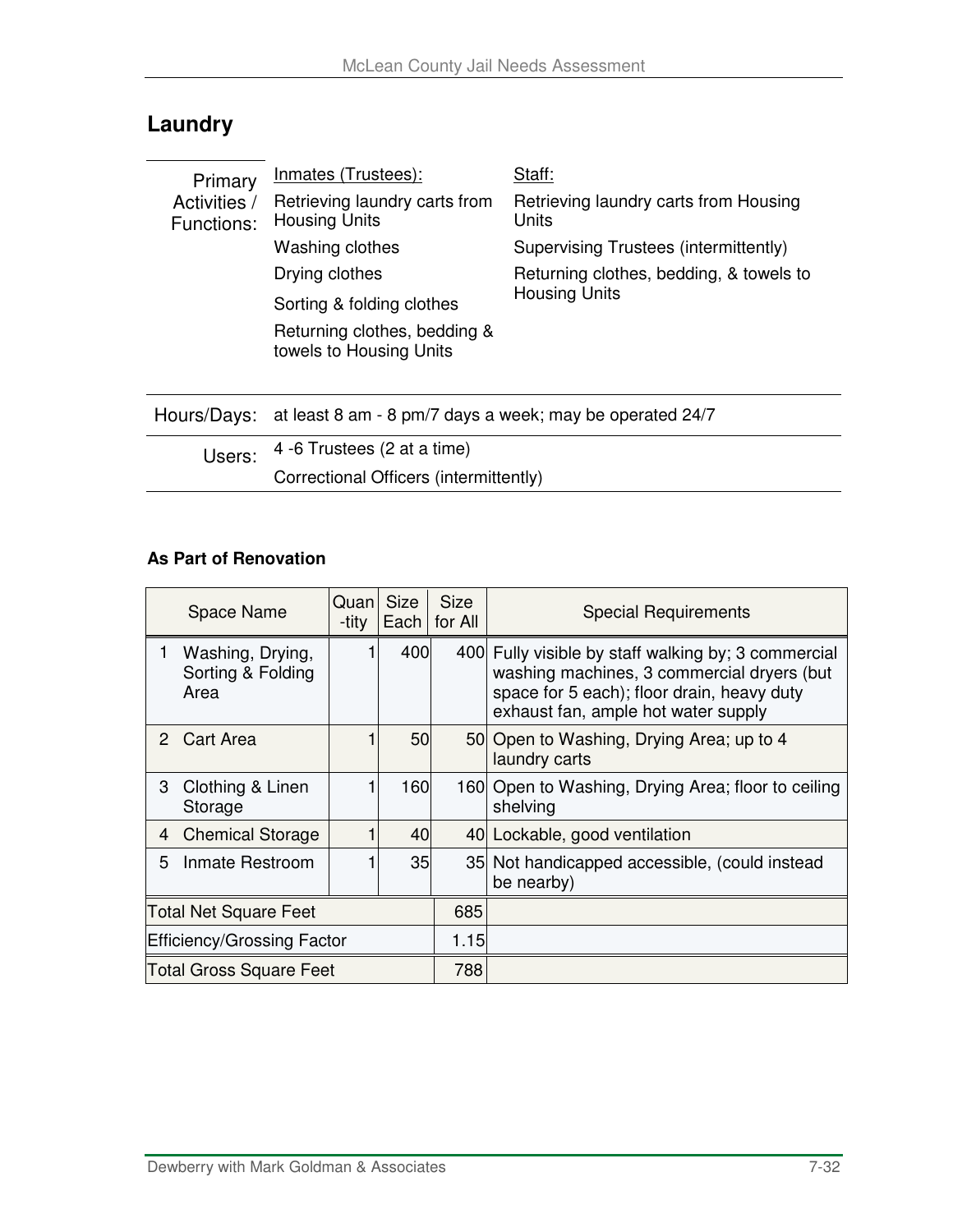## **Laundry, continued**

| Must be               | Cart Area                                                  | and | Washing, Drying Area |  |  |  |  |
|-----------------------|------------------------------------------------------------|-----|----------------------|--|--|--|--|
| Immediately           | Storage Area                                               | and | Washing, Drying Area |  |  |  |  |
| Adjacent:             | <b>Chemical Storage</b>                                    | and | Washing, Drying Area |  |  |  |  |
| Unit Must be<br>Near: | Easy access to all Housing Units, Health Services, Booking |     |                      |  |  |  |  |
|                       | Inmate Toilet (if not within Laundry component)            |     |                      |  |  |  |  |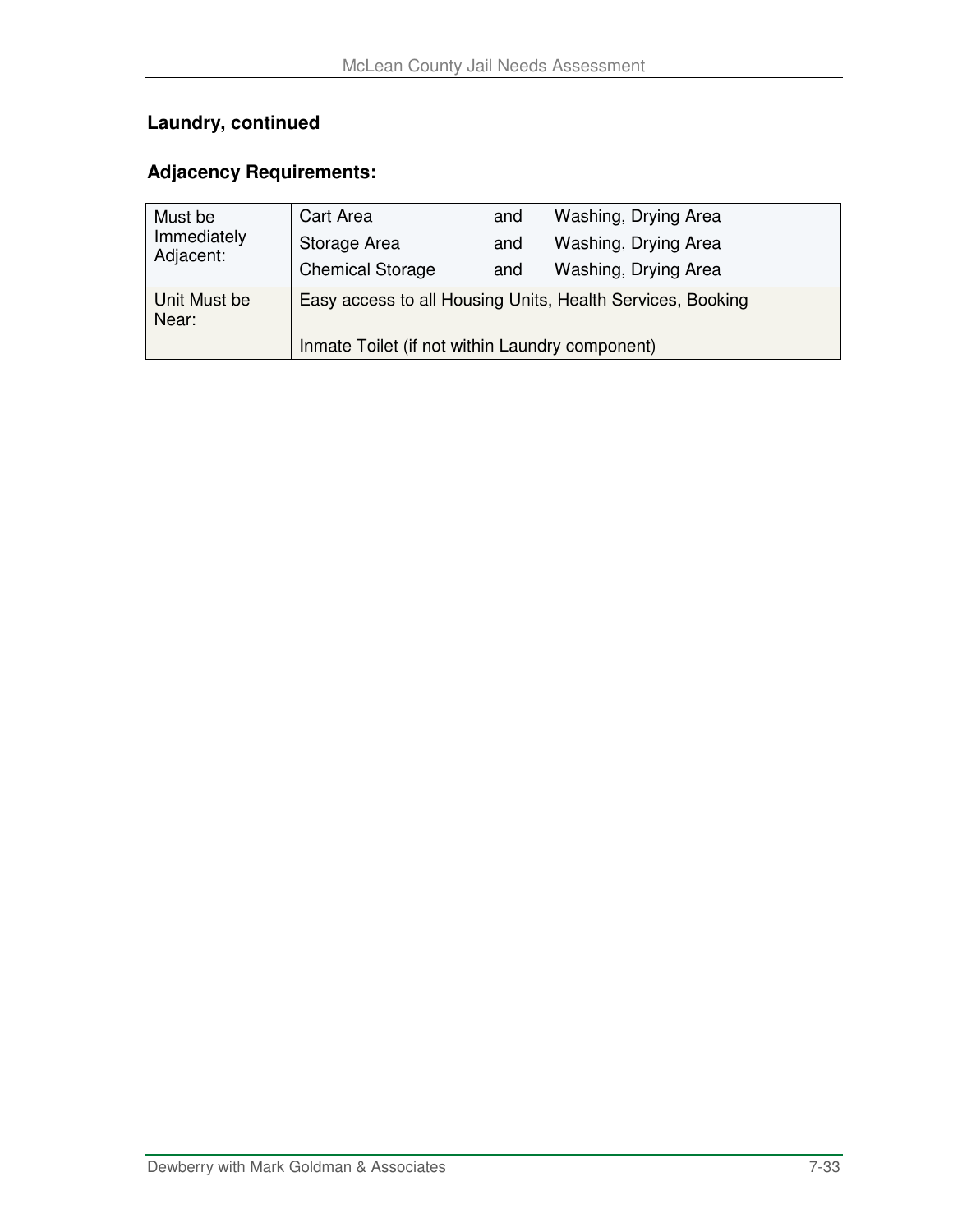## **Mental Health/Counseling**

| Primary                                                         | <b>Inmates</b>                                                                                                                                       | Staff                        |  |  |  |  |  |
|-----------------------------------------------------------------|------------------------------------------------------------------------------------------------------------------------------------------------------|------------------------------|--|--|--|--|--|
| Activities /                                                    | 1. Being counseled                                                                                                                                   | 1. Counseling                |  |  |  |  |  |
| Functions:                                                      | 2. Being interviewed                                                                                                                                 | 2. Testing                   |  |  |  |  |  |
|                                                                 | 3. Being examined                                                                                                                                    | 3. Recording Information     |  |  |  |  |  |
|                                                                 |                                                                                                                                                      | 4. Helping to resolve issues |  |  |  |  |  |
| Note:                                                           | For inmates in the new housing units, most of these activities/functions will<br>take place within the units' interview rooms and multipurpose rooms |                              |  |  |  |  |  |
| Hours /<br>Days:                                                | 8 am - 9 pm, Monday - Saturday                                                                                                                       |                              |  |  |  |  |  |
| Users:                                                          | Inmates (with services provided in Counseling/Interview Rooms,<br>Multipurpose Rooms throughout the existing Jail and addition, not in<br>offices)   |                              |  |  |  |  |  |
|                                                                 | 1 Mental Health Administrator                                                                                                                        |                              |  |  |  |  |  |
|                                                                 | 1 Case Manager (may be contracted)                                                                                                                   |                              |  |  |  |  |  |
|                                                                 | 3 Counselors/Clinicians (currently contracted)                                                                                                       |                              |  |  |  |  |  |
| 1 Correctional Officer (observing intermittently and as needed) |                                                                                                                                                      |                              |  |  |  |  |  |

## **In Existing:**

Leave Counseling also in Existing Law Library if Housing Units remain nearby

#### **New Space:**

Also see Inmate Programs & Housing Units

|   | Space Name                                            | Quan<br>-tity | <b>Size</b> | <b>Size</b><br>Each   for All | <b>Special Requirements</b>                                                                                               |
|---|-------------------------------------------------------|---------------|-------------|-------------------------------|---------------------------------------------------------------------------------------------------------------------------|
|   | Counseling Office (for<br>3)                          |               | 180         | 180                           | 3 workstations; wall of file cabinets; copy<br>machine, computers, phones, secure<br>(counseling to take place elsewhere) |
| 2 | <b>Mental Health</b><br><b>Administrator's Office</b> |               | 140         | 140                           | Desk, desk chair, 3 chairs, file cabinet,<br>computer, bookshelves                                                        |
| 3 | Case Manager's /<br><b>Coordinator's Office</b>       |               | 120         | 120                           | Desk, desk chair, 3 chairs, file cabinet,<br>computer, bookshelves                                                        |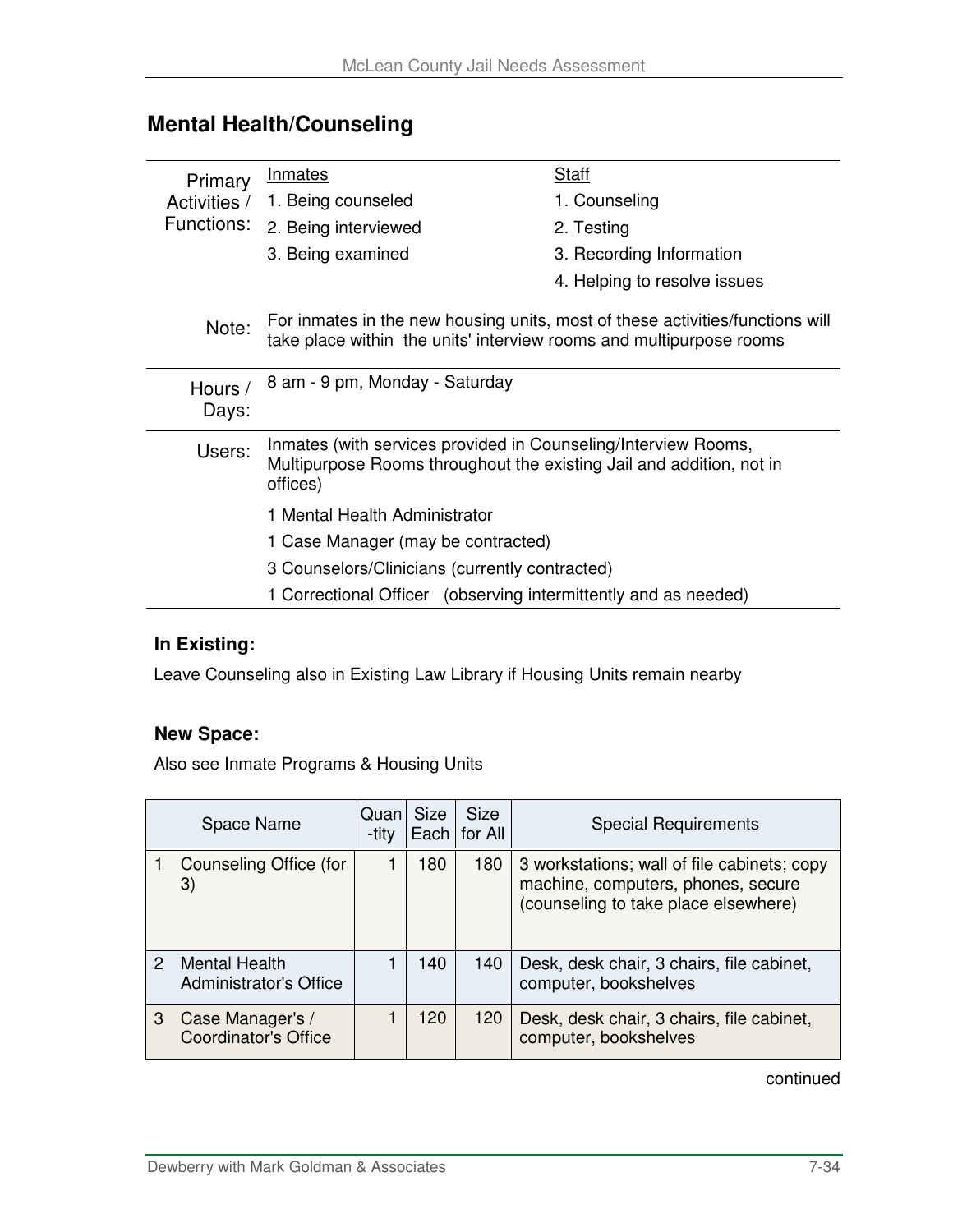## **Mental Health/Counseling, continued**

|                                   | <b>Space Name</b>            | <b>Quan</b> -<br>tity | Size | Size<br>Each   for All | <b>Special Requirements</b>         |
|-----------------------------------|------------------------------|-----------------------|------|------------------------|-------------------------------------|
| 4                                 | Counseling/Interview<br>Room |                       | 90   | 90                     | 1 table and 3 chairs, safety buzzer |
| <b>Total Net Square Feet</b>      |                              |                       |      | 530                    |                                     |
| <b>Efficiency/Grossing Factor</b> |                              |                       |      | 1.3                    |                                     |
| <b>Total Gross Square Feet</b>    |                              |                       |      | 689                    |                                     |

| Must be                                  | <b>Counseling Office</b>                   | and | Counseling/Interview Room            |  |  |  |
|------------------------------------------|--------------------------------------------|-----|--------------------------------------|--|--|--|
| Immediately                              | <b>Counseling Office</b>                   | and | Mental Health Administrator's Office |  |  |  |
| Adjacent:                                | <b>Case Managers Office</b>                | and | Mental Health Administrator's Office |  |  |  |
|                                          |                                            |     |                                      |  |  |  |
| <b>This</b>                              | <b>Booking</b>                             |     |                                      |  |  |  |
| Component<br>Must be Easily<br>& Quickly | Health<br><b>Services</b>                  |     |                                      |  |  |  |
| Accessible                               | <b>Existing Housing Units</b>              |     |                                      |  |  |  |
| to/from:                                 | Easily accessible to all new Housing Units |     |                                      |  |  |  |
|                                          | <b>Staff Restrooms</b>                     |     |                                      |  |  |  |
|                                          |                                            |     |                                      |  |  |  |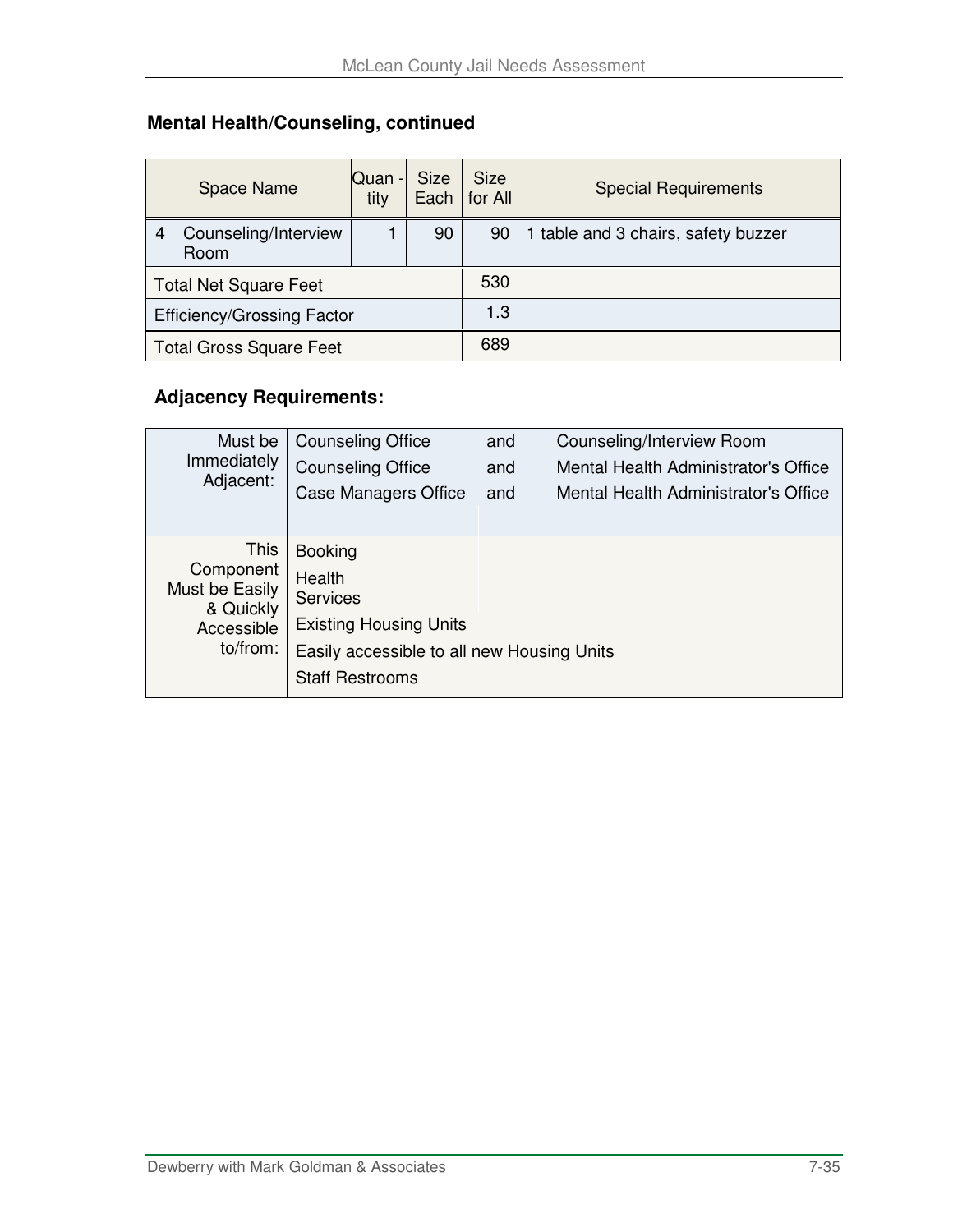## **Public Lobby & Visiting**

| Primary        | <b>Public/Volunteers</b>                                   | Staff                                                |  |
|----------------|------------------------------------------------------------|------------------------------------------------------|--|
| Activities /   | 1. Checking In                                             | 1. Receiving Visitors                                |  |
| Functions:     | 2. Video Visiting                                          | 2. Observing Visiting                                |  |
|                | 3. Attorney / Clergy / Professional                        | 3. Checking ID's                                     |  |
|                | Visits                                                     | 4. Answering Questions                               |  |
|                | 4. Asking Questions/Directions                             | 5. Resolving Issues                                  |  |
|                | 5. Putting money into inmate<br>accounts                   | 6. Answering Phones (second to<br>Booking)           |  |
|                | 6. Accessing secure facility via<br>metal detector/scanner | 7. Controlling access to secure<br>areas             |  |
|                | 7. Obtaining receipts for payments                         | 8. Receiving/logging in money for<br>inmate accounts |  |
|                |                                                            | 9. Receiving clothing for court<br>appearances       |  |
|                |                                                            |                                                      |  |
| Hours<br>Days: | 8 am - 8 pm to 10 pm, 7 days/week                          |                                                      |  |

| Users: | Up to 44 Visitors including some children between Lobby and Video<br>Visiting & Non-contact Visiting booths |
|--------|-------------------------------------------------------------------------------------------------------------|
|        | 1 Staff Member at Reception Desk, 8-hour and 4 hour shifts                                                  |
|        | Correctional Officer as needed for screening Visitors                                                       |

#### **New Space**

| Space Name    |                                                                              | Quan<br>-tity | <b>Size</b><br>Each | Size<br>for All | <b>Special Requirements</b>                                                                                                                                                                                                                                                                                  |
|---------------|------------------------------------------------------------------------------|---------------|---------------------|-----------------|--------------------------------------------------------------------------------------------------------------------------------------------------------------------------------------------------------------------------------------------------------------------------------------------------------------|
|               | Weather<br>Vestibule                                                         |               | 60                  | 60              | door locks controlled from Reception;<br>camera; intercom outside of entry for<br>afterhours contact with Master Control                                                                                                                                                                                     |
| $\mathcal{P}$ | Lobby<br><b><i>Maiting Area</i></b><br>for 20 people,<br>& Screening<br>area |               | 600                 | 600             | Seating for 10 to watch introductory video, 10<br>additional seats, cameras from & intercom to<br>Central Control; 12 lockers for volunteers and<br>attorneys on route to non-contact visits;<br>money kiosk; pay telephone, area for walk<br>through metal detector and package<br>screener, exterior views |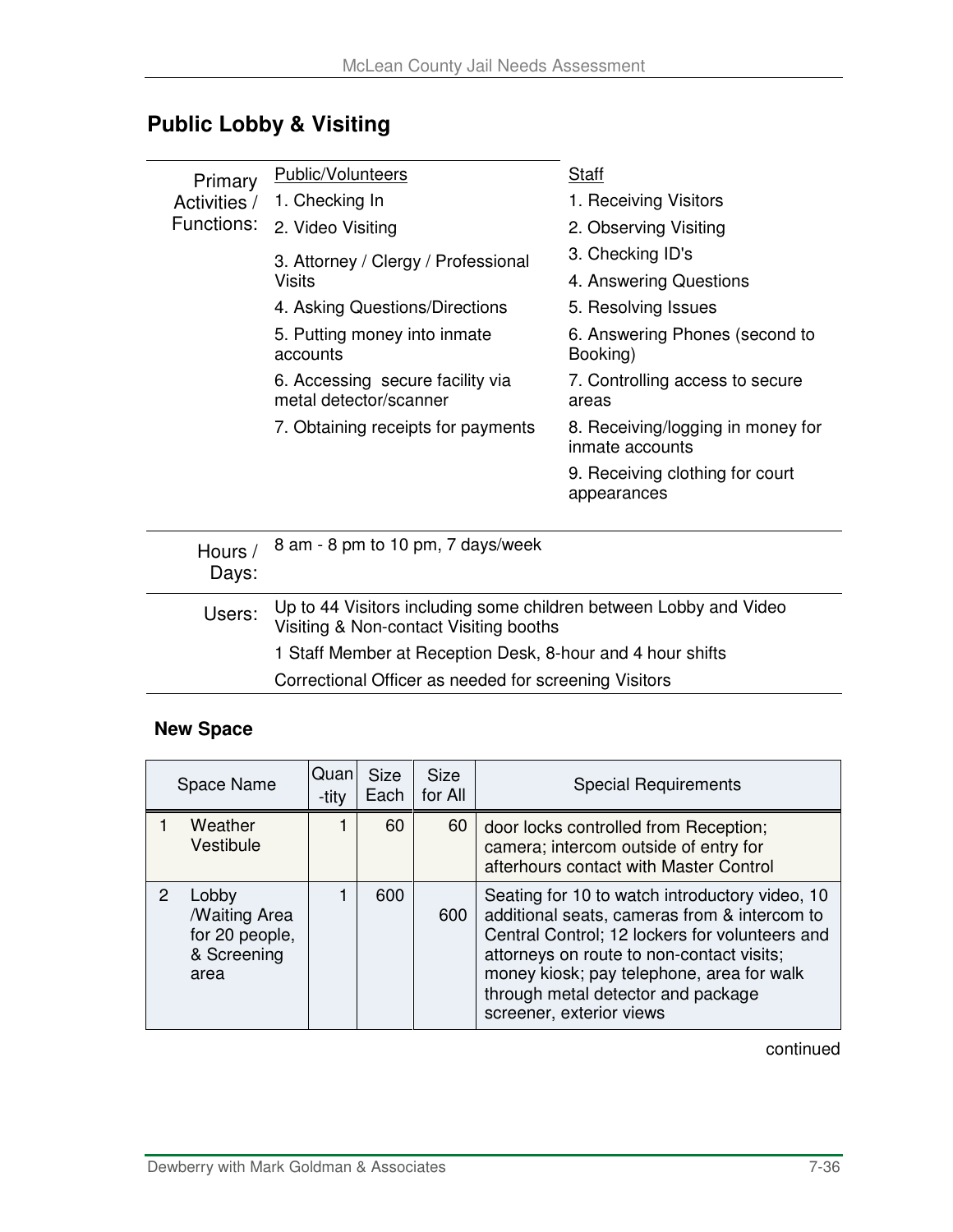|                                   | Space Name                                                                                         | <b>Quan</b> Size<br>-tity | Each | <b>Size</b><br>for All | <b>Special Requirements</b>                                                                                                                                                                                                            |
|-----------------------------------|----------------------------------------------------------------------------------------------------|---------------------------|------|------------------------|----------------------------------------------------------------------------------------------------------------------------------------------------------------------------------------------------------------------------------------|
| 3                                 | Receptionist /<br><b>Visitor Check-</b><br>in                                                      | $\mathbf{1}$              | 130  | 130                    | Movable glazed security panel to Lobby,<br>computer workstation, phones, safe, door to<br>secure side of facility, space for 2 staff but<br>usually 1; for visitor processing                                                          |
| 4                                 | <b>Video Visiting</b><br>Cubicles                                                                  | 22                        | 18   | 396                    | Counter, video screen, stool, 3' wide, includes<br>circulation space within Video Visiting                                                                                                                                             |
| 5                                 | <b>Video Visiting</b><br>Cubicles -<br>Handicapped<br>accessible                                   | $\overline{2}$            | 18   | 36                     | Handicapped accessible, counter, video<br>screen, no stool, 3' wide                                                                                                                                                                    |
| 6                                 | Non-Contact<br><b>Visiting Rooms</b><br>(on housing<br>floors only, so<br>SF not included<br>here) | 8                         | 80   |                        | Secure on inmate side, with speak-thru or<br>phone on each side; half with secure pass-<br>throughs; vision panels; for approved<br>attorneys, clergy and other professional visits;<br>visible to staff in Master Control via cameras |
| $\overline{7}$                    | Sallyport to<br><b>Secure Facility</b>                                                             | $\mathbf{1}$              | 80   | 80                     | Interlocking doors, controlled by Master<br>Control, cameras, intercom                                                                                                                                                                 |
| 8                                 | Restrooms -<br>Male & Female                                                                       | $\overline{2}$            | 150  | 300                    | Handicapped accessible; baby changing<br>station in each; water fountain outside                                                                                                                                                       |
| 9                                 | Janitors' Closet<br>(if another one is<br>not close by)                                            | 1                         | 35   | 35                     | Mop sink, mop rack                                                                                                                                                                                                                     |
| <b>Total Net Square Feet</b>      |                                                                                                    |                           |      | 1,637                  |                                                                                                                                                                                                                                        |
| <b>Efficiency/Grossing Factor</b> |                                                                                                    |                           |      | 1.3                    |                                                                                                                                                                                                                                        |
|                                   | <b>Total Gross Square Feet</b>                                                                     |                           |      | 2,128                  |                                                                                                                                                                                                                                        |

## **Public Lobby & Visiting, continued**

## **Adjacency Requirements:**

| Must be                      | <b>Weather Vestibule</b>      | and | Lobby                          |  |
|------------------------------|-------------------------------|-----|--------------------------------|--|
| Immediately                  | Lobby                         | and | Reception                      |  |
| Adjacent:                    | Lobby                         | and | <b>Video Visiting Cubicles</b> |  |
|                              | Lobby                         | and | Non-contact Visiting Rooms     |  |
|                              | Lobby                         | and | Restrooms                      |  |
|                              | Lobby                         | and | Sallyport to secure areas      |  |
| Unit Must be<br>Adjacent to: | Secure facility via Sallyport |     |                                |  |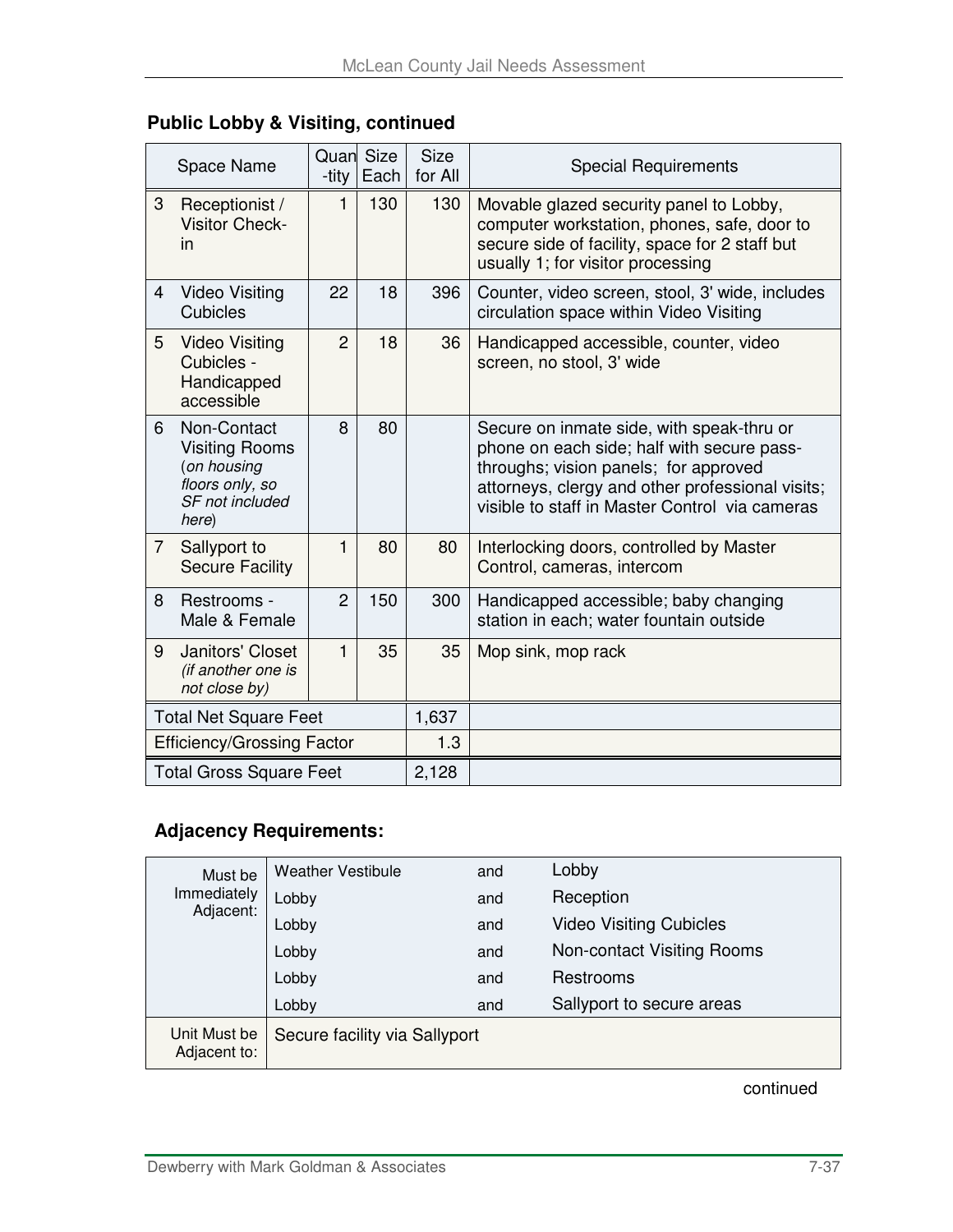## **Public Lobby & Visiting, continued**

| Unit Must be | <b>Public Parking</b>                                                            |
|--------------|----------------------------------------------------------------------------------|
| Near:        | Access (controlled and secured) to Administration                                |
|              | Access to Non-contact Visiting Rooms adjacent to existing and new Housing Units  |
|              |                                                                                  |
|              | Access (once screened) to Program Rooms (for Volunteers and other Program provid |
|              |                                                                                  |

#### **For Existing Facility:**

- **Provide 1 Video Visiting station for every 12 beds**
- Continue to provide Non-contact Visiting booths near all housing units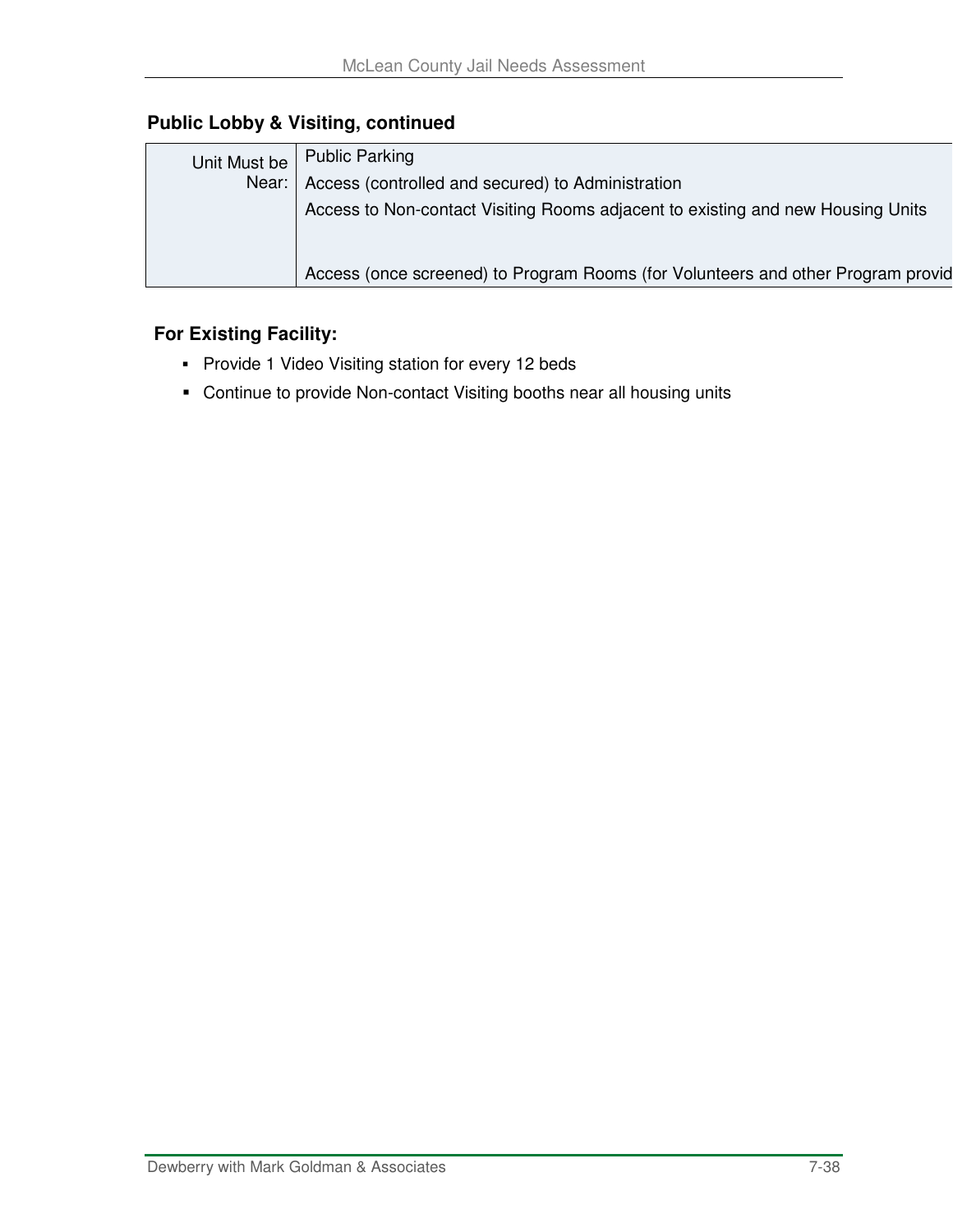## **Staff Support**

| Primary<br>Activities / | Storing coats, personal items<br>while working<br>Functions: Changing clothes<br>Hygiene/showering<br>Receiving Training, Learning | Mustering at the beginning of shifts<br>Taking breaks<br>Having mid-shift meals<br>Exercising, staying in shape |
|-------------------------|------------------------------------------------------------------------------------------------------------------------------------|-----------------------------------------------------------------------------------------------------------------|
|                         | Hours/Days: 24 hours a day/7 days a week                                                                                           |                                                                                                                 |
| Users:                  | Staff only                                                                                                                         |                                                                                                                 |

### **As Part of Renovation**

Note: If Coroner should relocate, consider expanding into a portion of Coroner's current area.

|                | Space Name                                        | Quan -<br>tity | <b>Size</b><br>Each | <b>Size</b><br>for All | <b>Special Requirements</b>                                                                                                                            |
|----------------|---------------------------------------------------|----------------|---------------------|------------------------|--------------------------------------------------------------------------------------------------------------------------------------------------------|
| 1              | Female<br>Locker<br>Room (for<br>Jail staff only) |                | 300                 | 300                    | 60 (for flexibility & future) full-size lockers for<br>each staff, bench. Handicapped accessible.                                                      |
| $\overline{2}$ | Male Locker<br>Room (for<br>Jail staff only)      |                | 220                 | 220                    | 40 (for flexibility & future) full-size lockers for<br>each staff, bench. Handicapped accessible.                                                      |
| 3              | Female<br>Pump Room                               | 1              | 60                  | 60                     | Comfortable chair, small refrigerator, sink                                                                                                            |
| 4              | <b>Staff</b><br>Restrooms<br>& Showers            | $\overline{2}$ | 200                 | 400                    | Male's with 1 urinal, 1 toilet, 2 sinks, 1 shower,<br>drying area. Female's with 2 toilets, 2 sinks, 1<br>shower, drying area. Handicapped accessible. |
| 5              | Janitor's<br>Closet                               | 1              | 35                  | 35                     | Mop sink, mop rack                                                                                                                                     |
| 6              | Exercise<br>Room                                  | 1              | 240                 | 240                    | Aerobic equipment, water dispenser, TV                                                                                                                 |
| $\overline{7}$ | Training<br>Classroom                             | $\Omega$       |                     | 0                      | Use existing Training Room                                                                                                                             |
| 8              | Physical<br>Training                              | 0              |                     | 0                      | Not needed                                                                                                                                             |

continued

 $\overline{a}$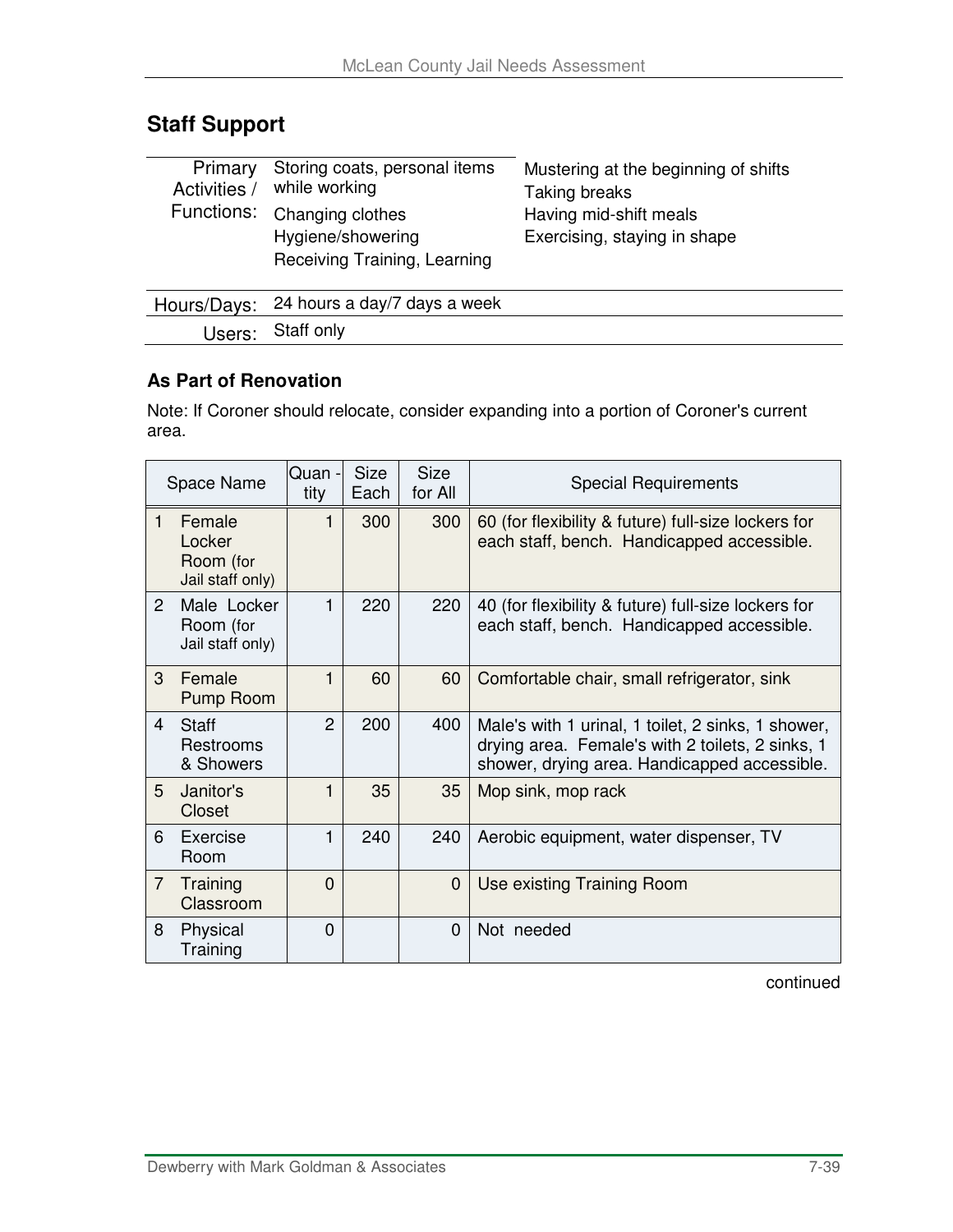## **Staff Support, continued**

| Space Name                             | Quan<br>tity | <b>Size</b><br>Each | <b>Size</b><br>for All | <b>Special Requirements</b>                                                                                                                                                                                                                                  |
|----------------------------------------|--------------|---------------------|------------------------|--------------------------------------------------------------------------------------------------------------------------------------------------------------------------------------------------------------------------------------------------------------|
| 9<br>Muster /<br>Breakroom /<br>Dining |              | 500                 | 500                    | Table/seating for 16; additional seating for 16;<br>podium, marker board, video screen &<br>projector, refrigerator, microwave, sink,<br>counter/cabinets; vending machines;<br>acoustically isolated; windows if feasible<br>(without view in from outside) |
| 10 Outdoor<br><b>Break Area</b>        |              | 400                 |                        | If feasible, off of Breakroom/Dining; fully<br>enclosed and secure, table and chairs                                                                                                                                                                         |
| <b>Total Net Square Feet</b>           |              |                     | 1,755                  |                                                                                                                                                                                                                                                              |
| <b>Efficiency/Grossing Factor</b>      |              |                     | 1.3                    |                                                                                                                                                                                                                                                              |
| <b>Total Gross Square Feet</b>         |              |                     | 2,282                  |                                                                                                                                                                                                                                                              |